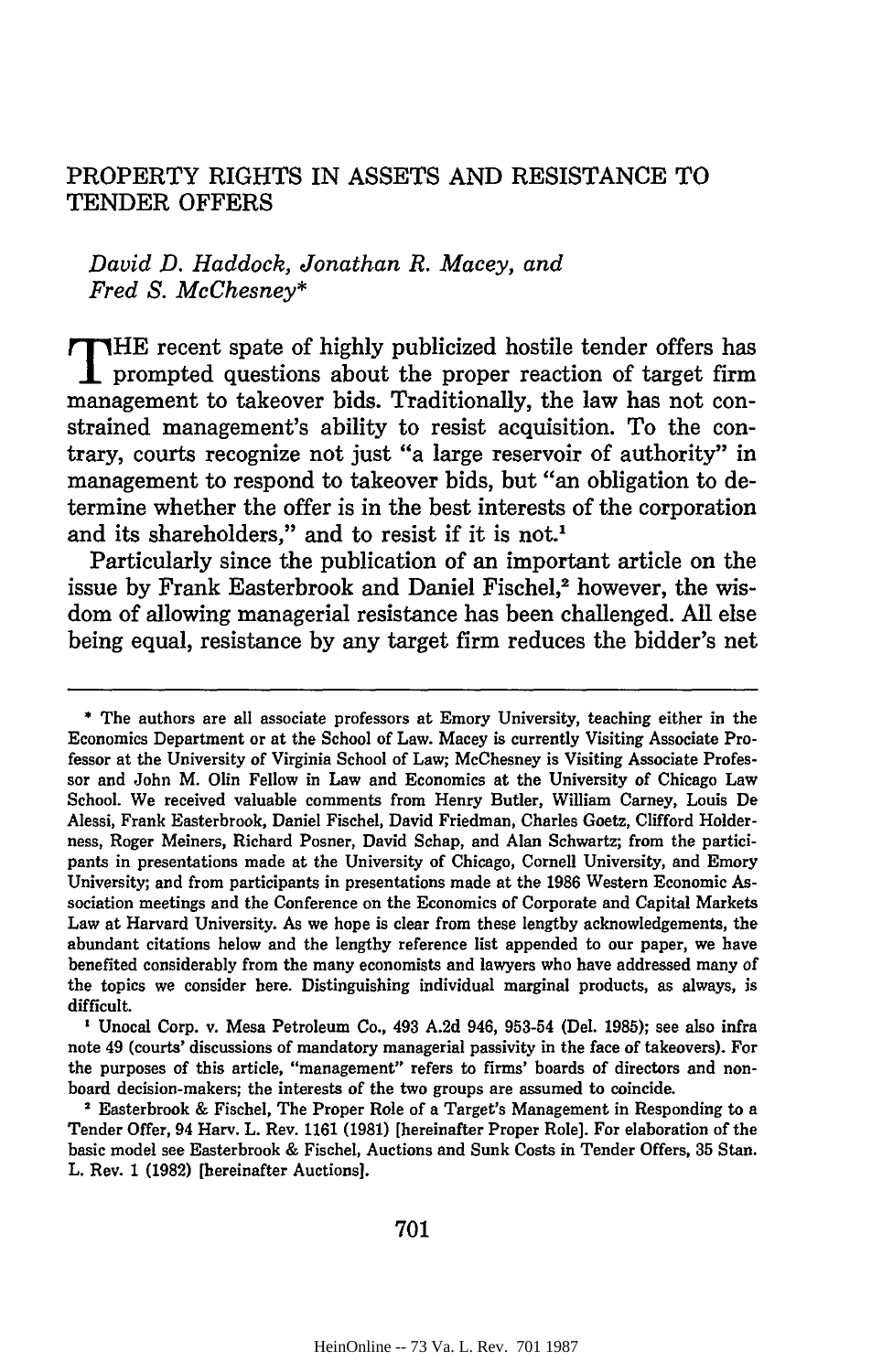expected returns. Consequently, it is argued, other potential targets would face a greater likelihood of an advantageous takeover, and all firms would receive greater monitoring, if resistance were impermissible.<sup>3</sup> In addition, it is urged, managers could not be trusted to seek a proper level of monitoring even if it were attainable, as agency problems are apparently insurmountable when managers' jobs are on the line.4 The Easterbrook-Fischel school therefore would ban managerial resistance to tender offers.

The opposition to managerial resistance is troubling. In the paradigm market, sellers (or their agents) are permitted to reject initial offers and bargain for higher ones. Sellers cannot bargain if they cannot reject an offer. The no-bargaining proposal for shares thus raises fundamental economic issues of considerable significance outside the corporate sphere. Resolution of these issues requires a more general understanding of the functions of property and of bargaining rights for assets traded in "thin" markets. Such an understanding is the objective of this article.

Part I shows that the market for corporate control is similar to other markets where bargaining-resistance-is the norm. In such markets, important benefits arise from allowing asset owners (including corporate shareholders) to bargain freely. Bargaining garners for sellers a greater share of the gains from exchange, and thus enhances owners' initial incentives to make value-maximizing investments in an asset.

The logical structure of Part **I** can be summarized point **by** point:

**(1)** The ability to bargain is tantamount to the right to resist relinquishing an entitlement;

(2) the expected strength of future bargaining rights affects the magnitude of the present investment one is prepared to make to enhance the value of an entitlement, with stronger bargaining rights implying greater willingness to invest;

**(3)** bargaining over an exchange of entitlements is symmetrical, so that strengthening the bargaining position of one party (here, bidders) simultaneously weakens the bargaining position of the other party (targets); and hence,

(4) the proposed no-resistance rule might indeed augment invest-

**<sup>3</sup>** Proper Role, supra note 2, at 1176-77.

**Id.** at 1175.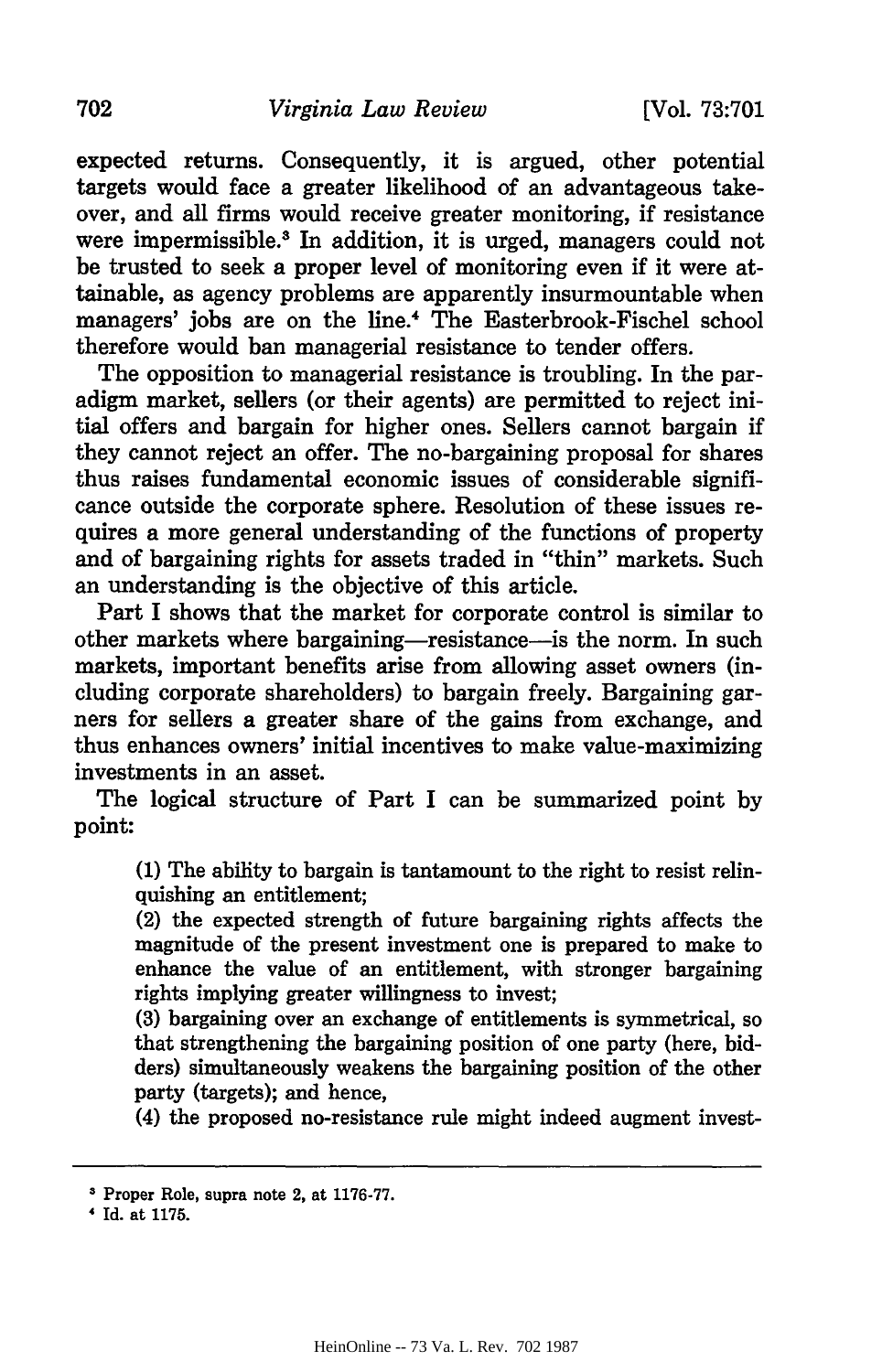ments in search by prospective bidders, but it would do so at a cost-it would simultaneously retard investments by prospective targets.

Ordinarily, one does not expect that owners of property rights will benefit if those rights are weakened. For a weakening of rights to benefit the owner, there must exist some market failure that cannot be overcome by voluntary contract. It is alleged that bargaining creates just such a failure in the market for corporate control. Targets' resistance to takeover bids, it is claimed, imposes external costs on other firms because those other firms receive less monitoring from bidders.<sup>5</sup>

Part II examines this supposed market failure. It points out that external effects are ubiquitous, but that if the legislature or judiciary is primarily interested in the public welfare, only a subset of these effects merits legal intervention. Several additional theoretical and empirical criteria must first be satisfied, before intervention is warranted.<sup>6</sup> Yet, in the present debate about tender offer resistance, few of these criteria have been recognized or empirically investigated. The conditions necessary to justify intervention to eliminate an externality are stringent. It is **by** no means obvious that those conditions are met where resistance to tender offers is concerned.

If the argument through Part II is accepted, then the wisdom of the Easterbrook and Fischel proposal is seen to hinge on several uninvestigated premises. **Of** particular interest would be a comparison between the two effects a no-resistance rule might have: increased bidder search, and decreased investment in targets. Because the gain from increased search need not exceed the loss from decreased target investment, the reserved judicial response that has greeted the no-resistance proposal is in fact appropriate.

Logically, then, Parts I and II are the linchpins of the argument. Part III focuses on one of the conditions necessary to justify intervening against an externality, the requirement that the costs of private internalization exceed the costs of public intervention. We point out that:

**<sup>&</sup>quot;** Id. at **1176-77.**

**<sup>&#</sup>x27;** See Buchanan & Stubblebine, Externality, **29** Economica **371 (1962).**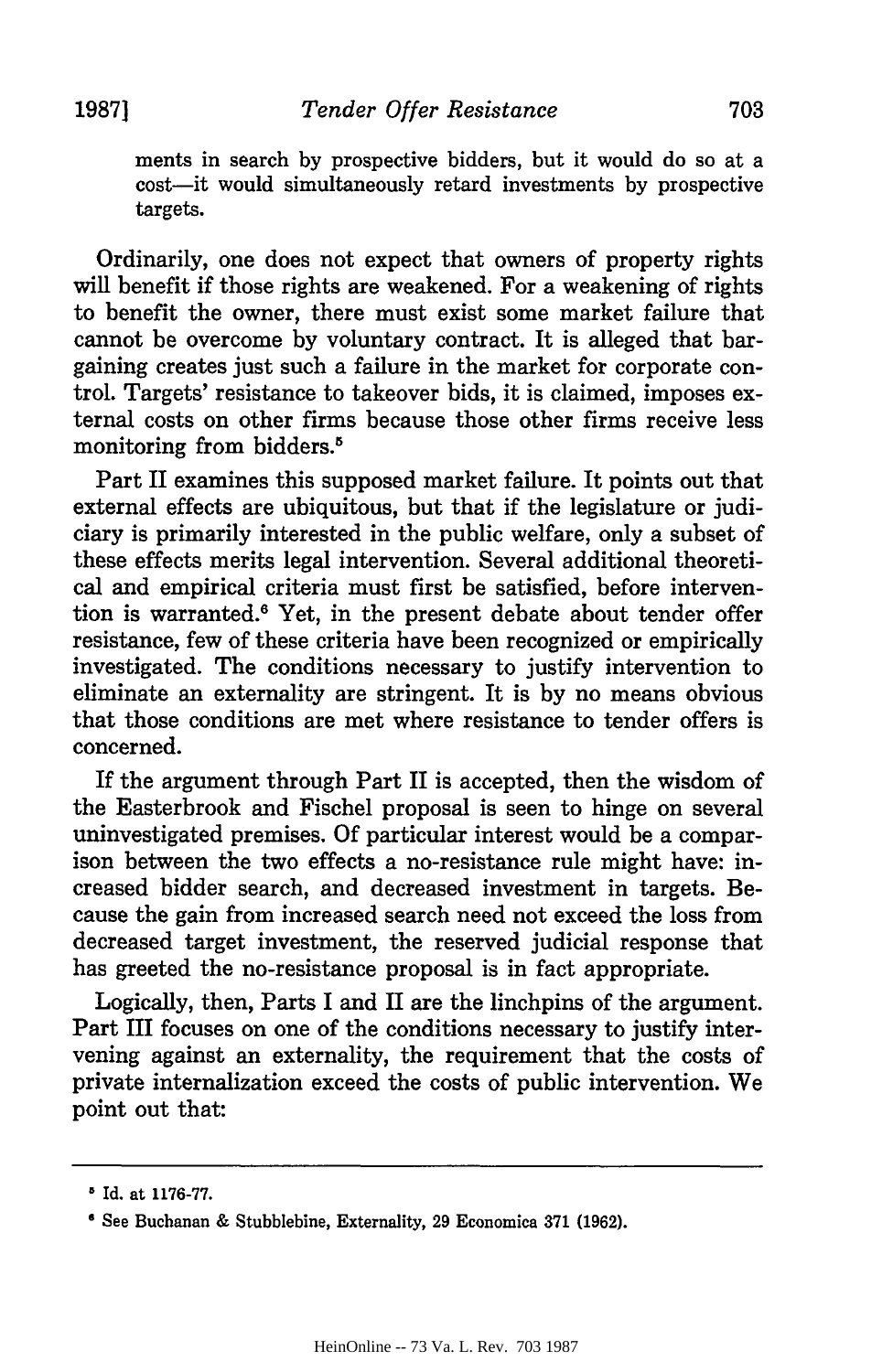**(1)** mechanisms exist that permit an individual target to alter its own bargaining rules implicitly, thus achieving the level of monitoring desired;

(2) targets have an incentive to make such alterations as long as increased bidder investments add greater value than the value of target investments lost; and,

(3) consequently, the cost to a firm of achieving the level of monitoring it desires (i.e., of avoiding any externality from other firms' resistance) seems modest.

When these private contract costs are contrasted with the costs of a mandatory no-resistance rule, therefore, such a rule appears inadvisable. Voluntary contracting seems able to cope with any losses arising from the perceived externality. Admittedly, some owners may prefer a binding no-resistance policy to attract greater attention from bidders. If so, they can announce and credibly bond a promise to constrain resistance, thus achieving contractually their preferred level of monitoring and bidding. Few, if any, firms do this. Consequently, as one would expect when the law weakens property rights, the majority of asset owners would be harmed by legal compulsion to adopt a no-resistance rule.

Part IV considers the agency cost objection to permitting resistance to tender offers. Initial entrepreneurs going public maximize their personal gains by maximizing the *net* present value of the firm, i.e., **by** considering both the costs and the benefits of various control techniques available to the public firm, including use of managerial agents. An agency "problem" would seem to exist in corporate control matters if analysts focus solely on the cost side. But the use of agents, even in the context of corporate control, has its benefits. The proper response to agency costs is not to eradicate them; that can be done only **by** eliminating the use (and thus the benefits) of agents. The appropriate response is to structure agency contracts optimally, so as to maximize the benefits net of costs. There is considerable evidence that firms facing the prospect of agency costs do just that.

The article concludes, in Part V, **by** noting that new law may indeed be called for, though not that proposed **by** Easterbrook and Fischel. Instead, new law may be desirable to enhance the ability of private parties to internalize the effects of any relevant externalities in the market for corporate control. The distinction between this proposal and that of Easterbrook and Fischel is the distinction between expanded choice and compulsion.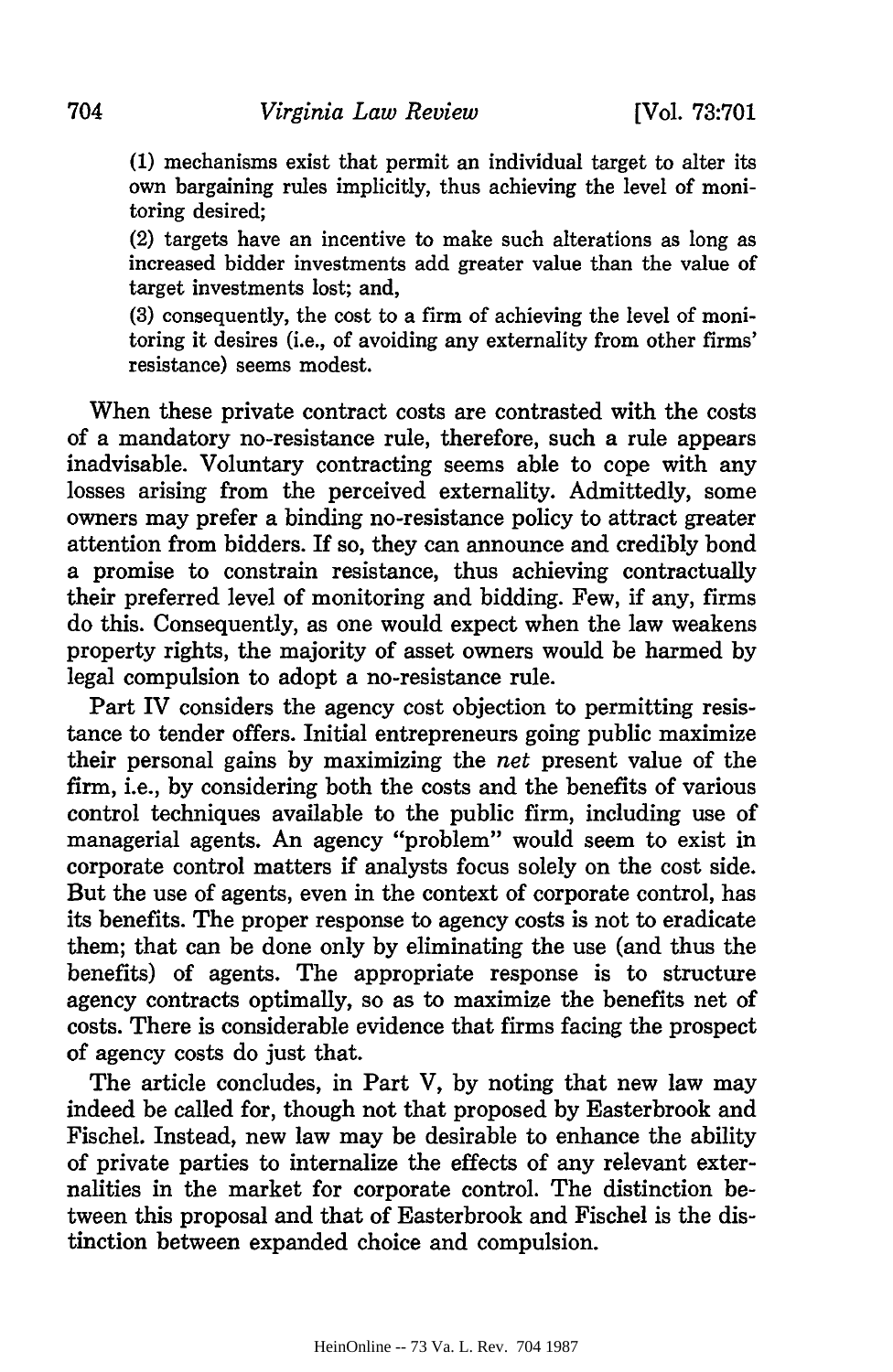### I. **BARGAINING AND** PROPERTY RIGHTS **IN** ASSETS

Bargaining over the price of assets is a familiar prelude to exchange. For example, in a real estate transaction, a seller could state a price as part of the contract with his selling agent that the seller would then be bound to accept. The seller, however, prefers to list a selling price higher than the one he would in fact insist upon, and then to haggle with potential buyers over the actual transaction price. Although the seller of a painting lists his reservation price in the contract with his auctioneer-agent, the auctioneer neither opens nor (ordinarily) closes bidding at that price. Bargaining with prospective customers again determines who will own the asset, and how much will be paid if ownership is transferred. Rules that allow negotiation have evolved for art, real estate, and other assets. These rules are protected by law; a prospective buyer may not automatically obtain such assets simply by bidding first or even highest. The owner may rightfully refuse to sell.

In other words, owners of assets typically are protected by property rules rather than liability rules.<sup>7</sup> Owners are therefore permit-

Id. at **1092.** Once bargaining is abandoned, however, the state must intrude into the valuation process. As Calabresi and Melamed note:

Whenever someone may destroy the initial entitlement if he is willing to pay an objectively determined value for it, an entitlement is protected **by** a liability rule. This value may be what is thought the original holder of the entitlement would have sold it for. But the holder's complaint that he would have demanded more will not avail him once the objectively determined value is set. Obviously, liability rules involve an additional stage of state intervention: not only are entitlements protected, but their transfer or destruction is allowed on the basis of a value determined **by** some organ of the state rather than **by** the parties themselves.

**Id.**

Although shareholders may refuse the tender offer, and consequently seem to have property protection for their shares, **by** using a two-tiered bid the bidder can create a prisoner's dilemma among shareholders. This makes it desirable individually for shareholders to

Calabresi & Melamed, Property Rules, Liability Rules, and Inalienability: One View of the Cathedral, **85** Harv. L. Rev. 1089, 1092 (1972). Calabresi and Melamed define the two types of rules:

An entitlement is protected by a property rule to the extent that someone who wishes to remove the entitlement from the holder must buy it from him in a voluntary transaction in which the value of the entitlement is agreed upon by the seller. It is the form of entitlement which gives rise to the least amount of state intervention: once the original entitlement is decided upon, the state does not try to decide its value.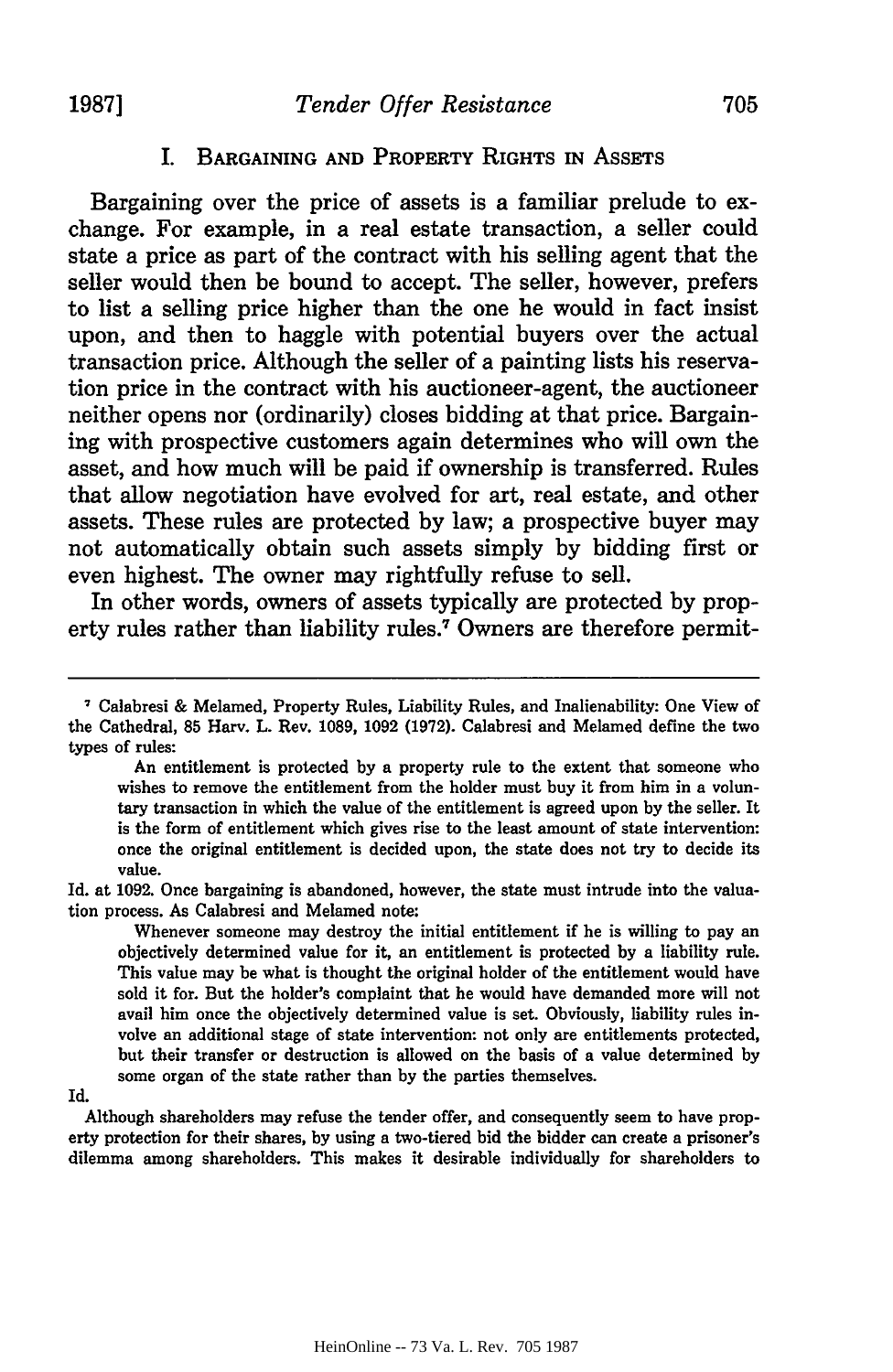ted to bargain over asset prices, rather than being forced to accept a price determined without interaction with the buyer. Contractual rules that countenance bargaining are found in almost all markets involving non-fungible goods or services.8 This raises a point of more general economic significance. Where markets are "thin" (i.e., where the number of potential purchasers is small and there is no preexisting market price at which reasonable quantities of the asset can be purchased), parties to any exchange typically bargain as bilateral monopolists to establish the price. Bargaining is costly, yet it dominates other rules for exchange in thin markets. Why, then, is bargaining the rule in virtually every thin market?

## *A. The Role of Bargaining in a Theory of Property Rights*

Thick markets are characterized by frequent transactions of nearly homogeneous units. At any moment there is a "standard price quotation" for each of the traded items, which saves transaction costs. But items transacted in thin markets are not divisible or numerous enough to ensure that everyone values them equally at the margin. Because different persons value an item differently, they bargain whenever they attempt to trade.

It is possible to transact in thin markets without bargaining. If bargaining costs are high relative to the costs of other procedures for exchanging entitlements, an efficient legal system will dispense with property protection of entitlements, which endows traders with the bilateral vetoes necessary for bargaining to occur. Instead, transactions will be governed by liability protections, which enable one party to take an entitlement unilaterally. Compensation will be determined "objectively," or at least through a process not

tender at the price unilaterally selected by the bidder, even though the shareholders would all be better off if none tendered and the bidder were forced to bargain with the shareholders' agent, usually the firm's management. See Macey & McChesney, A Theoretical Analysis of Corporate Greenmail, 95 Yale L.J. 13, 19-27 (1985). So if defensive tactics are impermissible, the prisoner's dilemma enables the bidder to convert property protection into liability protection.

**<sup>8</sup>** Examples of other markets that exhibit similar bargaining rules are plentiful. In purchasing new automobiles, customers frequently obtain bids from one dealer and use them to bargain for lower prices from other dealers. More ironically perhaps, managerial positions themselves (and academic positions, for that matter) are not offered on a take-itor-leave-it basis, but are subject to considerable bargaining about salary, perquisites, duties, and so forth, with bids from one prospective employer being used in negotiations with others.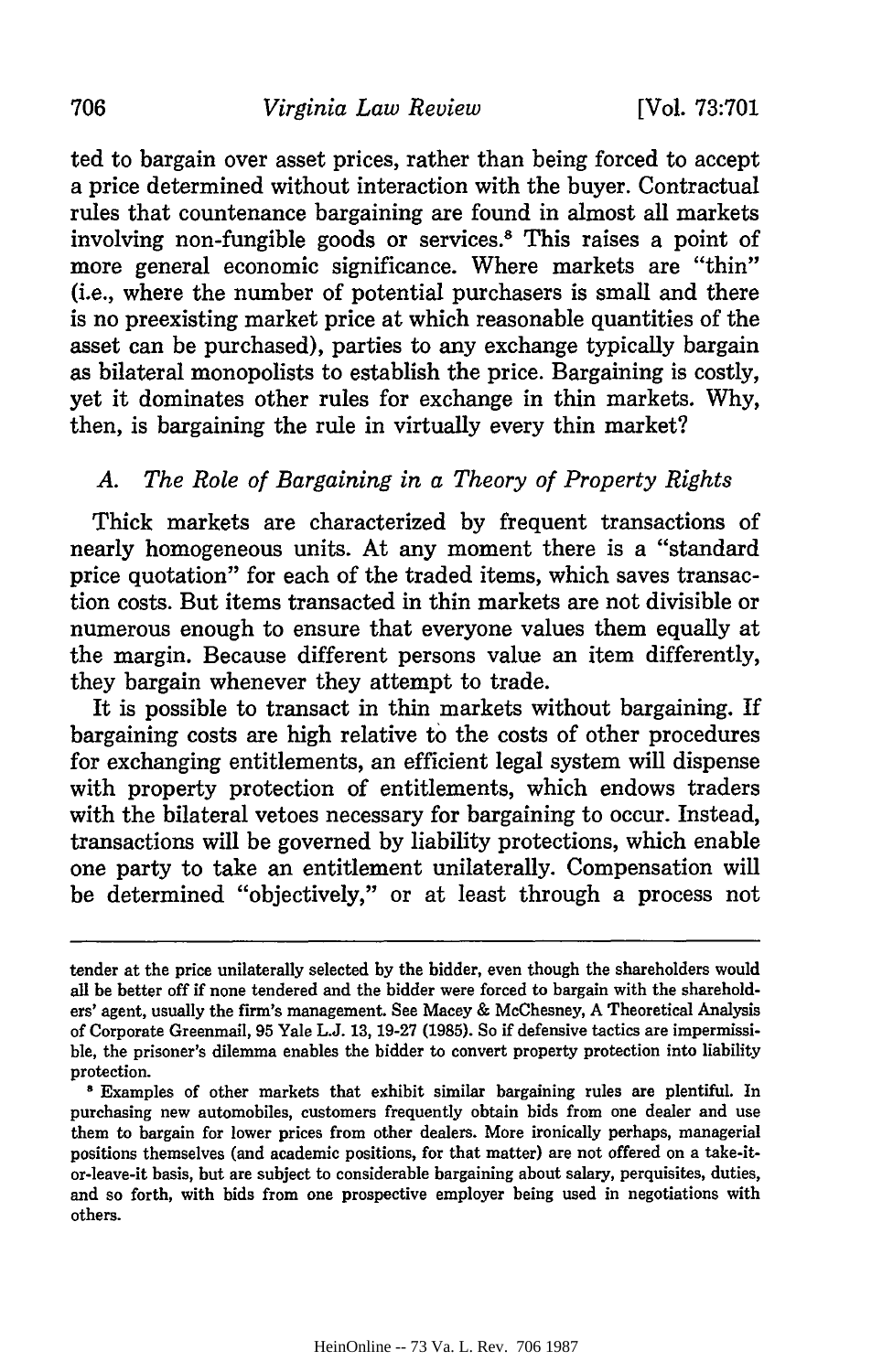under the control of either party.<sup>9</sup> Ordinarily, liability remedies merely make whole the first party to lose his entitlement, meaning that all gains from trade go to the taker.10

By bargaining, each party tries to maximize his share of the gains from trade, net of bargaining costs. Bargaining consumes resources, and would be socially inefficient if it accomplished nothing but this short-run division of gains from any given trade. But in two distinct ways, bargaining is productive in the long run because it increases the magnitude of the gains to be partitioned. First, it assures that the traded items are worth more in other hands (i.e., that gains from trade exist). Liability rules cannot ensure the Pareto efficiency of exchanges because subjective values are hard to measure and so may not be fully compensated.11 Bargaining guarantees that no exchange occurs unless subjective values are recognized. This is an important function of bargaining, but it is not the focus here. Rather, this article focuses on the second role of bargaining, that of enhancing the subjective and objective values of the items to be exchanged.

At the moment of exchange, division of the gains is a zero-sum activity, without allocative consequences. But the ability to capture a greater portion of gains from trade tomorrow increases a party's incentive to augment the value of the asset today.12 Crea-

**"** See, e.g., Muris, Cost of Completion or Diminution in Market Value: The Relevance of Subjective Value, 12 **J.** Legal Stud. **379 (1983);** Rea, Nonpecuniary Loss and Breach of Contract, **11 J.** Legal Stud. **35 (1982).**

<sup>12</sup> This is a central paradigm in several strains of economic literature, particularly those analyzing alternative property rights. See, e.g., Demsetz, Toward a Theory of Property Rights, **57** Am. Econ. Rev. (Papers & Proc.) 347 **(1967);** Gordon, The Economic Theory of a Common-Property Resource: The Fishery, **62 J.** Pol. Econ. 124 (1954). For a summary of the empirical literature, see De Alessi, The Economics of Property Rights: **A** Review of the Evidence, 2 Res. L. **&** Econ. **1 (1980).** De Alessi summarizes in particular the link of concern here, that between ownership rewards and investment:

To the extent that resource rights are held in common, individual choices regarding the output to be produced, the production techniques to be used, the characteristics (amount, type, and time profile) of the investment to be undertaken as well as the time horizon and intensity of production will be affected. . **.** . Thus, since the **indi-**

**19871**

<sup>&#</sup>x27; Calabresi & Melamed, supra note 7, at 1106-07.

<sup>&</sup>lt;sup>10</sup> See, e.g., Haddock & Spiegel, Property Rules, Liability Rules, and Inalienability: One View of the Edgeworth Box, 1 Proc. Eur. A. L. & Econ. 47 (1984); Oi, The Economics of Product Safety, 4 Bell J. Econ. 3 (1973); Rose-Ackerman, I'd Rather Be Liable Than You: A Note on Property Rules and Liability Rules, 6 Int'l Rev. L. & Econ. 255 (1986); Velianovski, The Employment and Safety Effects of Employers' Liability, 29 Scot. J. Pol. Econ. 256 **(1982).**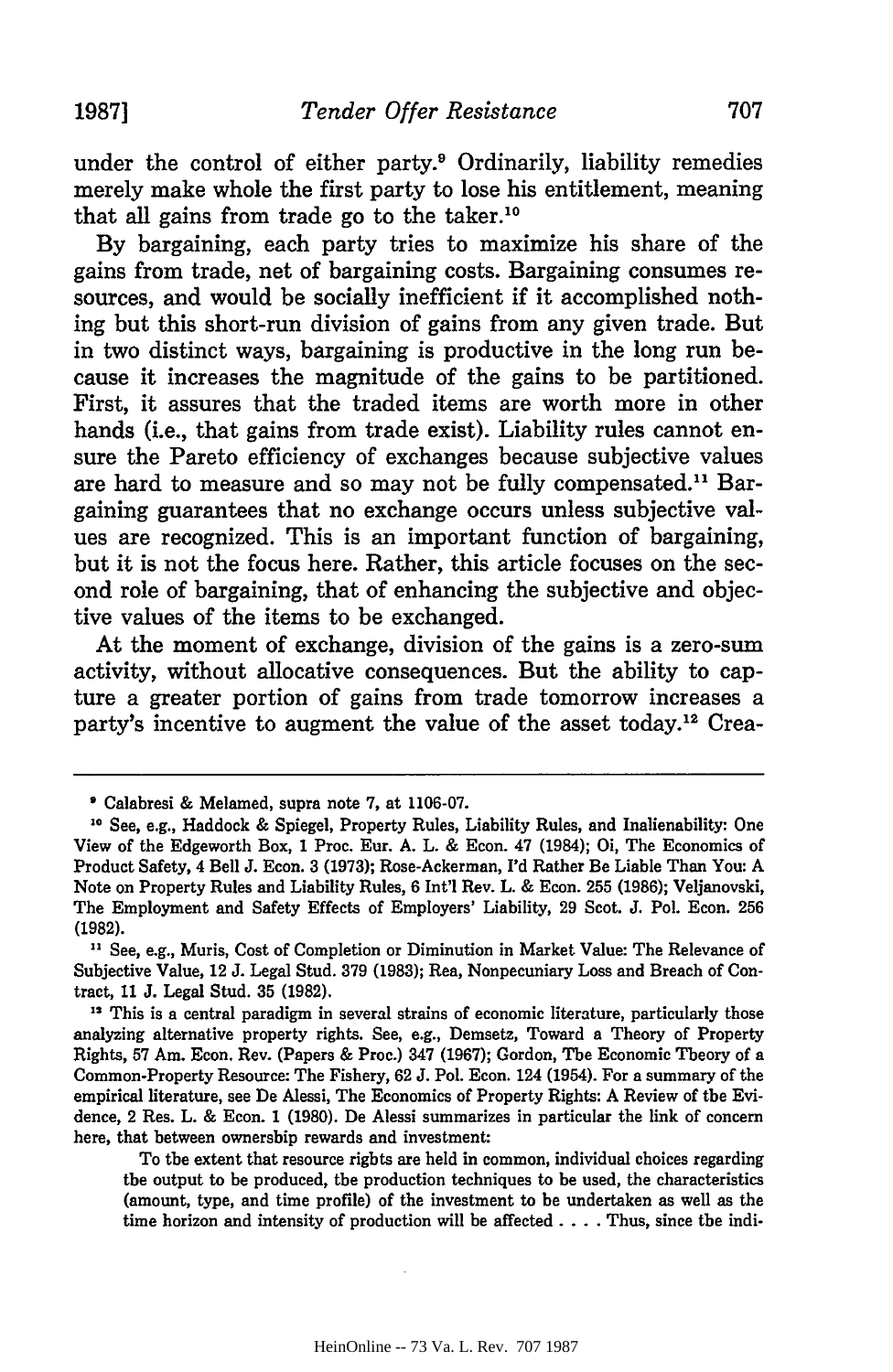tion (and destruction) of an asset's value is a continuous process. The size of the gains to be divided in the current period is determined by the myriad investment and other decisions made by asset owners before coming to the bargaining table. Restricting a party's ability to negotiate will decrease the returns from his valueincreasing efforts, and will thus curtail such investments by him. The ability to bargain for an exchange is tantamount to a right to try to maximize the benefit of one's investments in an asset.<sup>13</sup>

## *B. Value Creation by Target Firms*

Exchanges of blocks of corporate shares illustrate the role of bargaining in thin markets. When transacting relatively small numbers of a publicly traded corporation's shares, one deals in one of the thickest of markets. Hence, there is no bargaining, because by definition bargaining cannot alter relative prices in thick markets; there is no point to incurring bargaining costs if there are no benefits. Indeed, the buyer or seller rarely identifies his trading partner; every potential partner values the marginal share at the market price, so a partner's identity is irrelevant. But in the exchange of large blocks of shares, bargaining (with its concomitant costs) often occurs, suggesting that the block market is thinner, and that individual valuations differ at the margin. The market for controlling blocks is thinner still, and so costly bargaining is even more frequently observed. The market thins as a block of shares grows larger because a larger block confers greater ability to direct the corporation's behavior, a power most investors cannot properly exploit, and thus do not want.

Bargaining over blocks of shares allocates the gains from the transaction, and has consequences for the initial creation of valu-

vidual lacks exclusive rights to the output of any investment he might make on the commonly owned resource, he has less incentive to invest this way.

**Id.** at 6 (footnote omitted). For recent recognition of this paradigm in the corporate takeover context, see Bebchuk, Comment: The Case for Facilitating Competing Tender Offers, 95 Harv. L. Rev. 1028, 1049 (1982) [hereinafter Competing Tender Offers]; Bebchuk, The Case for Facilitating Competing Tender Offers: A Reply and Extension, 35 Stan. L. Rev. 23, 42-43 (1982) [hereinafter Reply and Extension].

<sup>&</sup>lt;sup>13</sup> Bargaining costs thus resemble information costs. An individual's incentive to incur such costs arises solely from his interest in obtaining the best deal, with much of the gain at the expense of the trading partner. In the short run, the process largely results only in transfers between trading partners. But the long-run implications are important, because the process affects the future availability and value of the traded item.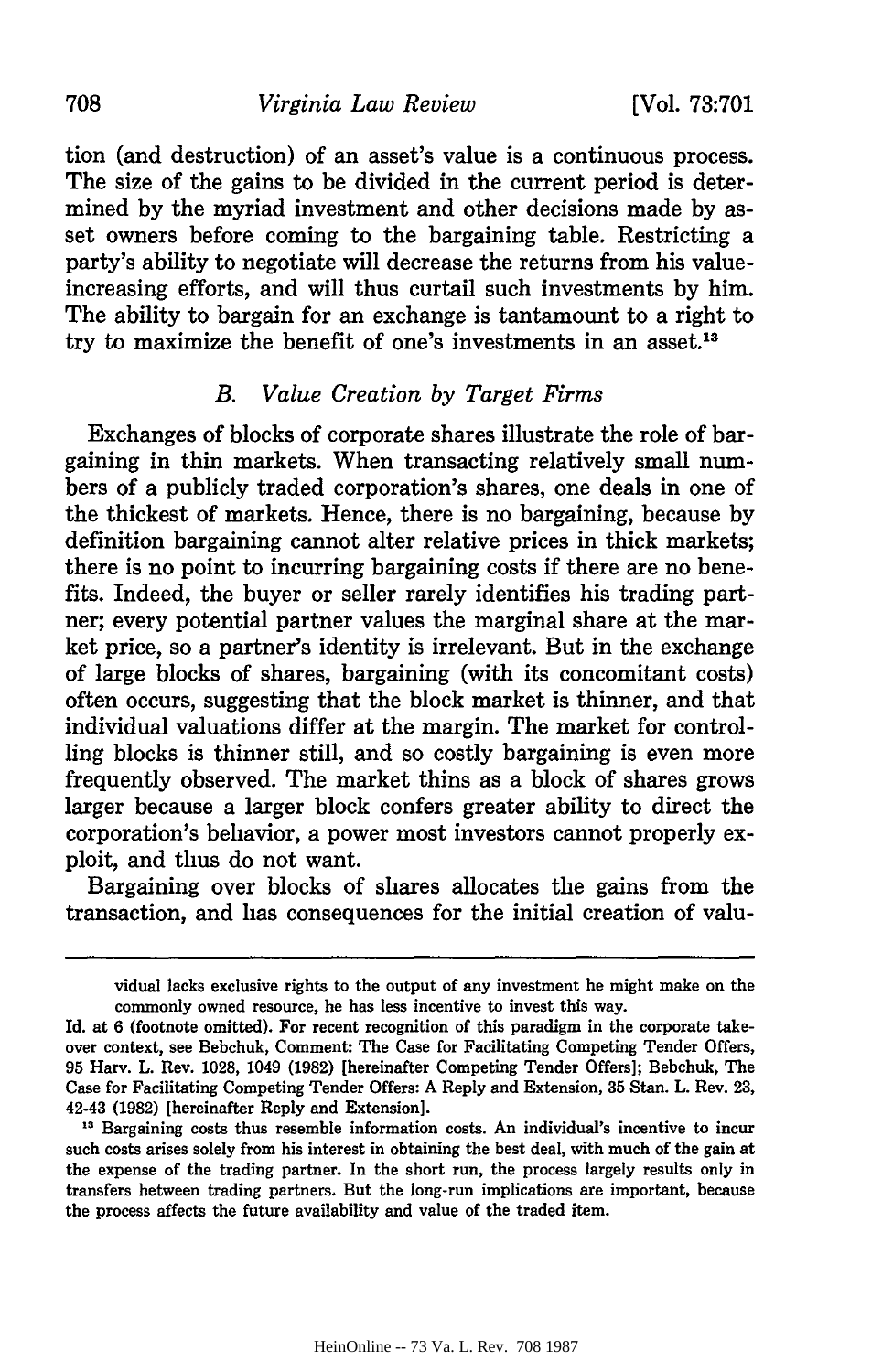**1987]**

*Tender Offer Resistance*

able assets. A no-resistance rule would diminish incentives to create corporate wealth in two ways. First, it would decrease whatever investments would otherwise be made in anticipation of realizing the returns through future exchange. Second, inability to resist a takeover would diminish certain types of specific investments, the returns from which hostile acquirers could expropriate.

### *1. Wealth Creation Through Takeovers*

From the beginning, the theoretical takeover literature has focused almost exclusively on the value-increasing contributions of acquirers in ferreting out inept or dishonest management. 14 Were all gains created this way, perhaps a no-resistance liability rule for protecting target firm entitlements would be appropriate; the rule would provide bidders with the maximum incentive to make valueincreasing investments by giving them, rather than targets, the largest feasible portion of the gains.

A no-resistance rule would be efficient, however, only if bidders created all the gains in takeovers, and targets none. If targets also make value-increasing investments, either at the time of a takeover or earlier, the desirability of mere liability protection depends on the elasticity of value creation by each side with respect to the rewards realized. The empirical literature is resolutely agnostic about the source of gains from takeovers.15 Given that this source may vary substantially from one transaction to another,<sup>16</sup> compelling a no-resistance response seems unjustified.

Even adopting a short-run perspective of the takeover process, it is clear that bidders do not create all the gains. Firms do not always sit back and wait to be taken over. Some go looking for a bidder.<sup>17</sup> Indeed, a manager can enhance his own position by

**<sup>17</sup>**When assets are unique, i.e., traded in thin markets, "sellers can also engage in search

<sup>4</sup> See, e.g., Manne, Mergers and the Market for Corporate Control, **73 J.** Pol. Econ. **<sup>110</sup> (1965). '5** See, e.g., Jensen, Agency Costs of Free Cash Flow, Corporate Finance, and Takeovers,

**<sup>76</sup>** Am. Econ. Rev. (Papers & Proc.) **323, 328 (1986)** (there are "approximately a dozen theories to explain takeovers, all of which **I** believe are of some relevance").

<sup>&</sup>lt;sup>16</sup> Jensen and Ruback note that "[v]arious sources of gains to takeovers have been advanced," but the studies showing gains from takeovers "cannot **...**distinguish between these alternative sources of gains." Jensen & Ruback, The Market for Corporate Control: **The** Scientific Evidence, **11 J.** Fin. Econ. **5,** 23-24 **(1983).** They remark that it "would be surprising to find that all the gains. **.** are due to a single phenomenon such as elimination of inefficient target management." Id. at **25.**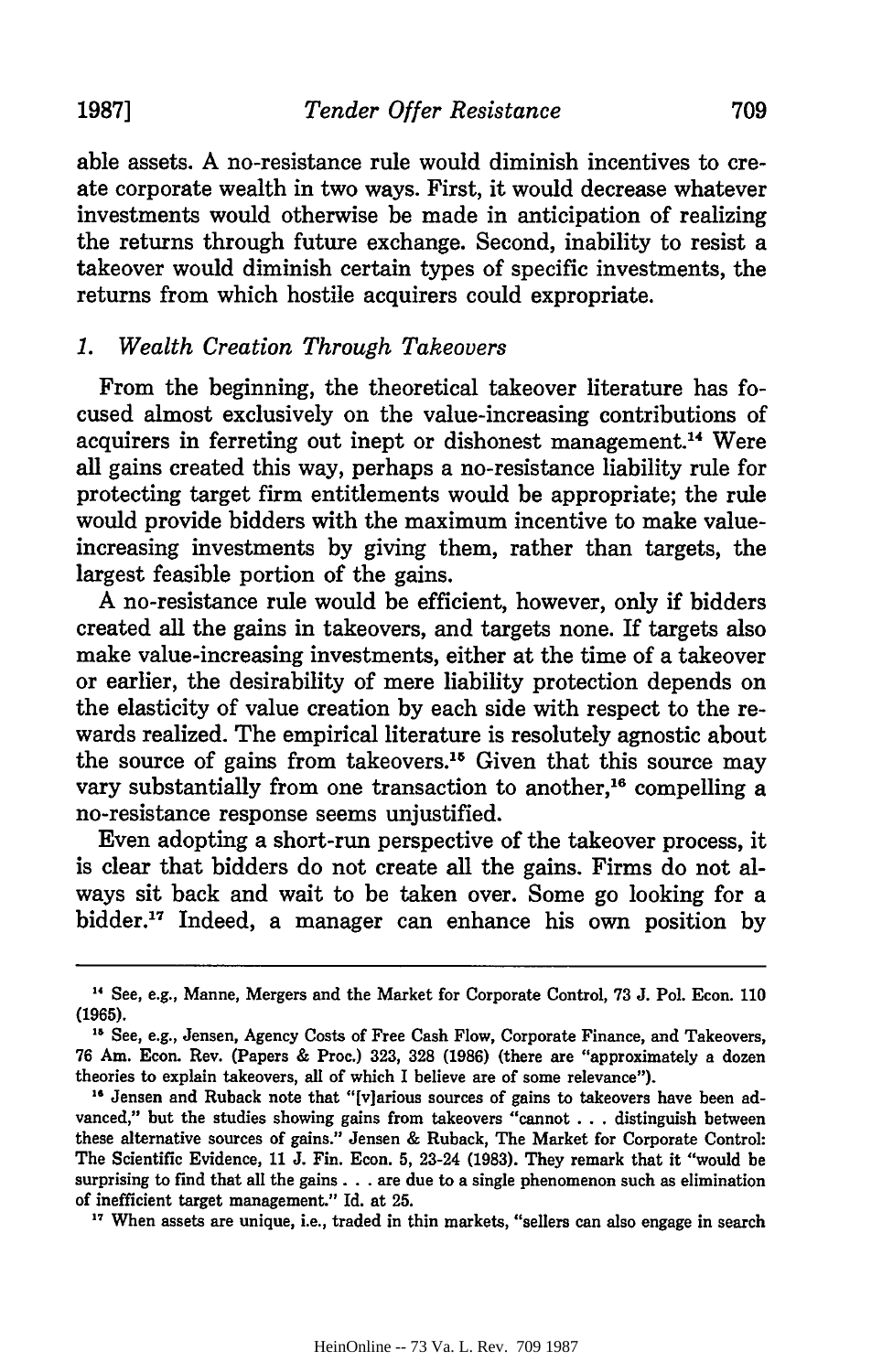pointing out the undervalued nature of his firm to bidders, who will value his ability to discern such circumstances. When the firm is undervalued because assets should be reallocated out of the firm, insiders sometimes know this, and work toward an external remedy. By the same token, acquirers often do not actively search for targets, but merely hold themselves out as willing to entertain overtures from prospective targets.18 Targets would have little incentive to inform potential bidders of their undervalued shares if the bidders received most of the resulting gain. Finally, some firms specialize in matchmaking, i.e., in facilitating corporate pairing between two other firms.19 Matchmakers profit **by** taking a portion of the gains from the pairing.

In short, while corporate acquisitions require investments in search, it is not just bidders who invest. There is no reason, then, to award all the gains from trade to bidders. If different parties can create value in the asset being transferred, the optimal rule would create incentives for all to increase value until the marginal return to each equaled its marginal opportunity cost.

Adopting a longer-run perspective, the importance of the target firm's own investments is even greater. The opportunity arises every day for a firm to make value-creating investments, the **full**

**<sup>...</sup>**in the literal fashion that buyers do." Stigler, The Economics of Information, **69 J.** Pol. Econ. **213, 216 (1961),** *reprinted in* **G.** Stigler, The Organization of Industry **171, 175 (1968).** For mention of this point in the takeover context, see Competing Tender Offers, supra note 12, at 1049; Reply and Extension, supra note 12, at **38-39.** The search cost a party will undertake is a positive function of the expected reward. This is a fundamental aspect of the economics of information. See Stigler, supra, at **219,** *reprinted in* **G.** Stigler, supra, at **180; G.** Stigler, The Theory of Price 1-4 **(3d** ed. **1966);** Bebchuk, Toward Undistorted Choice and Equal Treatment in Corporate Takeovers, **98** Harv. L. Rev. **1693, 1776 (1985)** [hereinafter Undistorted Choice]; Mortensen, Property Rights and Efficiency in Mating, Racing, and Related Games, **72** Am. Econ. Rev. **968 (1982).**

<sup>&</sup>lt;sup>18</sup> The following advertisement ran last year in the Wall Street Journal: "Acquisitions Wanted. Ocilla Industries, Inc., a publicly traded OTC-National company with a significant cash position, is seeking acquisitions meeting the following criteria. .**..** Brokers' inquiries welcome and brokers will be fully protected. Please call or write **......** Wall St. **J.,** May **27, 1986,** at **62,** col. 4.

**<sup>19</sup>** See, e.g., Petre, Merger Fees That Bend the Mind, Fortune, Jan. 20, **1986,** at **18,** 21 (investment bankers increasingly involved in acquisitions because they "devise clever stratagems and think up new kinds of transactions"); Sterngold, Wall Street's Army of Insiders, N.Y. Times, May **18, 1986,** at **F1, F8,** col. 4 ("Merger teams originate many deals on their own today, rather than waiting for a client to ask for help, because they need a constant flow of transactions to keep the large staffs profitably employed."); Gupta, Intermediaries Play a Bigger Role in the Venture Business, Wall St. **J.,** Sept. **11,** 1986, at **1,** col. **5** (matchmakers and advisors "wield increasing power").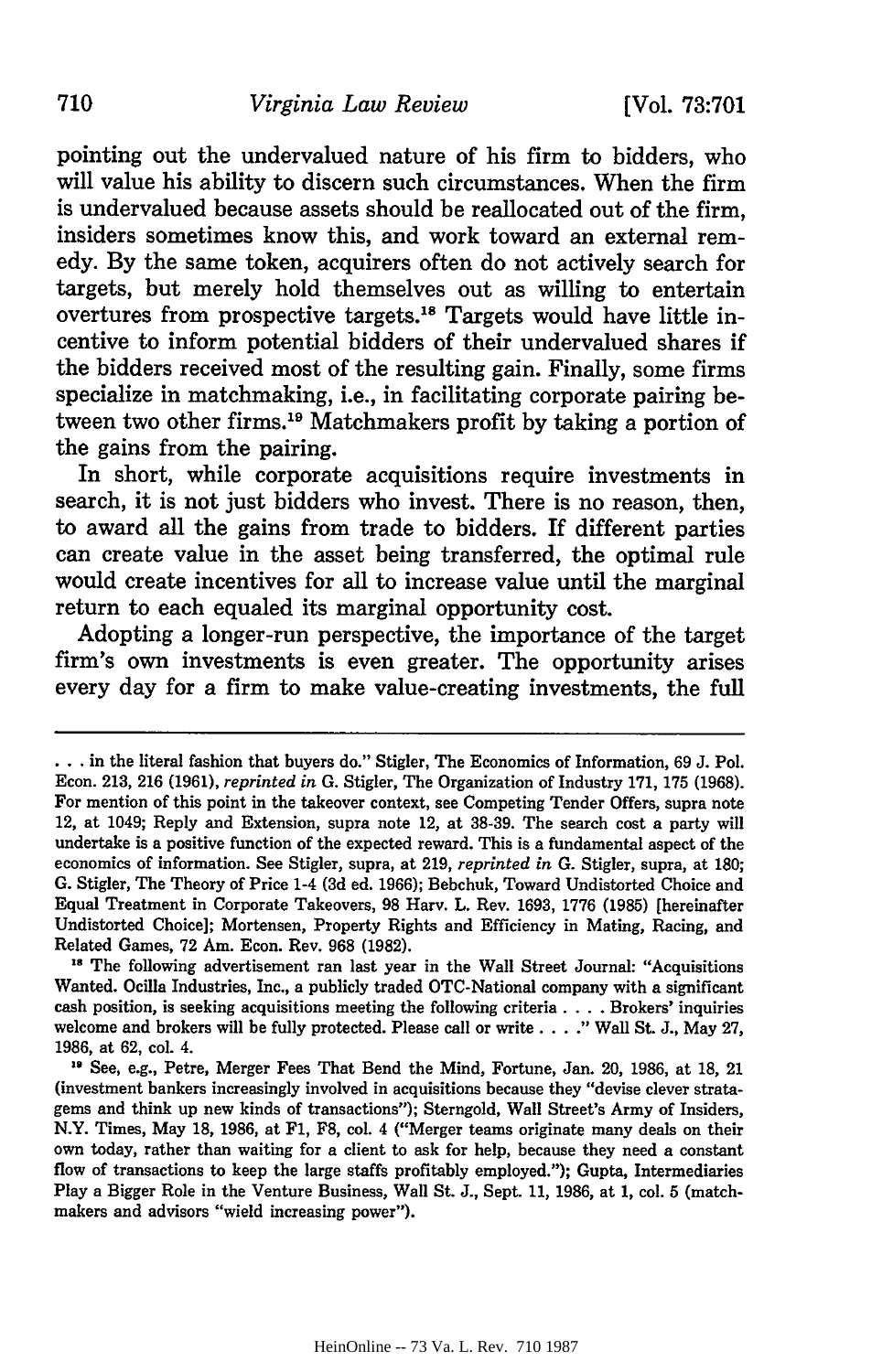returns from which may only be realized through a possible future takeover. Firms sometimes can create value by making initial investments that others are better able to develop, and so plan from the start to be acquired by another. For example, many computer software companies plan to be taken over if they successfully innovate even one important software package. This expectation enables them to concentrate on technical innovation and to ignore subsequent marketing, which is of no value until a technical advance has been completed. Much small-scale research in other fields follows a similar pattern.20 The same process typifies both large-scale and personal real estate investments; property owners hesitate to make improvements unless they can "get their money out" when they sell.<sup>21</sup>

In other words, takeovers are not discrete events that begin at the moment the first bid materializes. All firms are "in play" from the day they are created, and the possibility of a later takeover only spurs greater innovation now. The more attractive the posttakeover asset configuration foreseen, the more effective the spur.

Forming a new company with the intention of being taken over is like planning to "go public" once the success of the company is manifest. Both techniques permit financing of untested projects by an entrepreneur adept at judging projects' potential, while freeing him from post-innovation management, a duty for which he may be poorly qualified. In other words, "inept" management may result from high opportunity costs, rather than from some moral failing or incompetence. That many fledgling companies anticipate the likelihood of going public is clear from contracts signed when the company is formed specifying who will pay the costs of the initial public offering.

Even entrepreneurs who do not intend their firms to become targets nevertheless foresee some probability that their firms will fail to achieve their principal goals. The potential for being acquired or for selling off assets provides insurance against such an event.<sup>22</sup> If the insurance payoff were reduced by a shift from prop-

**<sup>20</sup>**One group puts together new Ph.D.'s to create new research firms, then sells the firms to pharmaceutical companies. Boland, **A** Lot of Happy People, Fin. World, May **13, 1986,** at **108.** 2' For example, real estate ventures often issue prospectuses stating as their "investment

objectives" the acquisition, holding, and ultimate disposal of various real estate properties.

<sup>&</sup>lt;sup>22</sup> The insurance function of subsequent acquisitions and sales is seen in the movie and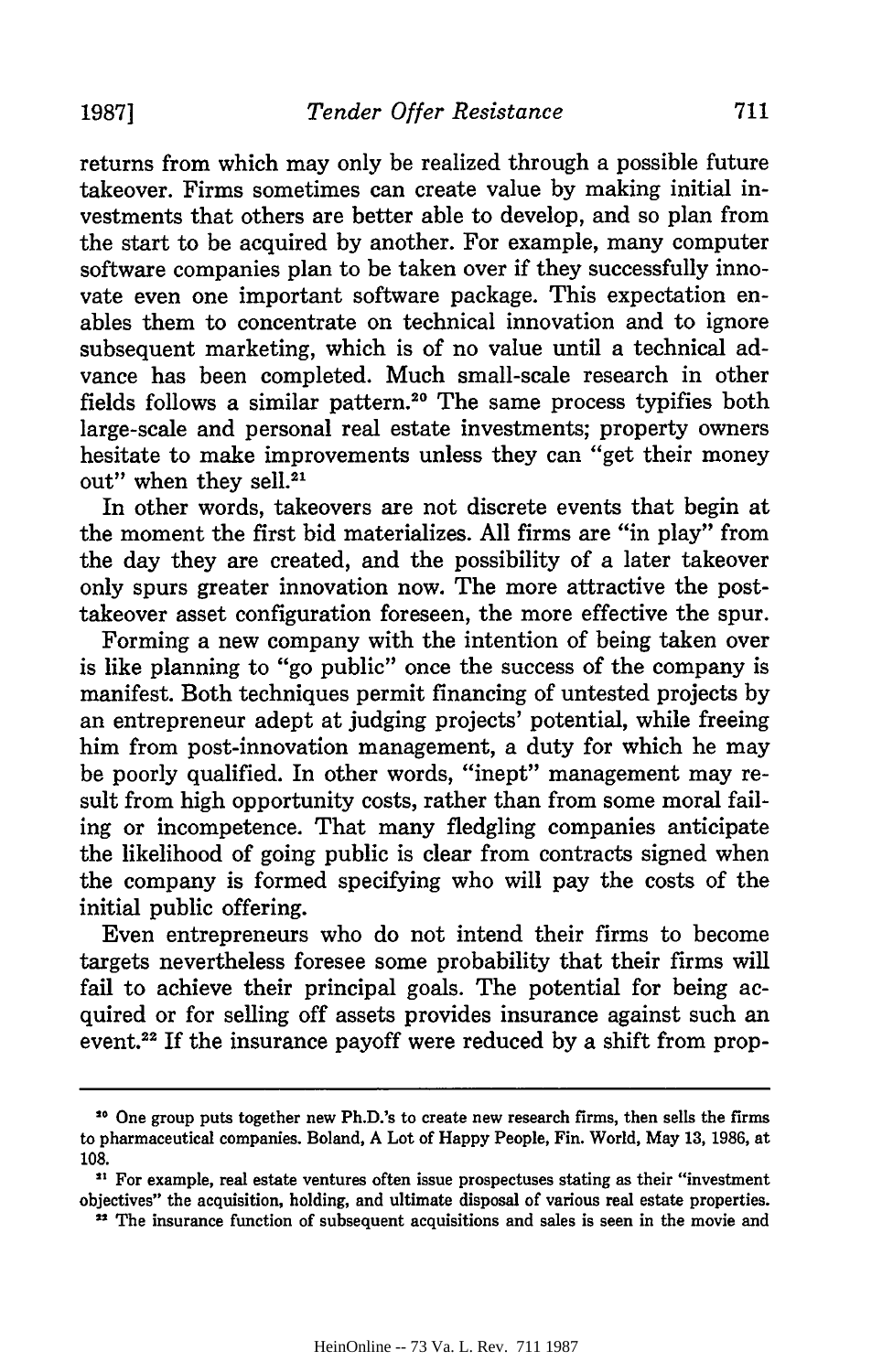erty to liability protection, some risky ventures would never be initiated. Additionally, reduced rewards from secondary asset uses would shift the form of initial investments. Those ventures still undertaken after the takeover "insurance" payoffs were reduced would be investments in assets more **highly** specialized to their primary objective, and hence less suited to uses elsewhere.<sup>23</sup>

# *2. Protecting Existing Quasi-Rents of Human Capital*

Aside from increasing targets' shares of the gains from trade, there is another way that bargaining (resistance) increases investments in potential targets. Bargaining makes takeovers less likely in cases where there are no gains, only transfers, at stake.

In their daily operations, firms face two types of risk, systematic and firm-specific. Coping with each type of risk requires different managerial skills. Adapting to systematic risk requires generalized skills readily marketable elsewhere. But, as Demsetz and Lehn have explained, firm-specific variations require investments in firm-specific human capital that are not readily transferable.<sup>24</sup> In-

In general, the process of reclaiming failed ventures, managing them back to profitability, and then selling them off has become highly specialized. Practitioners are known as "turnaround venture capitalists," or "vulture capitalists." See Stevens, Lots of Business, Fin. World, June 10, 1986, at 32.

<sup>23</sup> Holding all else equal, an owner clearly will prefer to make investments that maximize returns if the firm's experience turns out as the owner expects. But just as clearly, again holding all else equal, the owner will prefer investments that are adaptable, in case the firm's experience turns out other than expected. It follows that an investment that simultaneously offers greater returns and greater adaptability will always be preferred to an investment offering less of each. Consequently, the entrepeneur will have to make hard choices only among alternatives with the following attributes: the less adaptable options will have to offer higher returns to be attractive, which is to say, the more adaptable investments will offer lower returns. If the advantages of adaptability are curtailed (through a no-resistance rule, for example), entrepreneurs will shift investments on the margin toward those with higher expected returns but lower adaptability.

**24** See Demsetz, Corporate Control, Insider Trading, and Rates of Return, **76** Am. Econ.

television business. Frequently, moviemakers and investors organize to make a picture, intending to sell the product to a distributor. See Nulty, New World's Boffo B Movie Script, Fortune, Feb. 17, 1986, at 48 (New World Pictures banking on the profitability of the home video market for "B" movies). If the distributor fails to make money in the theaters, he will pull the film back and sell it instead for use in the home video market. Id. at 50. Similarly, most television series produced for prime time fail to make money there. But it is increasingly possible to resell them for syndicated rerun in order to reduce losses, or even to make money, on the venture. See Sherman, A TV Titan Wagers a Wad on Movies, Fortune, May 12, 1986, at 40 (Telepictures able to syndicate Eugene Ionesco's play Rhinoceros-"outright junk by TV standards").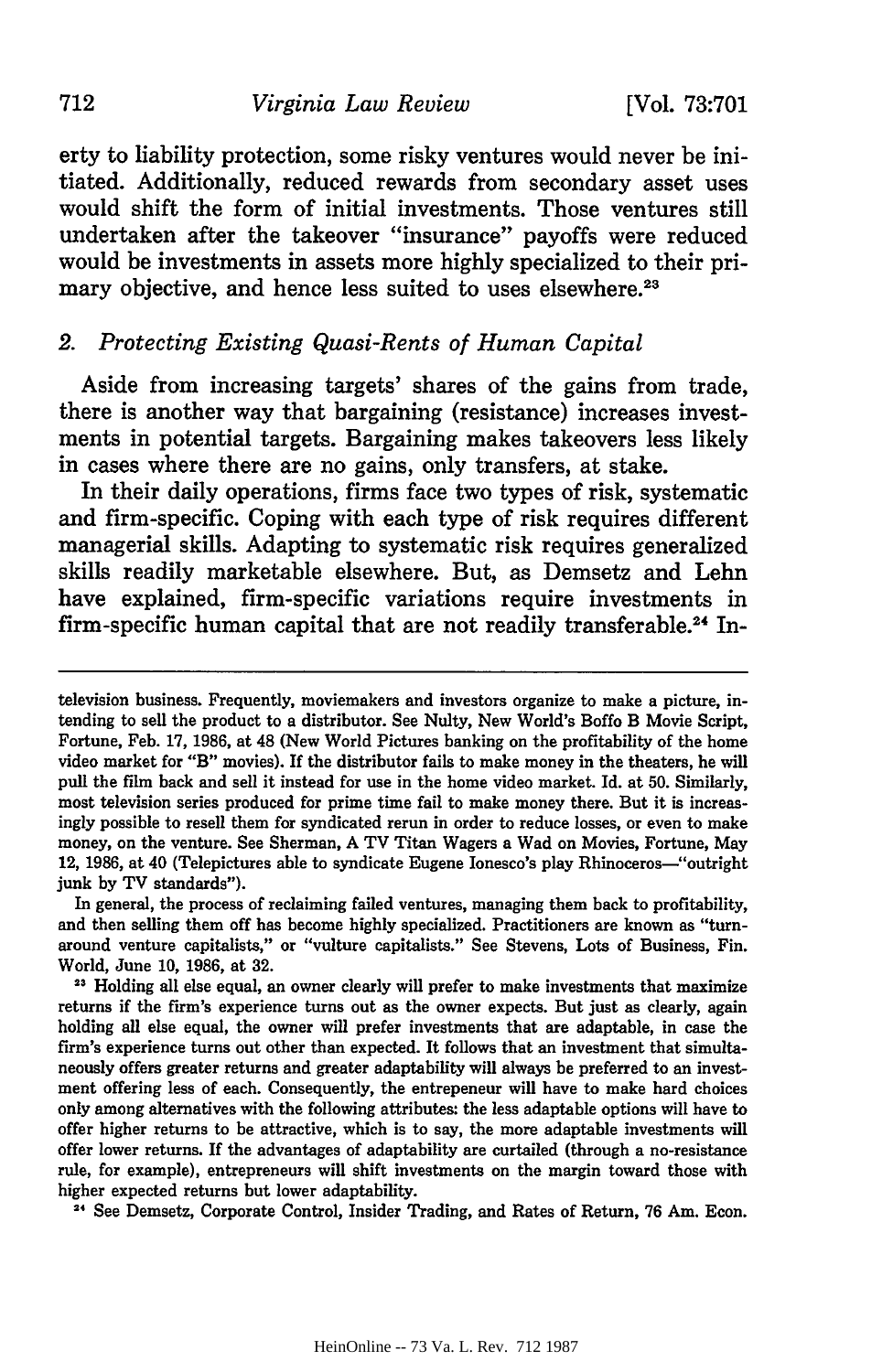dividuals will make such investments only if the expected rewards exceed their best alternative by enough to provide a normal return.

Yet investments that are specific to assets owned by others place the investor at risk from those others' opportunistic behavior.<sup>25</sup> As long as the individual realizes at least as much as can be had in the best alternative, the invested human capital will remain, even if the returns are expropriated. The best alternative, of course, offers no premium for the firm-specific investment. Long-term guarantees may control the potential for opportunism by one party, but contracts that guarantee the other party's income invite shirking, i.e., opportunism by *that* party.26

**'5** See Alchian, Decision Sharing and Expropriable Specific Quasi-Rents: **A** Theory of *First National Maintenance Corporation v. NLRB,* 1 Sup. Ct. Econ. Rev. **235,** 238-40 **(1982);** Klein, Crawford **&** Alchian, Vertical Integration, Appropriable Rents, and the Competitive Contracting Process, 21 **J.L.** & Econ. **297, 313 (1978).**

**24** If there is no danger that the trained employee will quit, initial investment in specific human capital will be borne entirely **by** the firm through wage rates in excess of realized marginal products during an initial training period. See **G.** Becker, Human Capital **18-29** (1964). After the investments have been completed, the firm reaps a return **by** paying wages equal to those available elsewhere, which are below the employee's (now enhanced) marginal product within the firm to which his human capital is specific.

**If** the turnover rate is not zero, however, the situation is different:

If a firm had paid for the specific training of a worker who quit to take another job, its capital expenditure would be partly wasted, for no further return could be collected. Likewise, a worker fired after he had paid for specific training would be unable to collect any further return and would also suffer a capital loss. The willingness of workers or firms to pay for specific training should, therefore, closely depend on the likelihood of labor turnover.

**Id.** at 21. Becker notes that the likelihood of a quit is not fixed; because it depends on wages, a firm contemplating specific human capital investments in its employees might "offer employees some of the return from training. Matters would be improved in some respects but worsened in others, for the higher wage would make the supply of trainees greater than the demand, and rationing would be required." Id. at 22. Moreover, the magnitude of investment would not be pursued to the proper margin.

The final step would be to shift some training costs as well as returns to employees, thereby bringing supply more in line with demand. When the final step is completed, firms no longer pay all training costs nor do they collect all the returns but they share both with employees. The shares of each depend on the relations between quit rates and wages, layoff rates and profits, and on other factors not discussed here.

**Id.** (footnote omitted).

The firm-specific human capital embodied in a firm's top executives often is unique. At any given moment particular executives will be uniquely qualified to perform particular managerial tasks for the firm. The situation is akin to a bilateral monopoly, and an execu-

Rev. (Papers & Proc.) 313, 315 (1986); Demsetz, The Structure of Ownership and the Theory of the Firm, 26 J.L. & Econ. 375 (1983) [hereinafter Structure of Ownership]; Demsetz & Lehn, The Structure of Corporate Ownership: Causes and Consequences, 93 J. Pol. Econ. 1155 (1985).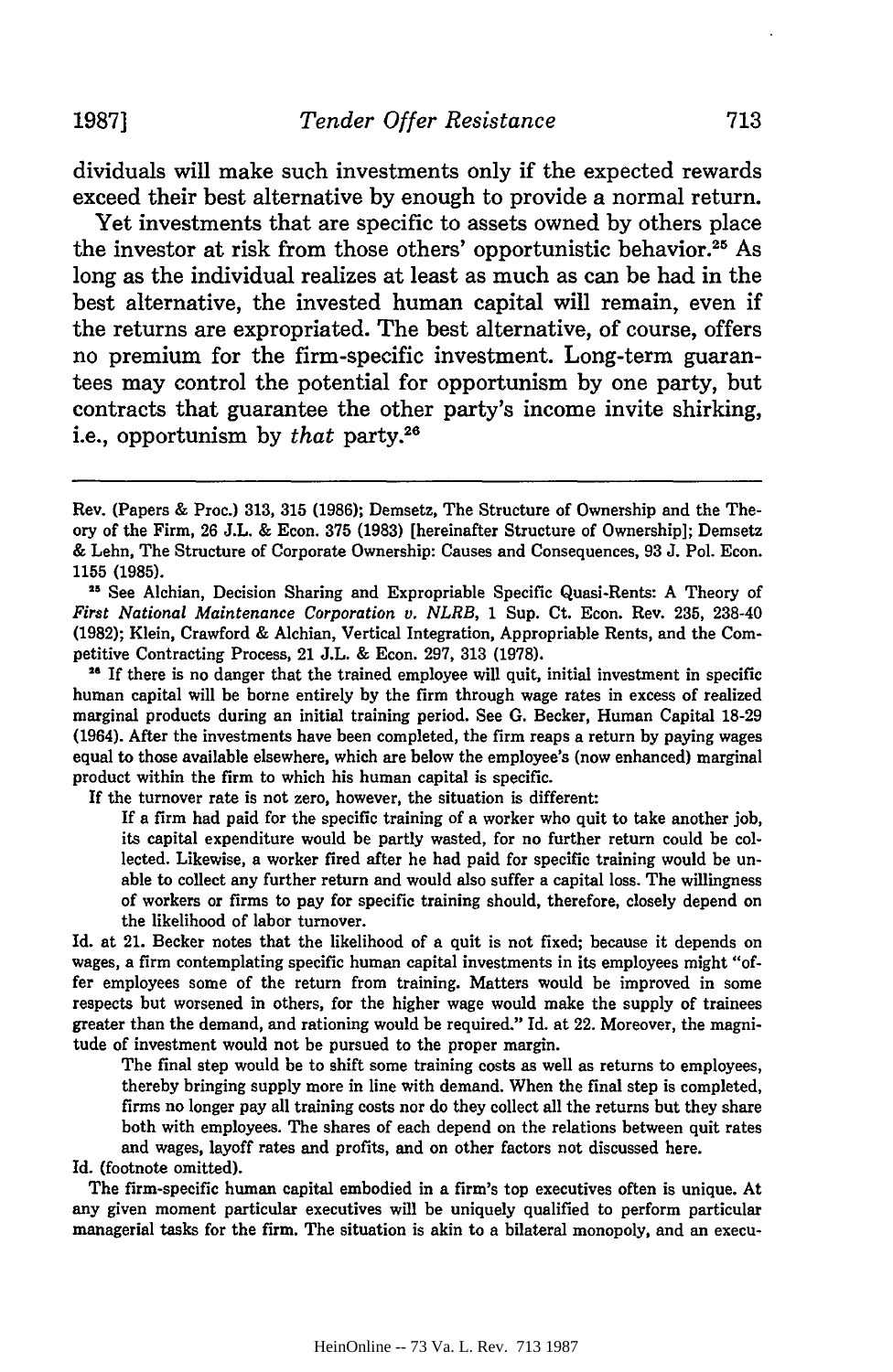Consequently, those making firm-specific human capital investments sometimes defend against potential opportunism by taking control of the asset to which their investment is specific.<sup>27</sup> In the corporate context, those who specialize for the benefit of the firm often acquire a substantial block of shares in that firm. This implies a higher concentration of shareholding in firms benefiting from more firm-specific human capital, a prediction confirmed empirically.<sup>28</sup>

In effect, not all shares are equal. Controlling shareholders will divert greater rewards per share to themselves than to other shareholders. This is not thievery, but part of an implicit contract to induce investments in firm-specific human capital of general benefit to the firm and hence to all shareholders. The thick public market in shares will be populated only by "ordinary" shareholders, while controlling shareholders will sell their larger blocks more rarely and only for a higher price.<sup>29</sup> The daily "market price"

tive's well-timed strategic threat to withhold his services can leave the firm in an extremely poor bargaining posture. Consequently, in such instances the interests of shareholders will require that the executive's rewards approximate his marginal product, including the marginal product of his firm-specific human capital. In that way the executive himself will bear the full cost of a withdrawal of his services.

But this analysis implies that there is no payoff to the firm for prior investment in firmspecific capital uniquely embodied in executives. If the initial investment is to be made, it must be made entirely **by** the executive; but, symmetrically, that leaves the executive at risk of expropriation of the returns to his investment, should the firm begin to bargain strategically.

**<sup>2</sup><sup>7</sup>**This taking of control resembles vertical integration, which is one mechanism identified **by** Klein, Crawford **&** Alchian, supra note **25,** at **299,** for controlling opportunism. **Of** course, ownership of shares is not the only device available to managers to mitigate the risk of expropriation. Pension rights, golden parachutes, severance pay, and the like, all raise the cost to the firm of carrying out an opportunistic threat. But to say there are alternatives does not mean that they are perfect substitutes for all firms in all situations. That, in turn, means that depriving managers of the ability to make and protect investments in blocks of shares must increase the overall cost of managerial services.

**<sup>28</sup>**Demsetz **&** Lehn, supra note 24, at **1158-60.** In Structure of Ownership, supra note 24, at **388,** Demsetz finds that managers and directors do indeed own substantial blocks of the employing firm's shares (usually 20% or more), except in the very largest corporations.

There is a link between controlling managerial malfeasance (upon which the takeover literature concentrates) and controlling passive shareholder opportunism. For both reasons, shares of firms that are relatively difficult to control are worth more to controlling shareholder-managers than to passive investors, and so one expects a high degree of integration of management and shareholding in those firms. See Alchian **&** Demsetz, Production, Information Costs, and Economic Organization, **62** Am. Econ. Rev. **777, 785-86 (1972).**

<sup>29</sup> The divergence of a block's value from the product of quoted share price times the shares in the block is constrained **by** the transaction costs of assembling or dispersing a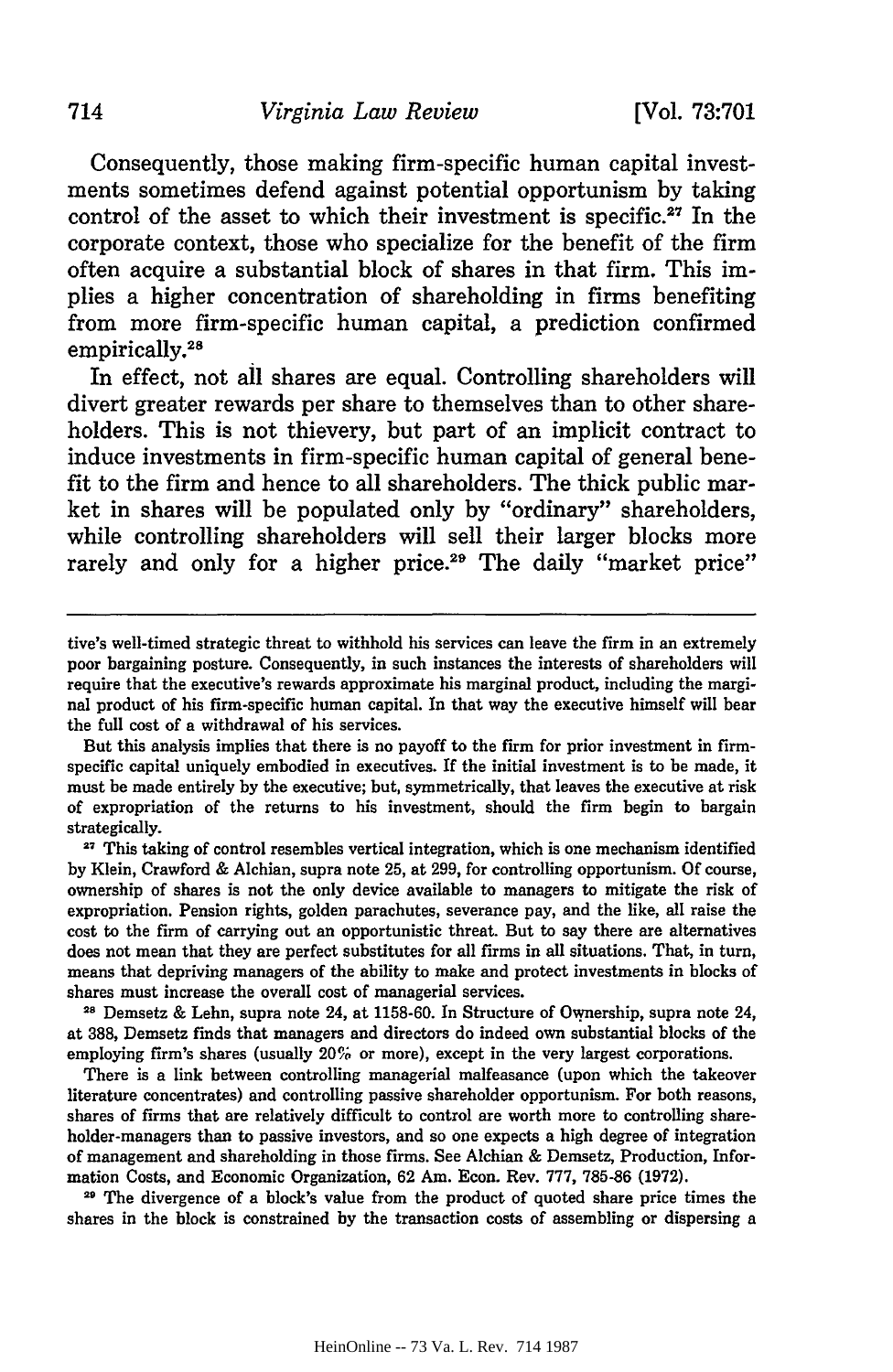quoted on the telex is lower than the reservation value that controlling shareholders place on the shares in their blocks, because the price at which they will sell includes a premium, the size of which must be determined through bargaining.<sup>30</sup>

Yet each share typically has the same voting power. If establishing property rights were costless, those shareholders with more at stake would also have a more potent voice. Larger individual holdings in any firm imply the higher costs of diminished portfolio diversification;<sup>31</sup> controlling shareholders still might own only a minority of the voting potential. Hence, "controlling" shareholders are usually only semi-controlling. But the free-rider situation created by widely dispersed share ownership normally affords (semi-) controlling shareholders sufficient protection from human capital expropriation by fellow shareholders.

This opens an avenue through which an outside bidder (for once, the term "raider" is appropriate) can profit. If defensive tactics are barred, a hostile bidder can overcome the free-rider problem among incumbent shareholders and expropriate the full value of

**<sup>30</sup>**In some cases, a minor divergence of interests among shareholders may be usefully reconciled through resort to a "single owner" analogy. See, e.g., Undistorted Choice, supra note 17, at 1764-80. This is particularly true when shareholders have similar interests ex ante, but free-rider and hold-out problems create disputes ex post. See Grossman & Hart, Takeover Bids, the Free-Rider Problem, and the Theory of the Corporation, 11 Bell J. Econ. 42 (1980). When there are fundamental differences among shareholder interests ex ante, however (as there are in the instance considered here), there is no logical way to amalgamate divergent interests into a conceptual "sole owner." **Cf.** K. Arrow, Social Choice and Individual Values **(2d** ed. **1963)** (discussing inherent failings of standard majoritarian voting processes).

**31** Acquiring control of one of the few largest corporations in the economy requires a nondiversified investment of impressive size, with daunting cost to the risk-averse. Although there are exceptions, Demsetz has shown that the stock interest of management in very large corporations tends to be low, averaging **2-3%,** compared with smaller companies, where managers and directors typically hold 20-30% of their corporations' voting shares. See Structure of Ownership, supra note 24, at **388.**

If, in the face of their more tenuous, minority voting control, managers of a giant corporation are to make value-increasing investments in firm-specific human capital, they must have greater latitude to resist hostile takeovers than managers holding controlling interests; otherwise, they cannot protect their quasi-rents from expropriation. When the relative cost of alternative tools differs between situations, the optimal mix of tools will differ also.

block of similar size piecemeal. Even if there are enough shares held outside blocks to enable one to assemble a block of specified size, assembling a block will not be a perfect substitute for purchasing one. For example, the concentration of voting power will differ. Moreover, block assembly requires more interaction with the market than does block purchase, and thus assembly increases the number of third parties "tipped" about one's activities.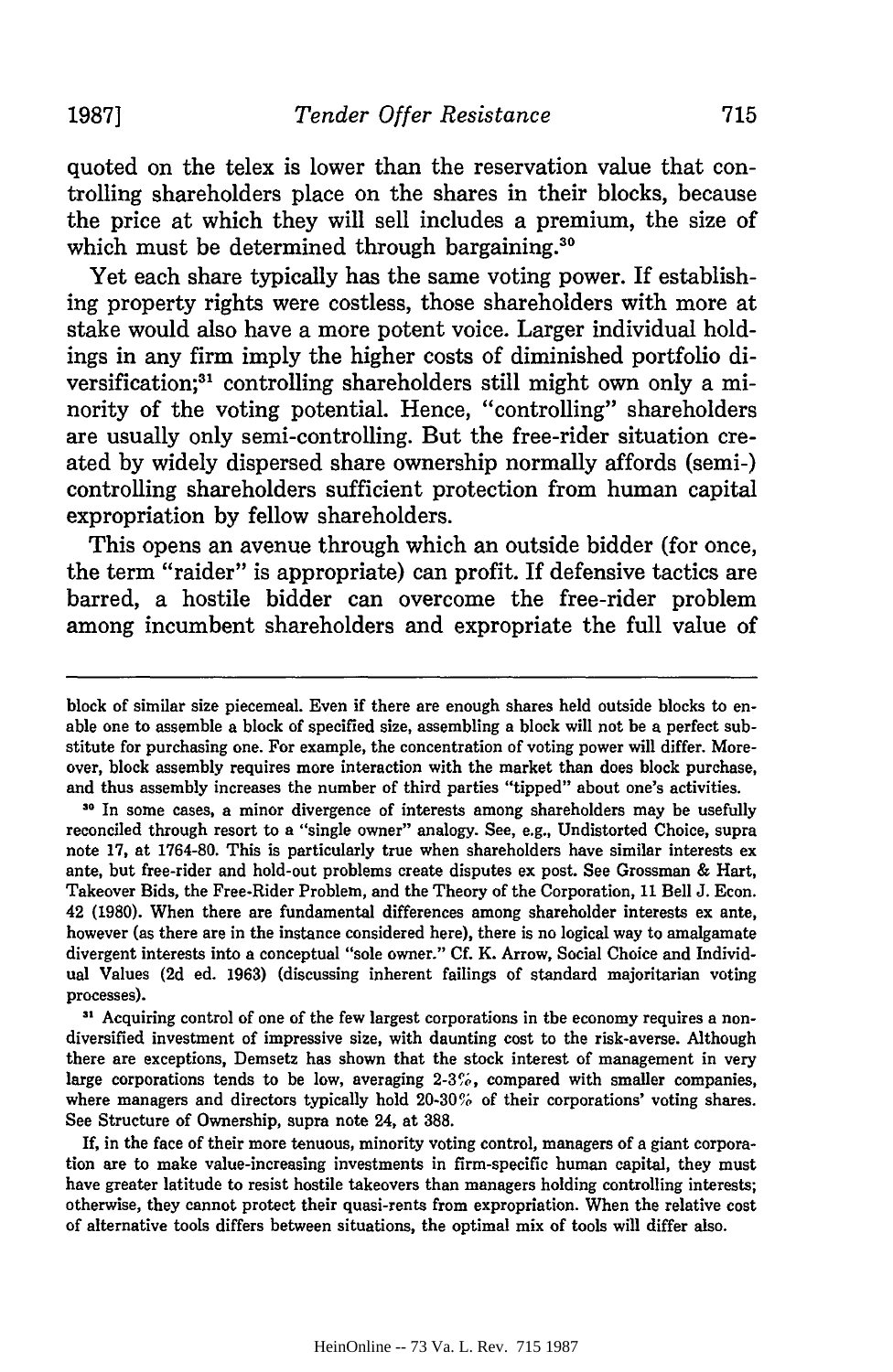controlling shareholders' firm-specific investments. The situation is similar to an eminent domain taking, where asset owners are paid only the "objective" or market value of what is taken. Owners who attach a higher subjective value to the asset taken will not be paid full value. Property-rule protection of the asset, forcing would-be takers to negotiate with owners, would guarantee that full compensation was paid. A liability rule permits the taker (the government in an eminent domain proceeding, the "raider" in a takeover) to acquire property for less than full value.<sup>32</sup>

Controlling shareholders can limit this risk by including provisions in the corporate charter or bylaws permitting resistance to hostile takeovers. In effect, they will minimize the overall cost of potential quasi-rent expropriation by mixing (costly) diversification-reducing but control-increasing tools with (also costly) takeover-resisting measures. This mix is beneficial to all shareholders because it induces appropriate investments in firm-specific capital in the first place.<sup>33</sup>

The interests of controlling shareholders, who own large percentages of residual claims, are highly correlated with the interests of other shareholders and hence of the firm as a whole. To the extent that the correlation is not perfect, noncontrolling shareholders discount the price they pay for shares initially. To restrain that discount when seeking original or additional capital, controlling shareholders have an incentive to deny themselves any ability to resist takeovers not beneficial to the firm as a whole. Through the lower initial share price, the noncontrolling shareholders are compensated for any remaining costs of permitted resistance.

Other situations may present similar opportunities for "raiders."

**<sup>32</sup>**See R. Epstein, Takings: Private Property and the Power of Eminent Domain **216-18** (1985); see also Munch, An Economic Analysis of Eminent Domain, 84 J. Pol. Econ. 473 (1976) (eminent domain is not, in fact, more efficient than the free market for consolidating many separately owned parcels of land into a single unit).

**<sup>33</sup>**This notion of expropriation of managerial quasi-rents is similar to that analyzed by Knoeber. See Knoeber, Golden Parachutes, Shark Repellants, and Hostile Tender Offers, 76 Am. Econ. Rev. 155, 158-59 **(1986).** However, Knoeber focuses on potential expropriation of managerial compensation that has been deferred until better information on performance becomes available. Id. at 159. Deferral of compensation for past services creates a risk that payment will not be made in the event of a hostile takeover. Id. at 159-60. At this point, our article focuses instead on firm-specific investments, the returns from which are to be realized in subsequent periods, and which are thus subject to similar opportunism in the event of a takeover.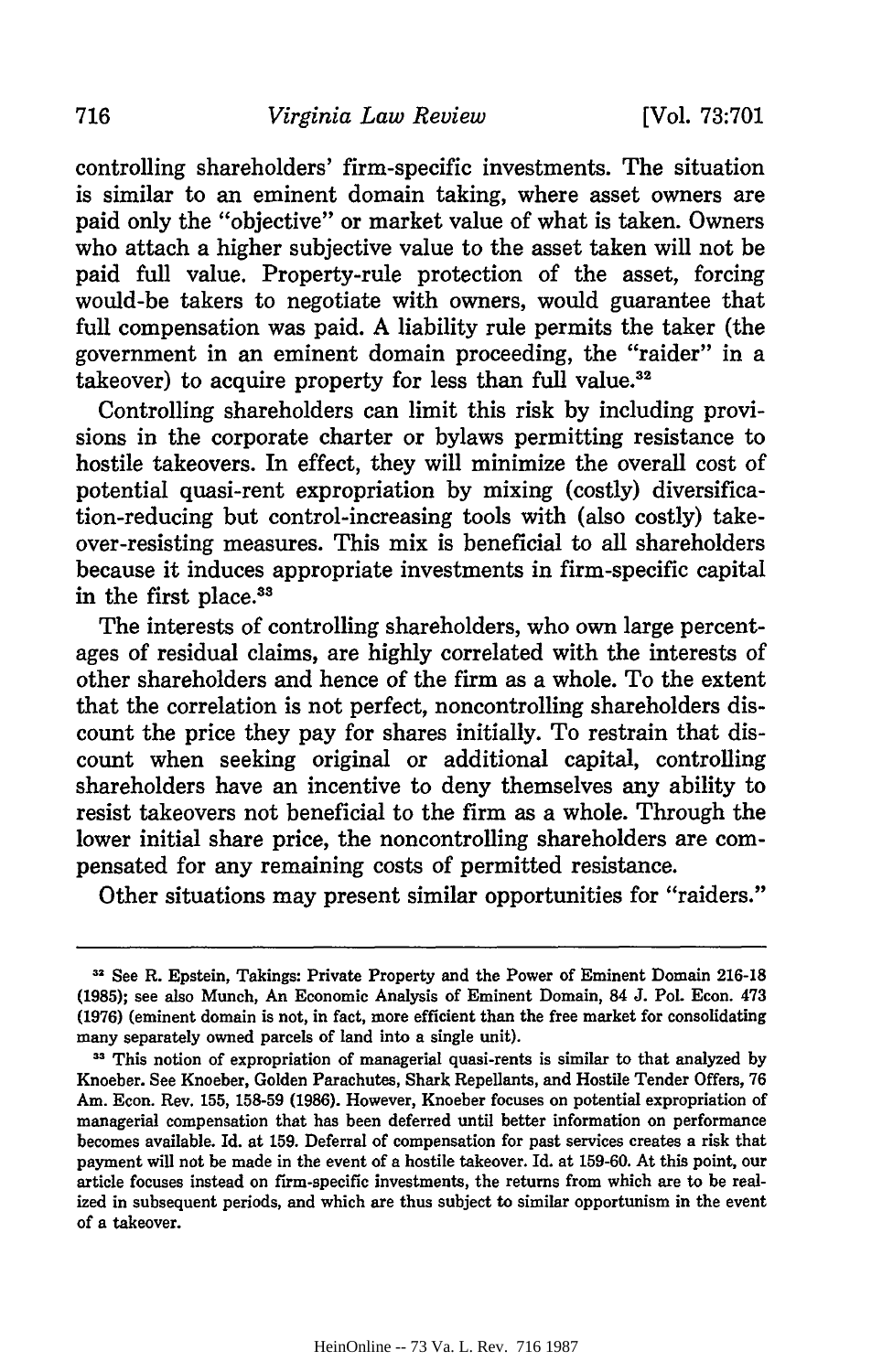In addition to quasi-rents from human capital, returns to other valuable assets may be expropriable. Suppose that management has discovered changes in firm structure or activities that will enhance the value of the firm, but has not made the information public. An outside bidder who discovers that information could acquire shares from shareholders who are ignorant of the changes. To limit losses to an outside bidder, shareholders would want management to resist any takeover until the changes have been effectuated and the shares have risen in price.<sup>34</sup>

There is an unwarranted presumption in much of the takeover literature that outside entrepreneurs employed **by** bidding firms can know something important that the market does not, but that inside entrepreneurs employed by a target cannot.<sup>35</sup> If that were true, there would be no insider trading. But whenever firms invest in valuable information that cannot be made public, an opportunity exists for an outsider who learns of the information. In that case, shareholders will want management to protect their returns from information for which they have paid.

## *C. Search Rates for Targets*

The issue of appropriate property rights in target firms' shares can be approached from another perspective. The search for undervalued targets, like the search for new ideas, is costly. When

**1987]**

<sup>&</sup>quot; This hypothetical setting parallels an actual episode. Prior to the recent threat **by** Sir James Goldsmith to acquire control of Goodyear Tire **&** Rubber Company, Goodyear had hired two investment banking firms to study possible restructuring of Goodyear. Restructuring was recommended, but the information was to be kept private. Before Goodyear could act on the restructuring recommendations, however, Goldsmith acquired a substantial minority stake in Goodyear. The stake was interpreted as preliminary to a takeover bid, after which Goldsmith would himself have restructured the company. There is no evidence that Goldsmith was privy to any inside information. See Winter **&** Stricharchuk, Goodyear, Responding to Takeover Bid, Seeks Buyer for Its Oil and Gas Unit, Wall St. **J.,** Nov. 4, **1986,** at **3,** col. 2. Goldsmith said that the company's restructuring plans were largely the same as his. Stewart **&** Revzin, Sir James Goldsmith, As Enigmatic as Ever, Bails Out of Goodyear, Wall St. **J.,** Nov. 21, **1986,** at **1,** col. **6.** Partly because the prospects of Goldsmith's restructuring were becoming dimmer, Goldsmith eventually agreed to resell his shares at a premium to the firm, which then proceeded with its prior restructuring plans. Stricharchuk **&** Stewart, Goodyear Tire To Buy Interest from Sir James, Wall St. **J.,** Nov. 21, **1986,** at **3,** col. **1.**

**<sup>35</sup> Cf.** Easterbrook **&** Fischel, Corporate Control Transactions, **91** Yale **L.J. 698, 705 (1982)** (describing potential gains from control transactions, but attributing none to incumbent management).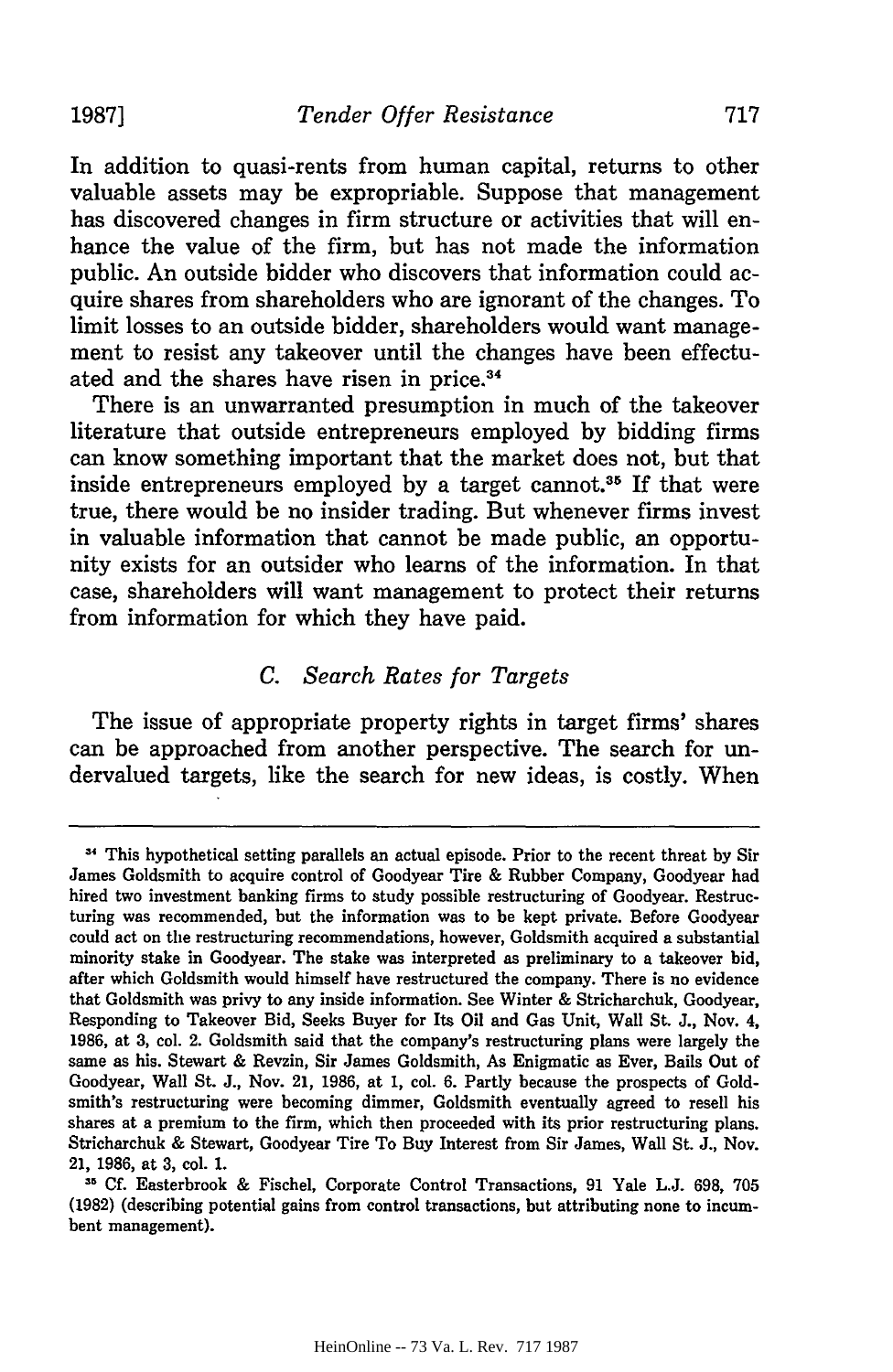several different claimants to a profitable idea or asset emerge, some scheme for allocating the property right must also emerge. One possible scheme is first come, first served.

Various authors have shown, however, that establishing property rights by first possession ordinarily results in premature capture.<sup>36</sup> Moving resources to higher-valued uses as fast as possible is undesirable. Speed is costly. Rapid search consumes more resources per unit of discovery than does leisurely search. $37$  Hence, attempting maximum speed in replacing poor management, or reallocating corporate resources for any other reason, is ill-advised. Finding better managers too soon makes them too expensive; found too soon, management is only "better" in an engineering, not an economic, sense.

The search for targets consumes resources which have valuable alternative uses. Resources will be diverted too soon if title to the entire increase in a corporation's value arising from reallocating control can be established only **by** racing to the firm before a competitor reaches it. Well-defined property rights control the race **by** forcing contenders to deal with an owner or agent capable of implementing an internally consistent plan of action.<sup>38</sup> Weakening their property rights **by** removing shareholders' ability to bargain would open a "common," to be claimed **by** the first arrival.39 Fac-

**<sup>38</sup>**See R. Posner, Economic Analysis of Law **33-39 (3d** ed. **1986);** Kitch, The Nature and Function of the Patent System, 20 **J.L. &** Econ. **265, 276 (1977).**

**<sup>36</sup>**Barzel, Optimal Timing of Innovations, **50** Rev. Econ. **&** Stats. 348 **(1968);** Dasgupta **&** Stiglitz, Uncertainty, Industrial Structure, and the Speed of R **& D, 11 Bell J.** Econ. **1, 25-26 (1980);** Mortensen, supra note **17,** at **969-70.** To use Mortensen's terminology, hostile takeovers have some of the aspects of an "innovation race" and some aspects of a "mating game." Id. at **969-75.** Only if takeovers were purely a mating game, and only if bidders were the only parties searching, would a no-resistance rule be desirable. Id. at **973.** One crucial assumption of Mortensen's mating game is that the success of a party of one type (such as targets) does not affect the distribution of complementary types available to be found. **Id.** at **976.** This assumption does not accurately represent matters in the market for corporate control. For a generalized application of the Barzel-Dasgupta/Stiglitz-Mortensen analysis to examples extending beyond property rights in research and development, see Haddock, First Possession Versus Optimal Timing: Limiting the Dissipation of Economic Value, 64 Wash. **U.L.Q. 775 (1986).** For an analysis of one historical instance in which first-come-firstserved property rights proved inefficient, see McChesney, Government Prohibitions on Volunteer Fire Fighting in Nineteenth-Century America: **A** Property Rights Perspective, **15** *J.* Legal Stud. **69 (1986).**

**<sup>37</sup>**Alchian, Costs and Outputs, *in* The Allocation of Economic Resources **23, 25 (1959);** see Alchian, Reliability of Progress Curves in Airframe Production, **31** Econometrica **679 (1963).**

**<sup>&</sup>quot;** See Hardin, The Tragedy of the Commons, **162** Science 1243, 1244-45 **(1968).** The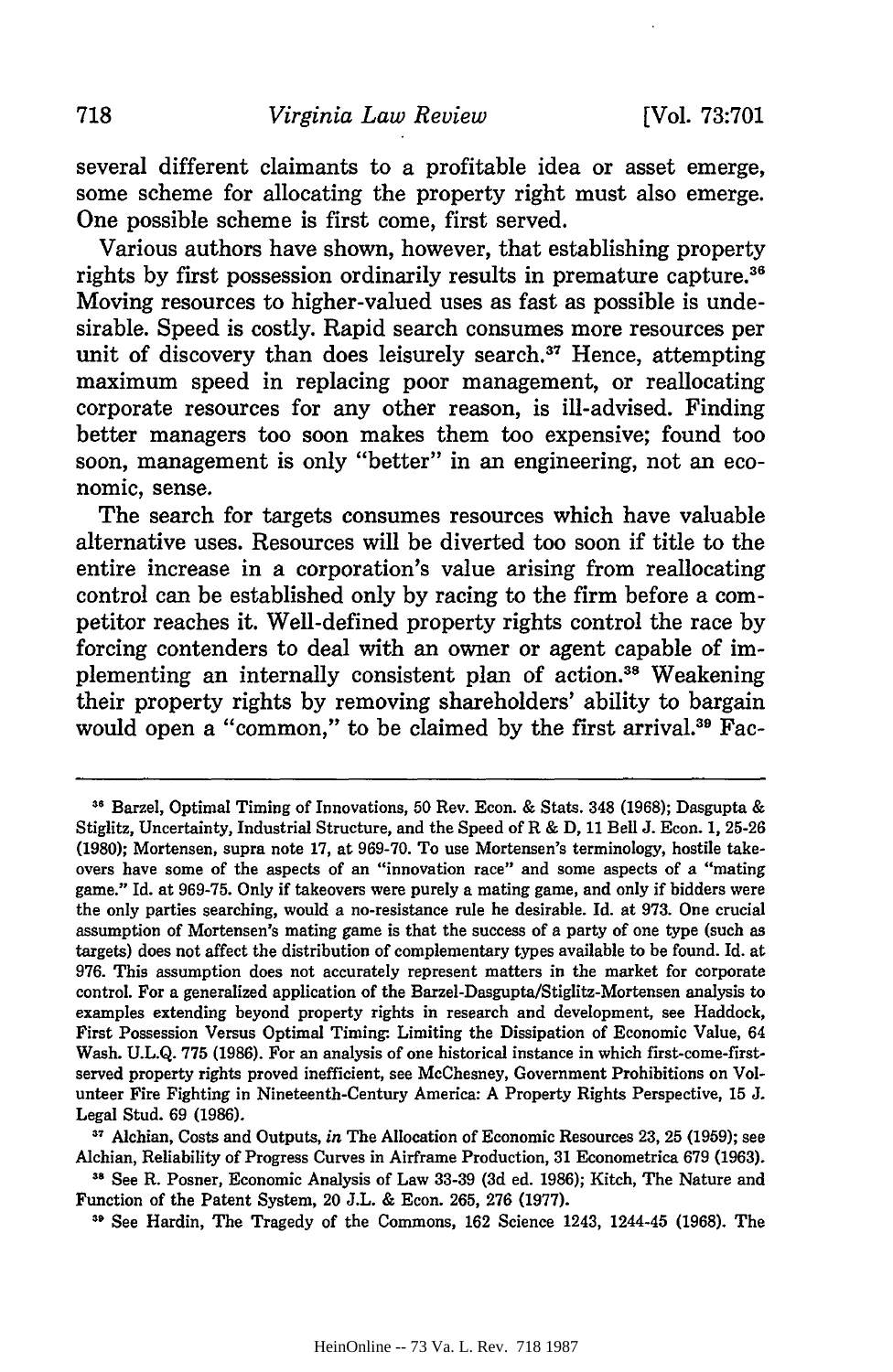ing no resistance, first bidders would be more likely to be the only bidders, since no defense could be used to elicit competing bids.

### II. EXTERNALITIES **FROM MANAGERIAL RESISTANCE TO TENDER OFFERS**

The preceding Part illustrated various ways in which the ability to bargain is advantageous when assets, including blocks of corporate shares, are traded in thin markets. Bargaining awards a greater share of the gains from trade to the seller, and is a desirable practice whenever sellers are at least partially responsible for searching out exchange partners. More importantly, the ability to bargain gives the owners of assets greater incentives to enhance the assets' value prior to an exchange. It also facilitates the defeat of those takeover bids that represent not value-maximizing exchanges, but only transfers from those who make valuable firmspecific investments. Because those individuals value the firm's existing configuration more highly than do a majority of shareholders, these individuals' inability to bargain for a better deal would discourage their firm-specific investments in the first place.

These advantages explain why bargaining is the norm in most thin markets, and why the law typically does not impose liability rules there that would prevent negotiation. Nevertheless, Easterbrook and Fischel have argued that the courts or legislatures should prohibit managerial bargaining over takeovers by banning managerial resistance to takeover bids.40 The Easterbrook-Fischel model is well known, and needs little summary here. In effect, it argues, the market for corporate control is different from other markets for two reasons.

First, the expectation of a target firm's resistance acts as a disincentive to bidders, who therefore monitor all firms in the market less.41 Reduced monitoring by bidders means that other firms pay

<sup>&</sup>quot;commons" effect can occur when common users of a given asset do not individually register marginal costs as the asset is depleted; thus, they overuse the asset to the point of exhaustion. The phenomenon draws its name from the overgrazing that typically took place on public commons. But see Gordon, supra note 12 (if the rate of exploitation of an asset is decreased, as is appropriate in a commons, but no other aspect of the right to the asset is established, the cost of exploitation is increased until, at the margin, the entire value of the resource is dissipated).

**<sup>40</sup>** Proper Role, supra note 2, at 1180-82; Auctions, supra note 2, at 21.

Proper Role, supra note 2, at 1176-77.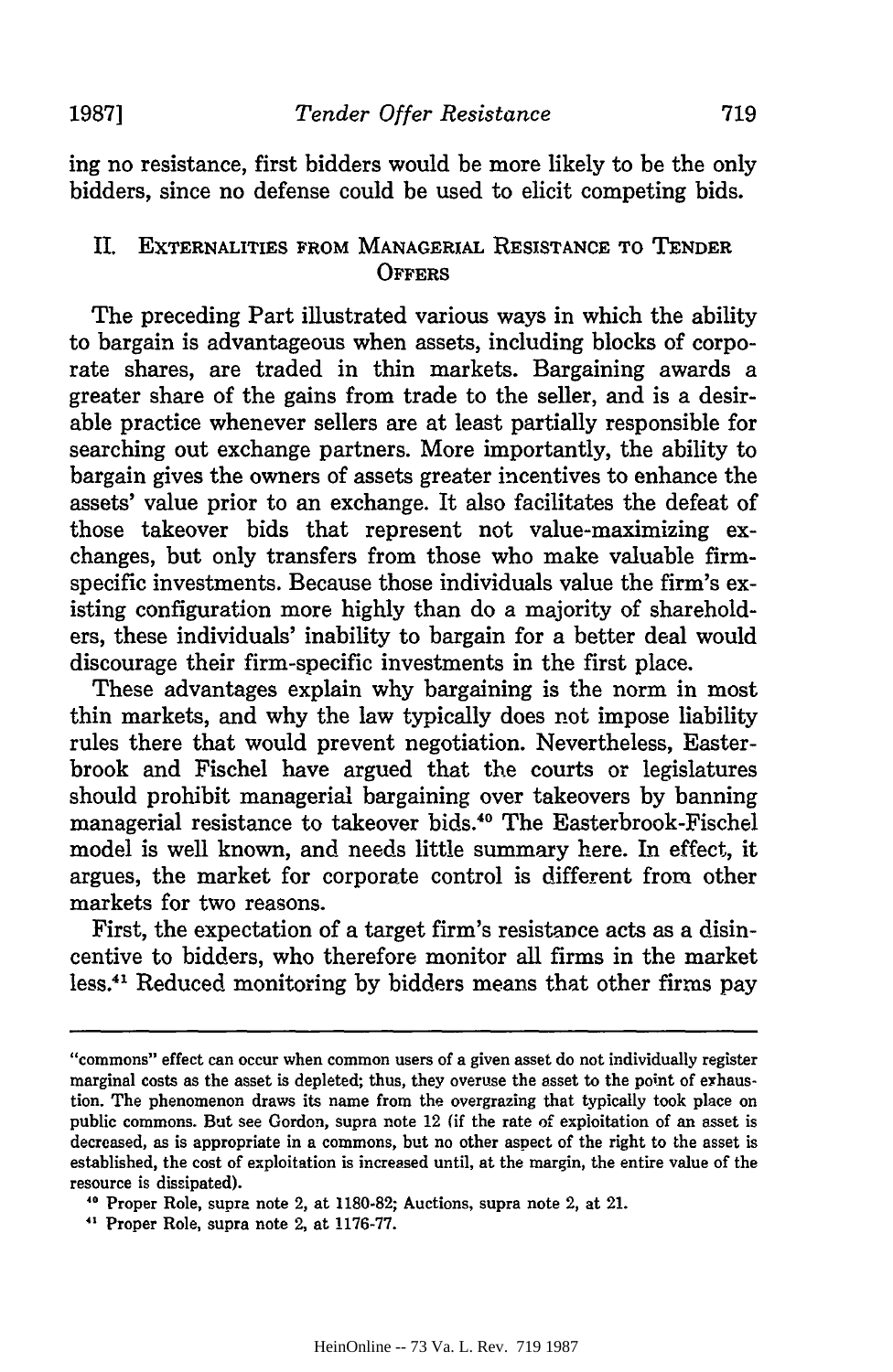for the target's resistance, creating an externality that allegedly requires a legal no-resistance rule for correction. This externality would arise even if target shareholders themselves, acting in their own interest, resisted takeover bids. But typically it is management that resists in the name of its shareholders. This, Easterbrook and Fischel claim, makes resistance undesirable for a second reason: managers resist not only when resistance benefits their shareholders, but also when it wrongfully safeguards management jobs.42 Thus, resistance not only creates externalities costly to other firms, but increases managerial agency costs to the target itself.

This Part, and the next two, considers both these objections to bargaining over corporate assets. Neither externalities nor excessive agency costs necessarily accompany takeover resistance. Furthermore, even if externalities and agency costs were substantial problems, they would not necessarily justify a legal ban on bargaining. The ability to bargain still has the value-enhancing advantages discussed in Part I. Even if these externality and agency cost problems exist, therefore, whether they justify a no-resistance rule is an empirical question; if the benefits of bargaining exceed the externality and agency costs, there is no good reason to ban resistance.

## *A. The Externality Problem*

Easterbrook and Fischel argue that the application of a common-law business judgment rule to condone resistance would be wrong, even when resistance would benefit target shareholders.<sup>43</sup> Empirical evidence shows that, on average, tender offers benefit target firm shareholders ex post.<sup>44</sup> But the possibility of resistance results in some bids being foiled ex ante, with shareholders thus losing the takeover premiums. Moreover, Easterbrook and Fischel claim that "[e]ven resistance that ultimately elicits a higher bid is socially wasteful."45

**<sup>42</sup>** Id. at 1175.

<sup>43</sup> Id. at 1195 (business judgment rule "should never serve to justify a decision to oppose a tender offer").

**<sup>4&#</sup>x27;** The empirical evidence indicates that target firm shareholders receive, on average, a 29% premium from a successful tender offer. See Jensen & Ruback, supra note 16, at 10-13. The returns to successful bidders are much smaller, averaging only about 4%. Id. at 16-17.

<sup>45</sup> Proper Role, supra note 2, at 1175.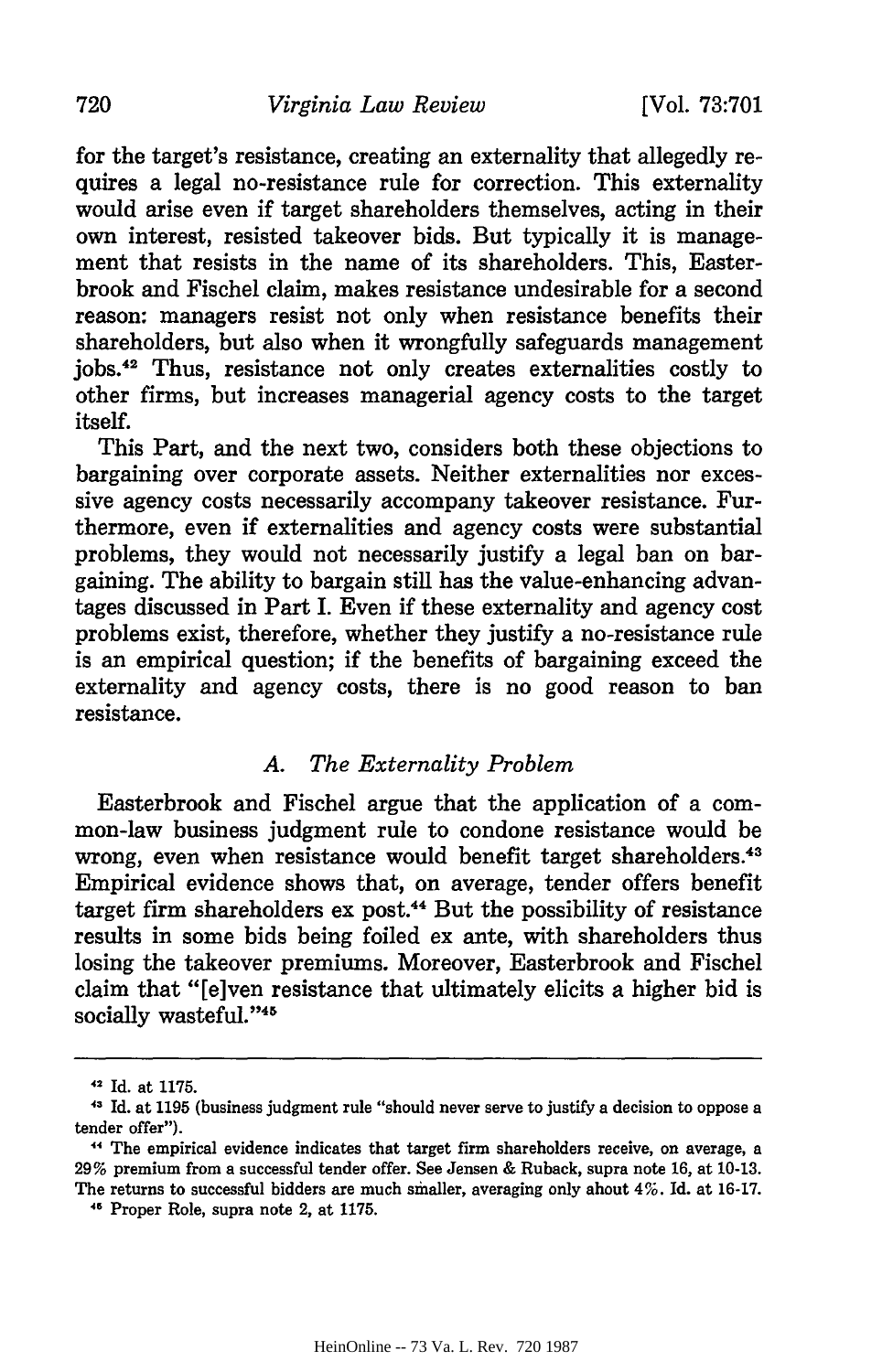There are two sources of alleged waste. First, the target firm's resistance consumes resources, while the gains from resistance are asserted to be merely transfers from bidding firms, rather than the creation of new wealth. This is just a bargaining cost, however, neither more nor less troublesome in the takeover context than in any other thin market. Second, and more importantly, resistance by the target firm imposes an external cost on other firms, the managers of which are monitored less by potential takeover bidders:

[The] "externality" arises when a target's management resists a tender offer. The resulting increase in the prices paid for target firms will generally discourage prospective bidders for other targets; when the price of anything goes up, the quantity demanded falls. Changes in the incentives of bidders affect the utility of monitoring by outsiders, and that affects the size of [other firms' managerial] agency costs and in turn the pre-offer price of potential targets' stock.<sup>46</sup>

In other words, the externality arises because resistance **by** one target reduces the returns of monitoring **by** prospective bidders, and thus "there is too little monitoring and investors' wealth falls. '47 To end the perceived externality, Easterbrook and Fischel advocate legal intervention to prohibit a target firm's management from using any defensive tactics.48

The legal community has resisted the proposed no-resistance rule. Courts refuse to apply it<sup>49</sup> and commentators disagree with

In a lengthy discussion of Easterbrook and Fischel's analysis, Judge Posner stated that "[p]ersonally we are rather skeptical about the arguments for defensive measures." Dynamics Corp. of Am. v. **CTS** Corp., 794 **F.2d 250, 255** (7th Cir. **1986),** rev'd, **55 U.S.L.W.** 4478

**1987]**

**<sup>41</sup>**Id. at **1176-77.**

<sup>47</sup> Auctions, supra note 2, at **6.** 4' Not all defensive tactics fit the Easterbrook-Fischel paradigm. Greenmail paid to prospective bidders, for example, has only trivial resource costs and can increase, not decrease, the amount of monitoring bidders do. Macey & McChesney, supra note **7** at **38-43.**

**<sup>&</sup>quot;** See, e.g., Unocal Corp. v. Mesa Petroleum Co., 493 **A.2d** 946 (Del. **1985).** Citing Easterbrook and Fischel, the Delaware Supreme Court noted that **"[i]t** has been suggested that a board's response to a takeover threat should be a passive one **....** [But] as the proponents of this rule of passivity readily concede, it has not been adopted either **by** courts or state legislatures." Id. at **955** n.10; see also Revlon, Inc. v. MacAndrews & Forbes Holdings, Inc., **506 A.2d 173, 180** (Del. **1986)** (board of directors had the power to adopt a "poison **pill"** defense in response to a hostile takeover bid); Moran v. Household Int'l, Inc., **500 A.2d** 1346, **1357** (Del. **1985)** (directors adopting poison pill defense in anticipation of a possible takeover attempt protected **by** business judgment rule).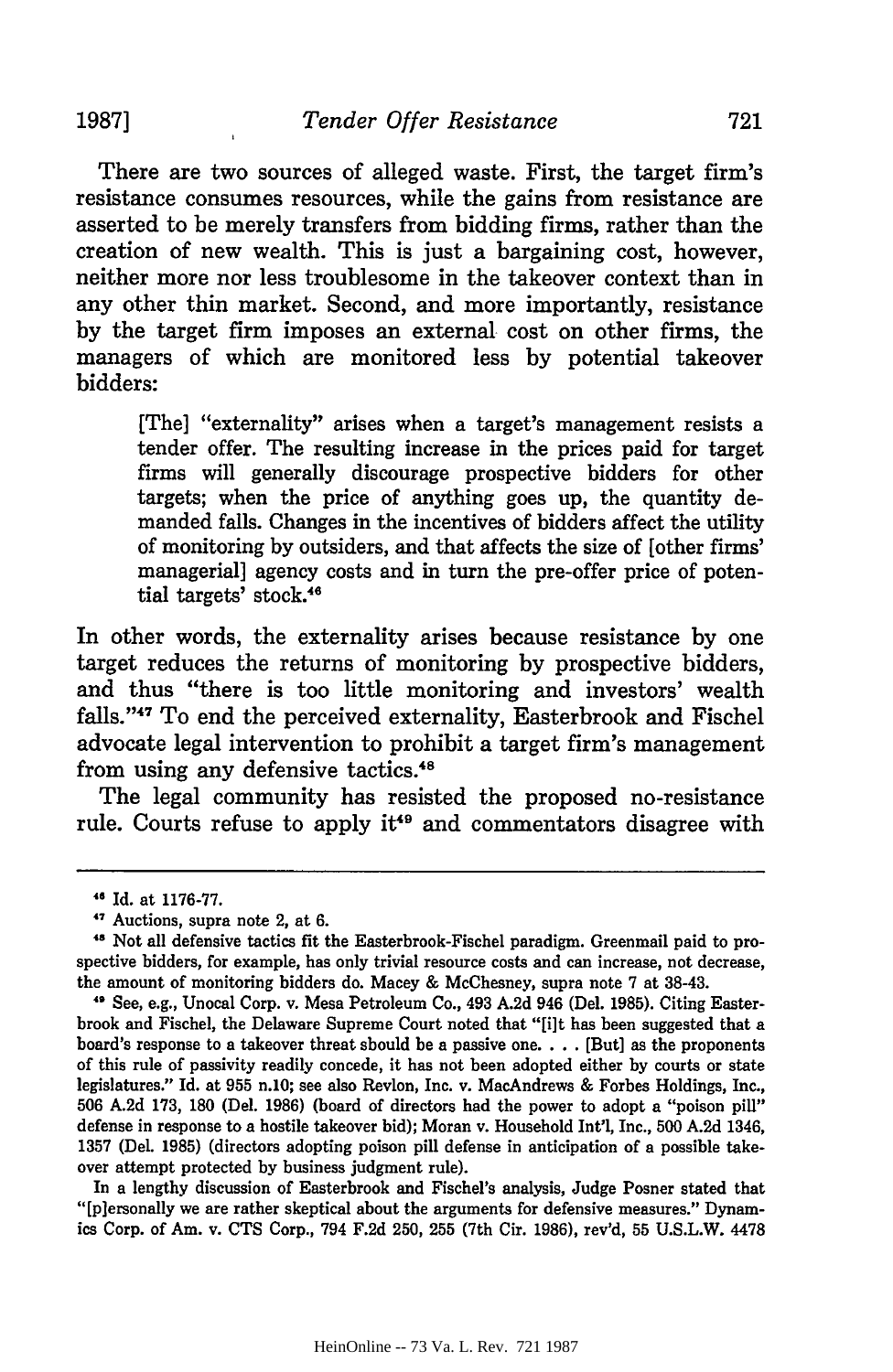portions of the analysis.<sup>50</sup> For example, it has been noted that although resistance consumes real resources, resistance also avoids the transaction costs of subsequent transfers if the first bidder is not the highest-valuing user of the target firm's resources.<sup>51</sup> The debate has also focused on elasticities, i.e., on just how many bids are lost because firms can resist.<sup>52</sup> On the more fundamental externality point, however, there has been only acquiescence with the Easterbrook and Fischel model.<sup>53</sup>

**50** See, e.g., Competing Tender Offers, supra note 12, at **1029-30;** Gilson, Seeking Competitive Bids Versus Pure Passivity in Tender Offer Defense, **35** Stan. L. Rev. **51, 66 (1982);** Oesterle, Target Managers as Negotiating Agents for Target Shareholders in Tender Offers: **A** Reply to the Passivity Thesis, **71** Cornell L. Rev. **53, 55-56 (1985).**

<sup>51</sup> In other words, the real resource costs of resistance may be offset by savings in the transaction costs of subsequent serial transfers. See Competing Tender Offers, supra note 12, at 1048-49. Easterbrook and Fischel suspect the reverse, that auction costs exceed the costs of successive transfers. Auctions, supra note 2, at 14. The issue is solely empirical, but neither side has presented any data to support its position.

<sup>52</sup> The elasticity debate has centered on the size of bidders' sunk costs, that is, on the extent to which costs can be recouped in the event bidders are thwarted **by** managerial resistance. The crux of the inquiry is, therefore, the overall effect of resistance on reducing bidders' search efforts. See, e.g., Reply and Extension, supra note 12, at **30** (conceding that allowing managerial resistance reduces bidders' search, but arguing that the reduction "is unlikely to be substantial"). Again, no data are offered to support the claim that elasticities are low, so the empirical claim cannot be evaluated. But the Easterbrook and Fischel model does not depend on the size of the supposed externality; as long as there is any, it claims, too little monitoring and bidding will result. Auctions, supra note 2, at **7.**

**"I** See, e.g., Jarrell, The Wealth Effects of Litigation **by** Targets: Do Interests Diverge in a Merge?, **28 J.L. &** Econ. **151,** 151-54 **(1985).** Jarrell finds that when target firms resist initial tender offers **by** litigating against the bidder, the expected gains from higher subsequent bids outweigh the costs of both the litigation and the risk that no subsequent offer will materialize. Id. at **174-75.** Defensive tactics, Jarrell initially suggests, may seem to be "sensible gambles, rather than shameful self-dealing **by** managers." Id. at **175.** But Jarrell ultimately concludes that resistance is nevertheless welfare-reducing:

[T]his conclusion-that litigious defenses can be beneficial to target shareholders-does not imply that such actions enhance social welfare. Indeed, the opposite is more likely to be true, because litigious defenses redistribute some of the gains from corporate combinations from acquirers to the targets. This redistribution is analogous to a tax on acquirers.

Id. But the redistribution is not analogous to a tax, because it does not simply disappear into an uninvolved treasury. It is received **by** the other party to the transaction, someone capable of reacting appropriately to the implied opportunity cost. See Coase, The Problem of Social Cost, 3 **J.L.** & Econ. **1,** 39-42 **(1960).**

<sup>(</sup>U.S. Apr. 21, 1987) (Nos. 86-71, 86-97). But the Seventh Circuit refused in that case to rule the target company's poison pill plan invalid per se, despite "grave doubts" about defensive measures, because the court was construing Delaware law. **Id.** The court recognized that "Delaware courts have been quite emphatic that defensive measures in general **. . .** are within the power of the board of directors of a target corporation." Id. at **256.**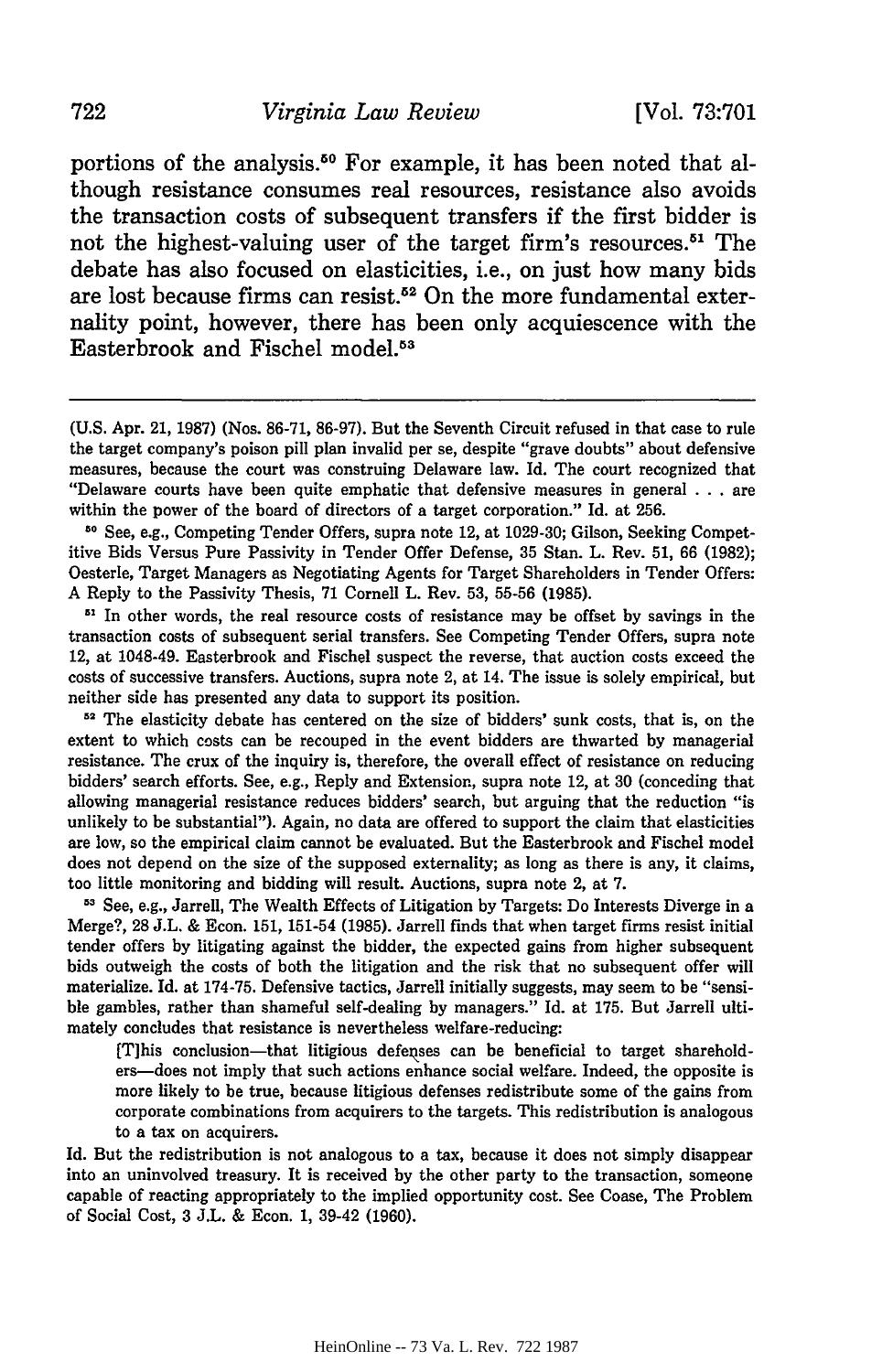# *Tender Offer Resistance* **1987] 723**

### *B. Relevant vs. Irrelevant Externalities*

"Externality" is a slippery concept, one less often used to elucidate a supposed "problem" than to justify government intervention to "solve" it. 54 The efficiency issue is not whether any third-party impact takes place-that is inevitable-but whether the appropriate marginal conditions still hold. Many externalities are solely pecuniary; they change prices but do not raise efficiency concerns as long as prices still equal marginal cost.<sup>55</sup> A problem arises only when prices and costs diverge, creating a non-pecuniary (or "technological") externality.

There are really two distinct externalities connected with resisting takeovers in the Easterbrook and Fischel model, although the model does not distinguish them. The first, fewer bids for targets, is merely pecuniary. This allegedly undesirable effect of resistance comes about because of the "resulting increase in the prices paid for target firms," meaning that "the quantity demanded falls."<sup>56</sup> Bidders are aware of the possibility—indeed, the virtual certainty-that their first bid will not be accepted, and at the margin adjust the amount of search and bidding they undertake to reflect the higher price of takeovers. Resources will be used differently, but no inefficiency arises. The pecuniary externality is real enough, but does not justify legal intervention on efficiency grounds.

The second externality arises because bidders adjust monitoring of potential target firms as takeover premiums rise. This externality admittedly is non-pecuniary, but that is not the end of the analysis. Five conditions still must be met before the legal system should intervene to correct even a non-pecuniary externality.<sup>57</sup> First, the actions of one party must affect other parties who have

<sup>4</sup>**Cf. E.** Mishan, Cost-Benefit Analysis **107** n.5 **(1971)** ("There are quite a number of economic phenomena **. . .** masquerading in the literature as external effects which cannot be admitted [as such].").

**<sup>11</sup> Id.** at **103-05.** Changes in prices "will lead to changes in the equilibrium output of goods and services, but each equilibrium will be equally efficient, or Pareto optimal." **J.** Due & **A.** Friedlaender, Government Finance: Economics of the Public Sector **80-81** (5th ed. **1973).**

**<sup>5&#</sup>x27;** Proper Role, supra note 2, at **1176-77;** see supra note 46 and accompanying text.

**<sup>57</sup>**If the actors in the legal system, such as the legislature, are themselves self-interested, these five conditions, while still necessary, will not be sufficient to assure the desirability of legal intervention.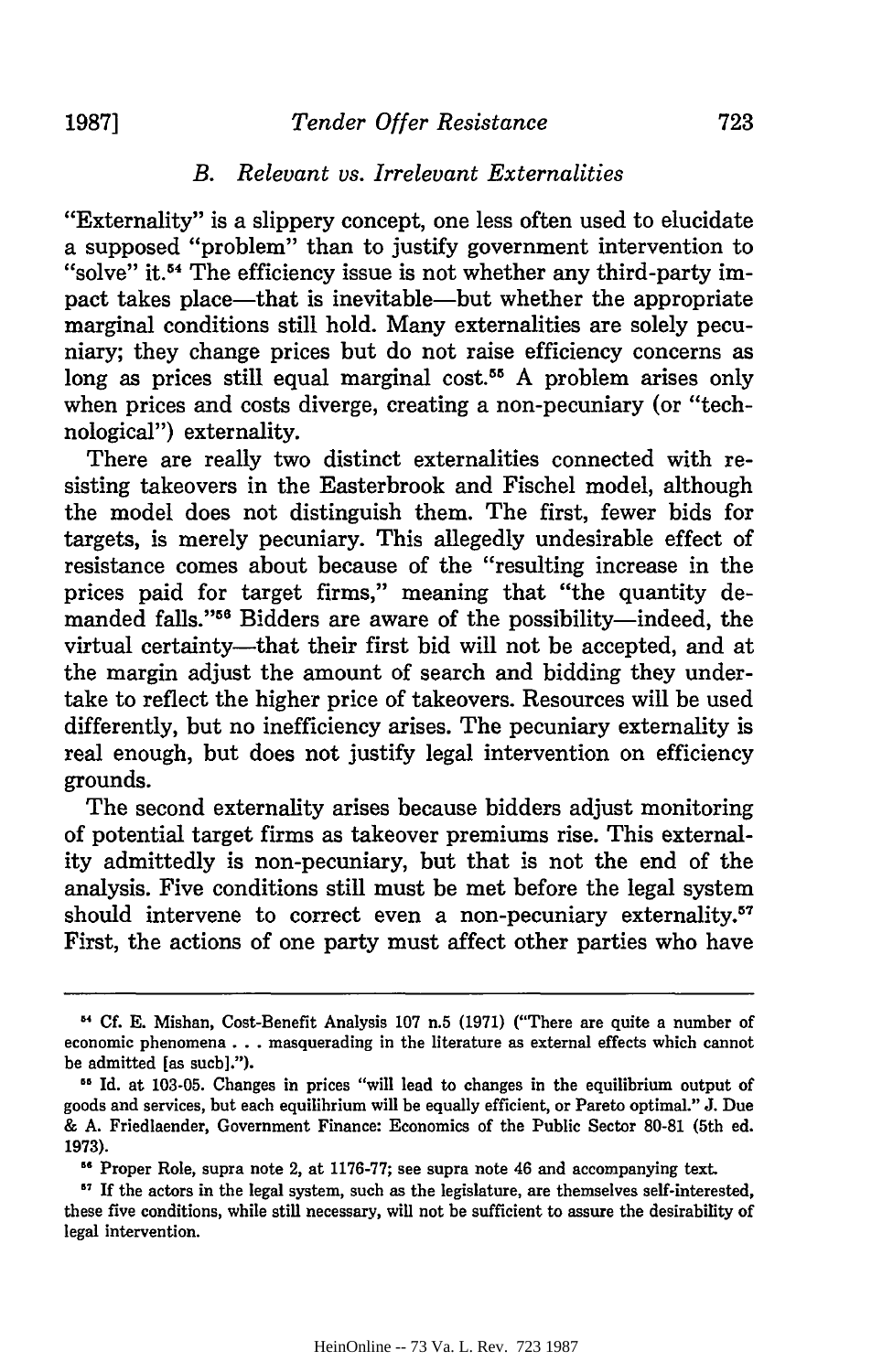little or no influence over the decisions of the first party.<sup>58</sup> Second, the impact on the affected parties must alter their behavior.<sup>59</sup> Easterbrook and Fischel imply that these first two conditions for legal intervention are met, which is concededly plausible.

But these two necessary conditions are not sufficient to justify intervention that would *reduce* the level of an activity. An externality must also be an external cost, meaning that the affected parties would want the level of that cost-generating activity reduced.<sup>60</sup> In the corporate context, it is unclear whether third-party targets would want less takeover resistance, because it is unclear whether resistance results in a net cost to them. Only if resistance results in a net cost to targets would they want less of it. True, resistance decreases gains of bidders at the moment of takeover, which reduces bidder search for a given level of corporate investment. But as Part I noted, in the more dynamic market setting an ability to resist enhances target gains from a successful takeover and thus increases the amount of investment in place at any moment. This, in turn, makes a larger number of firms attractive targets. All else being equal, the increased population of potential targets *increases* bidder incentive to search by raising the likelihood that a bidder can locate a target of sufficient attraction.<sup>61</sup>

There is no apparent reason to believe that the first impact dominates the second, or vice versa. The issue is empirical. If the first impact, reduced bidder search, dominates, the externality is indeed an external cost, and shareholders in potential targets will want the resistance of other targets weakened. But if the second

Buchanan & Stubblebine, supra note 6, at 372.

<sup>&</sup>lt;sup>59</sup> See id. at 373-74. More technically, the externality must be marginal rather than inframarginal if this second condition is to be met. Id. at 374.

**<sup>60</sup>**Id. Because the desire of one party to alter the other's behavior is only one of several conditions that must be met if legal intervention is to be justified, Buchanan and Stubblebine refer to externalities satisfying this particular criterion as only "potentially relevant." Id. at **373.**

**<sup>&</sup>quot;!** An example underlines the point. **A** person is not required to accept the first marriage proposal received. One may spurn the first (or nth) suitor, even though that creates a risk of never getting a better offer. But the amount of search for spouses does not necessarily fall when such discretion is tolerated. True, the possibility of being refused is a disincentive to suitors' search, all other things equal. But the ability to refuse unattractive suitors makes marriage itself more desirable, and so gives a potential partner greater incentive to develop (i.e., invest in) attributes or skills that make him or her more likely to be approached **by** an acceptable suitor. Because potential partners are then more desirable, there will be *more* search, **by** more suitors.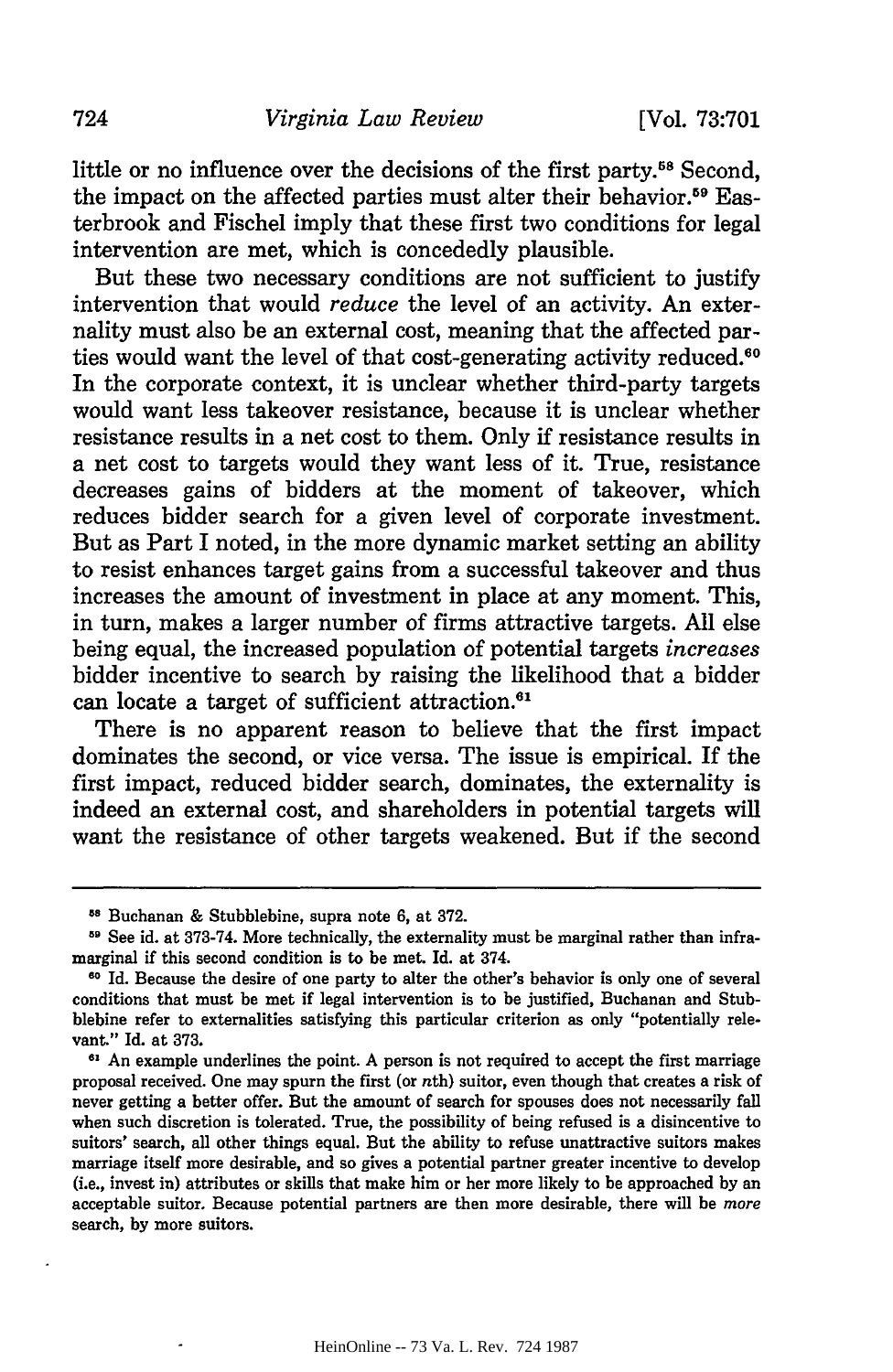**1987]**

effect, increased incentive to search, dominates, the externality is a relevant external *benefit,* and shareholders will prefer that the ability of other targets to resist be *strengthened.* If the first and second impacts offset each other, the externality is irrelevant and need not be considered further.

Still a fourth condition necessary to justify legal "correction" of a relevant external cost requires that the cost of correction be less than the losses arising from the externality.62 In other words, the parties must be missing gains from trade because of some condition remediable by legal authority. By focusing solely on the benefits perceived from a no-resistance rule, Easterbrook and Fischel imply that the costs of correcting externalities due to resistance are negligible, even non-existent.<sup>63</sup> But as was noted in Part I, losses do arise from using a no-resistance rule to control the externality at issue, because initial investment incentives are altered. In effect, the technique suggested for controlling the perceived externality, non-resistance, has external effects of its own. Other commentators have noted still other costs.<sup>64</sup> Because no determination has yet been made of whether the costs of the original externality exceed or fall short of the costs of the externality created by removing the first, one must fall back on intuition to determine support or opposition for a no-resistance rule—an uncomfortable resolution at best.

The fifth and final condition necessary to justify legal intervention to correct a Pareto-relevant externality is high *private* costs of internalization relative to the costs of public control.<sup>65</sup> Government solutions to problems cannot be optimal if private solutions are

<sup>&</sup>lt;sup>62</sup> As Buchanan and Stubblebine note:

<sup>[</sup>T]he observation of external effects, taken alone, cannot provide a basis for judgment concerning the desirability of some modification in an existing state of affairs. There is not a *prima facie* case for intervention in all cases where an externality is observed to exist. The internal benefits from carrying out the activity, net of costs, may be greater than the external damage that is imposed on other parties.

Buchanan **&** Stubblebine, supra note **6,** at **381** (footnote omitted). Buchanan and Stubblebine refer to externalities satisfying this condition as "Pareto-relevant." Id. at **374-75.**

<sup>&</sup>lt;sup>63</sup> According to Easterbrook and Fischel, both shareholders and bidders benefit from mandatory non-resistance. Auctions, supra note 2, at **7-9.**

See supra notes **50-52** and accompanying text.

<sup>&#</sup>x27; Demsetz makes the same point:

<sup>[</sup>Piroperty rights convey the right to benefit or harm oneself or others **....** What converts a harmful or beneficial effect into an externality is that the cost of bringing the effect to bear on the decisions of one or more of the interacting persons is too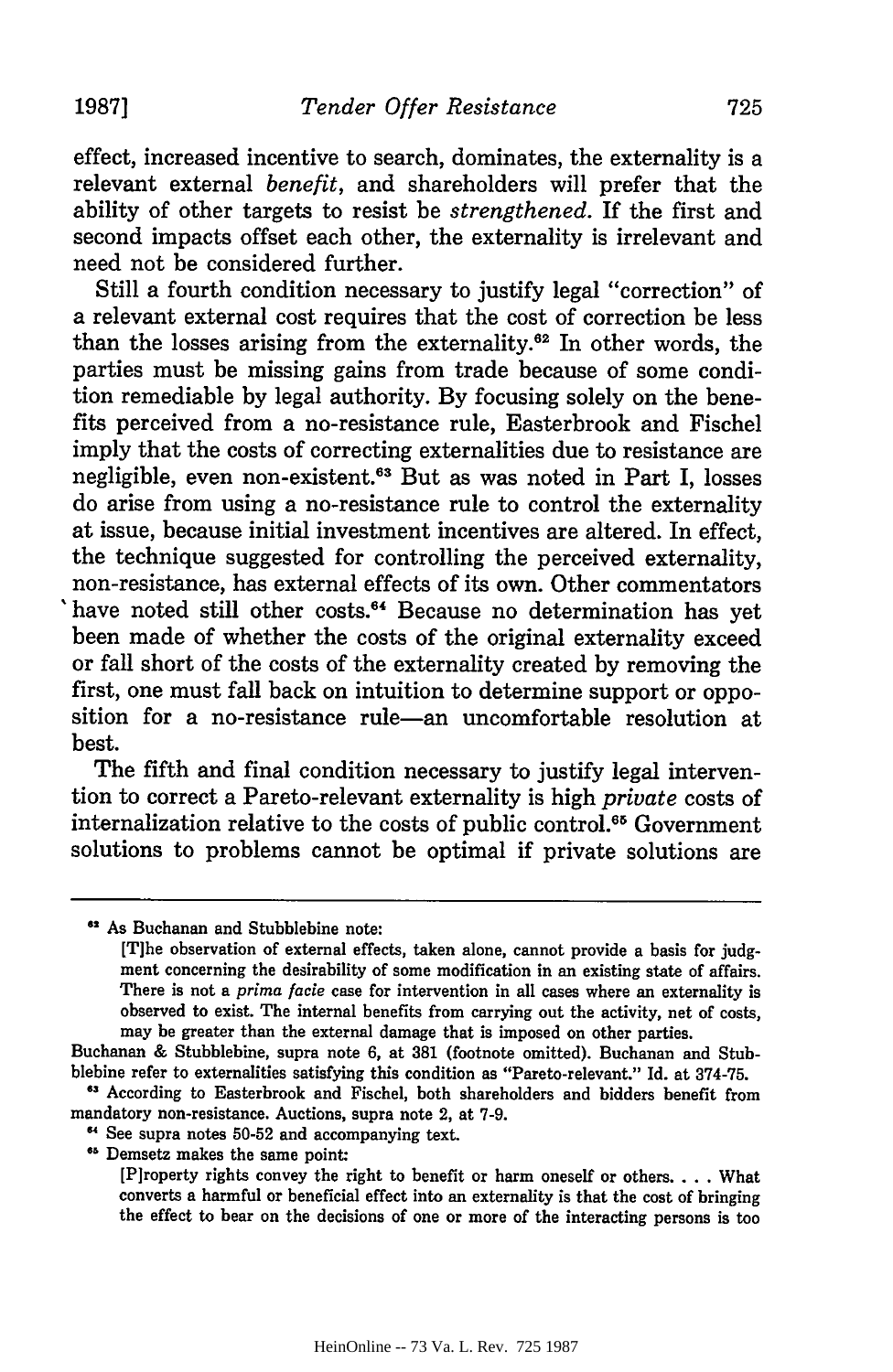cheaper. This final necessary condition does not seem to be met in the case of tender offers. Private internalization of any relevant externality appears to be available at modest cost, as is explained in the next Part. If so, a no-resistance rule is inappropriate even if all the other necessary conditions for government intervention are met, which is a problematic supposition in its own right.

# III. PRIVATE **SOLUTIONS** TO THE "PROBLEM" OF TAKEOVER **RESISTANCE**

If resistance generates Pareto-relevant, non-pecuniary externalities, they will be internalized when property rights are well defined and transaction (contracting) costs are low.<sup>66</sup> The common law has granted target firms unambiguous property rights to resist tender offers. That leaves the other issue: whether other potential targets, the alleged victims of the externalities created **by** target firm resistance, can achieve contractually the level of bidder monitoring they prefer. If so, they can avoid the external effect that would otherwise exist. If potential targets can credibly bond themselves not to resist a tender offer, outside bidders in the market for corporate control will not reduce their level of scrutiny and monitoring. In that event, government intervention cannot be justified.

The monitoring of targets **by** bidders is not free; firms that get more of it will pay for the increase. A no-resistance promise, giving more of the expected takeover gain to bidders, is one way to pay for more monitoring. A firm selects the level of scrutiny **by** selecting the price of being acquired. Non-resistance means a lower expected price and so increases scrutiny. If a firm can credibly promise not to resist a takeover, it cannot be affected **by** other targets' resistance, and there cannot be any relevant externality.

Those who would ban defensive tactics because of alleged externalities implicitly assume that prospective targets cannot promise not to resist, that bidders cannot cheaply be informed of these promises, or that bidders will not believe the promises. But intrafirm contracts and third-party bonding through the formal rules of the organized stock exchanges allow firms to choose the level of resistance, and thus of monitoring, for which they are willing to

726

high to make it worthwhile ....

Demsetz, supra note 12, at 347-48.

**<sup>&</sup>quot;** See Coase, supra note **53,** at **15-16.**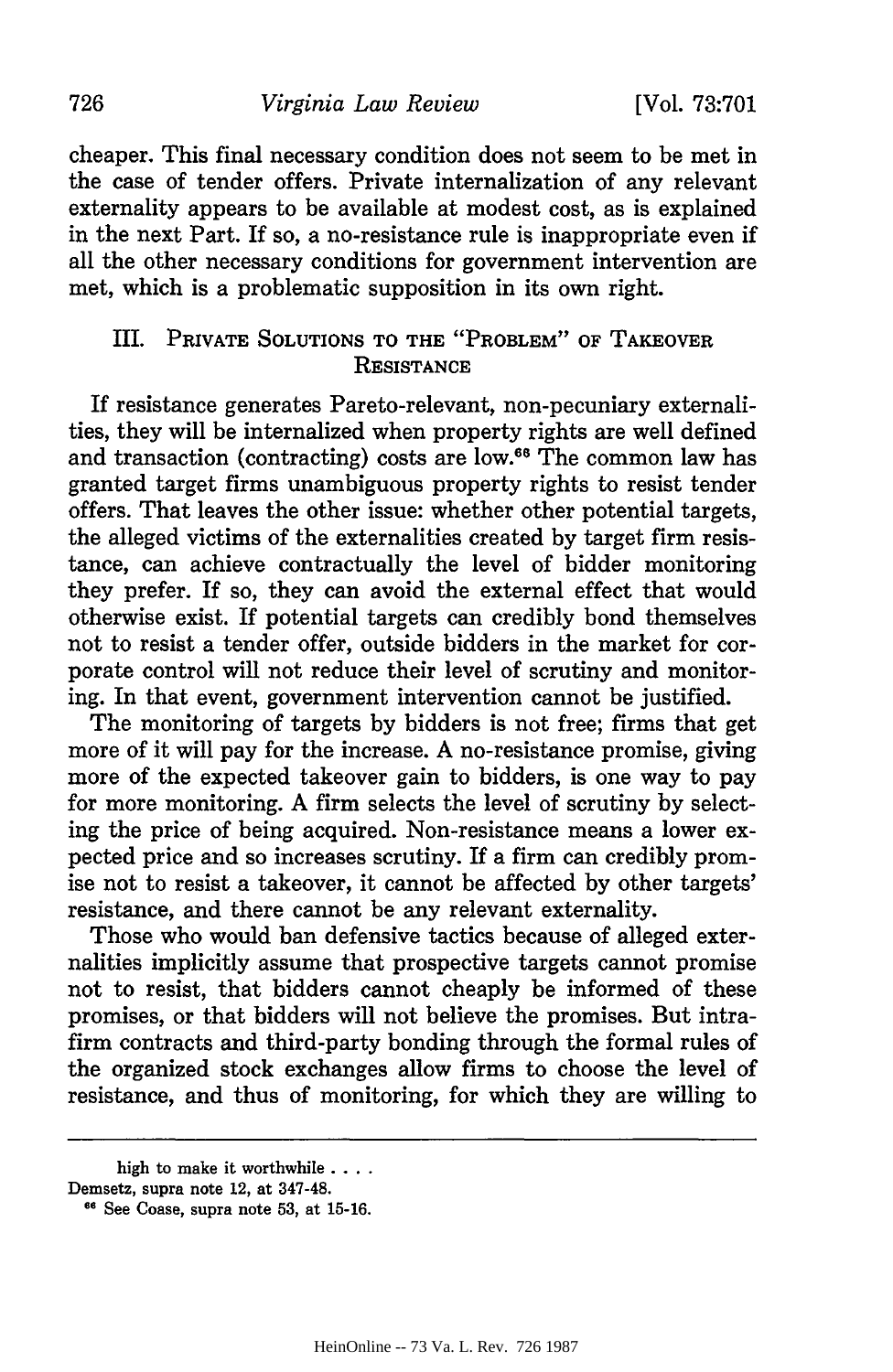pay. There is, in short, no inevitable pecuniary or technological externality.

# *A. Shareholder Agreements*

The obvious place for shareholders to invoke a ban on defensive tactics is within the firm itself. In theory, shareholders could use their firms' articles of incorporation to specify the types and amounts of defensive tactics their managers could use. But there are two potential problems with such intrafirm contracts: pre-bid agency problems created by unfaithful managers, and post-bid opportunism against bidders by shareholders.

# *1. Pre-Bid Agency Costs*

When ownership is widely dispersed, no one shareholder will find it worthwhile to draft, and to obtain adoption of, corporate charter changes. If changes are to be made, they must originate with management. Easterbrook and Fischel argue that since managers want to keep their jobs, they are unlikely to draft or support charter amendments or changes in bylaws that encourage tender offers.67 But other contractual devices-phantom stock plans, stock option plans, and "golden parachute" contracts, for example-can align the interests of managers and shareholders in the event of a hostile tender offer.<sup>68</sup> Indeed, as Easterbrook and Fischel have recognized in another context, "[p]ublicly held corporations have developed a wide range of governance mechanisms that align managers' interests more closely with those of investors."<sup>69</sup>

Such internal arrangements are admittedly costly, but so is any method designed to induce monitoring. At the other extreme, shareholders might do no internal monitoring, relying instead on increased monitoring from outside bidders. But as noted above, more outside monitoring must be purchased by forgoing takeover premiums so as to promise greater gains to outside bidders. Contractual devices like golden parachutes merely substitute costly

**<sup>&#</sup>x27;7** Proper Role, supra note 2, at **1175, 1181.**

**<sup>&</sup>quot;8** See Knoeber, supra note 33, at 159-61; Lambert & Larcker, Golden Parachutes, Executive Decision-Making, and Shareholder Wealth, 7 J. Acct. & Econ. 179, 184-85, 200-01 (1985).

**<sup>&</sup>quot;** Easterbrook & Fischel, Close Corporations and Agency Costs, **38** Stan. L. Rev. 271, 277-78 (1986).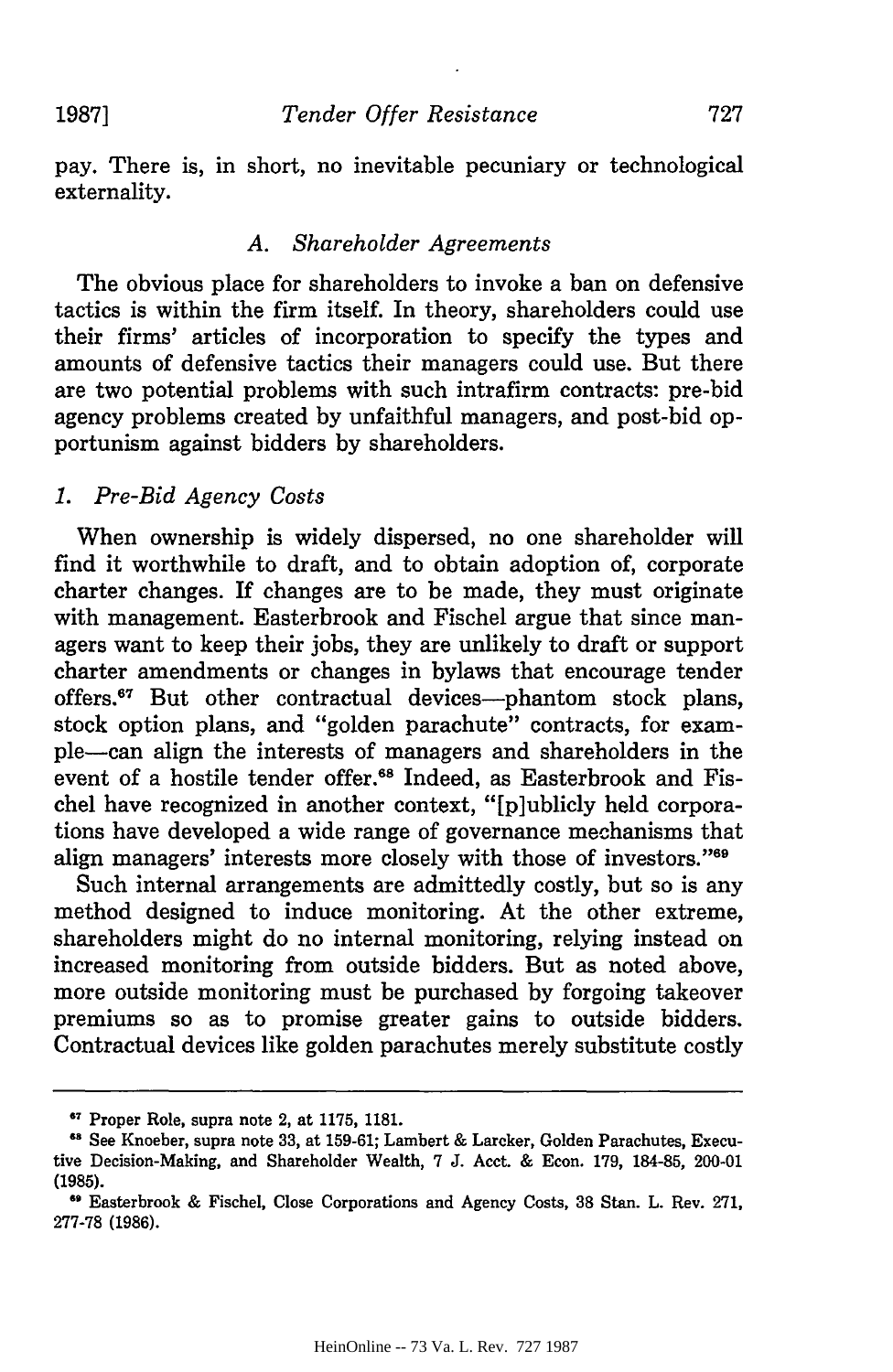internal monitoring mechanisms for costly external monitoring by bidders. But there is no reason to think that internal monitoring is always more costly, particularly since the internal devices are approved by shareholders themselves.

Suppose arguendo that as takeovers loom, job-conscious managers can frustrate passage of amendments to the articles of incorporation that are in shareholders' interests. This possibility does not dispose of the issue, however. At the time of an initial public offering of securities there is no agency problem, because there is no separation of ownership and control. At this juncture shareholders would pay lower prices for the shares of firms that did not bar defensive tactics, if shareholders unambiguously would benefit from a no-resistance rule. Agency problems evolve subsequently due to the costliness of foreseeing all plausible eventualities.70 But if non-resistance unambiguously maximizes the present expected value of a corporation, it should present no initial difficulties of foresight. The founding shareholders of a corporation have a strong incentive to install internal governance rules that investors consider optimal. If it were indeed value-maximizing to do so, fledgling firms would install stringent rules prohibiting defensive tactics before hiring outside managers, and would install provisions making it hard to alter the anti-defensive rules. Ordinarily they do none of these things.

### *2. Post-Bid Shareholder Opportunism*

An objection to the notion that initial charter provisions can limit the resistance that bidders will expect arises from the ability of shareholders to change their charter opportunistically when a takeover is anticipated. Post-bid resistance is profitable. Any firm can adopt and announce a policy forbidding defensive tactics, but target shareholders can revoke the earlier policy and create an auction market after a bid is launched. Shareholders of all firms would be harmed if bidders could not distinguish firms that are likely to resist a bid from those that are not.<sup>71</sup> If bidders cannot distinguish, perhaps new law is called for, but only to ensure that firms honor

**<sup>70</sup>**See Grossman & Hart, supra note **30,** at 48.

**<sup>71</sup>**Actually, few firms would keep their promises if bidders could not tell the difference. See Akerlof, The Market for "Lemons": Quality Uncertainty and the Market Mechanism, 84 Q.J. Econ. 488, 495-96 (1970).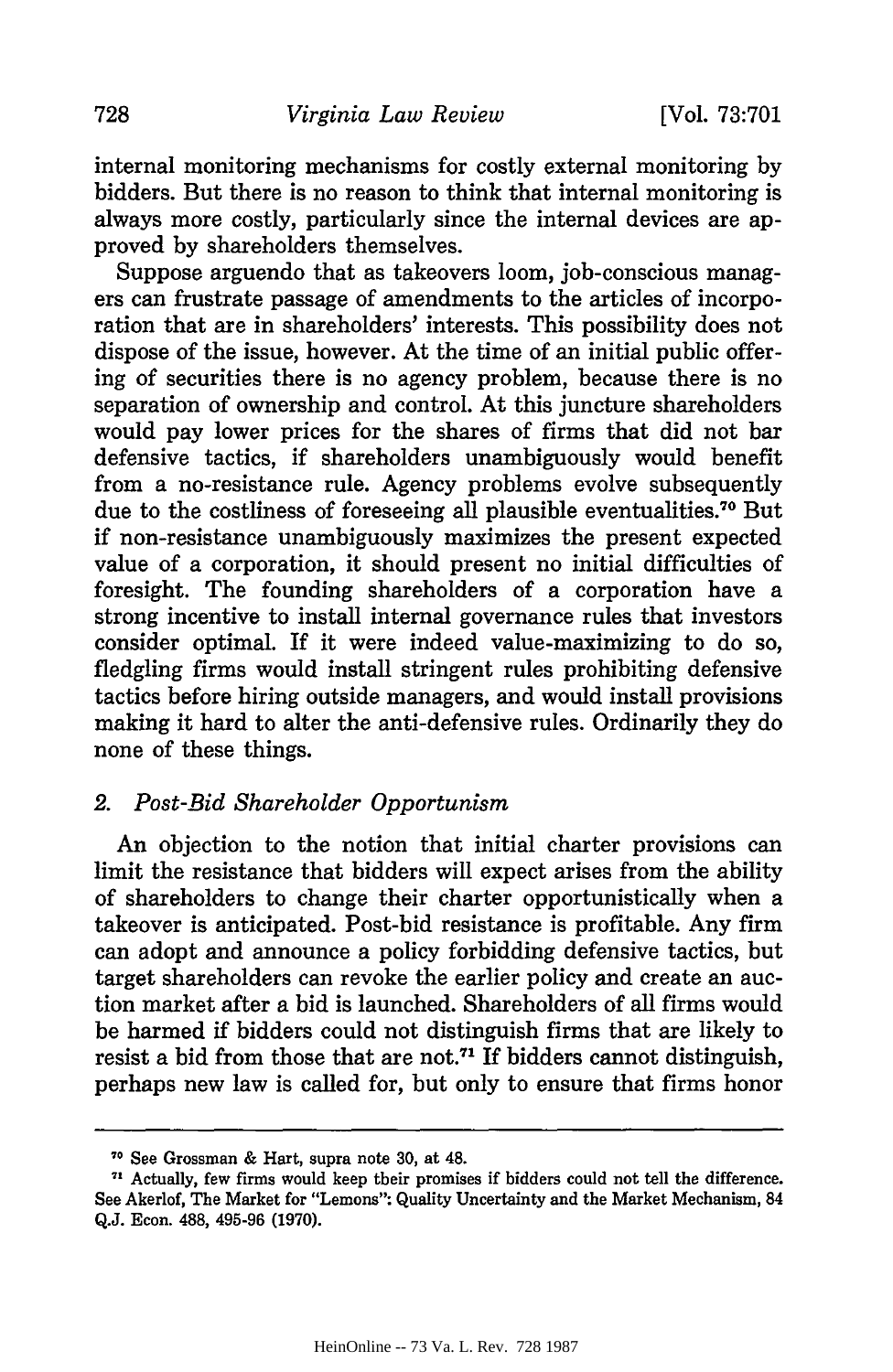their promises to refrain from resistance, not to bar all resistance.

But this point seems moot. Firms can credibly bind themselves not to resist. Time is of the essence in struggles for corporate control. Shareholders can insert one provision in their charters to forbid all defensive tactics (or a specified subset) and another to prevent any changes in the charter until a specified period has passed. Such provisions would protect bidders from shareholder opportunism unless bidders were forced to reveal their intentions far in advance of their takeover move.72

Even without such delaying provisions, the structure of the corporate governance process prevents shareholders from making rapid changes in their articles of incorporation. Substantive changes require a shareholder vote,73 which takes time, particularly if shareholders are widely dispersed. Furthermore, the mechanisms of soliciting proxies are controlled by federal rules<sup>74</sup> which again create delay. These delays give prospective bidders additional assurance that firms banning defensive tactics cannot change their articles before a transfer of control occurs.

These bonding mechanisms are not "perfect," i.e., costless. But again, as with internal monitoring devices and the control of externalities, the cost of bonds must be compared to the costs of alternatives. It may be that a legal rule would provide enforcement of firms' no-resistance promises more cheaply than would private bonding. If so, the appropriate legal response is to enforce voluntarily offered target promises rather than to ban all resistance. If firms are truly better off eschewing resistance, such a legal rule would allow them to choose credible no-resistance policies. If shareholders do wish to allow bargaining, however, the rule would

**<sup>7&#</sup>x27;** Perhaps the Williams Act, Pub. L. No. 90-439, 82 Stat. 454 (1968) (codified as amended at 15 U.S.C. §§ 781-78n (1982 & Supp. III 1985)), has forced bidders to reveal their intentions so far in advance that preexisting corporate charters now offer insufficient restraints on resistance. But if that is so, the solution is not more law, but less-repeal or modification of the Williams Act.

**<sup>73</sup>**See, e.g., Revised Model Business Corp. Act, §§ 10.01-.03 (1985); Del. Code Ann. tit. 8, *§* 242 (b)(1)-(2) (1974).

**<sup>7&#</sup>x27;** The solicitation of proxies is controlled by the Securities Exchange Act, § 14, 15 U.S.C. *§* 78n (1982 & Supp. III 1985), and by Regulation 14A of the Securities and Exchange Commission, 17 C.F.R. § 240.14a (1986). SEC Rule 14a-6 requires that five copies of all proxy statements and accompanying forms be filed with the SEC ten days prior to the date such material is given to stockholders, 17 C.F.R. § 240.14a-6(a) (1986), although the **SEC** may authorize a reduction in the ten-day period "upon a showing of good cause therefor." Id.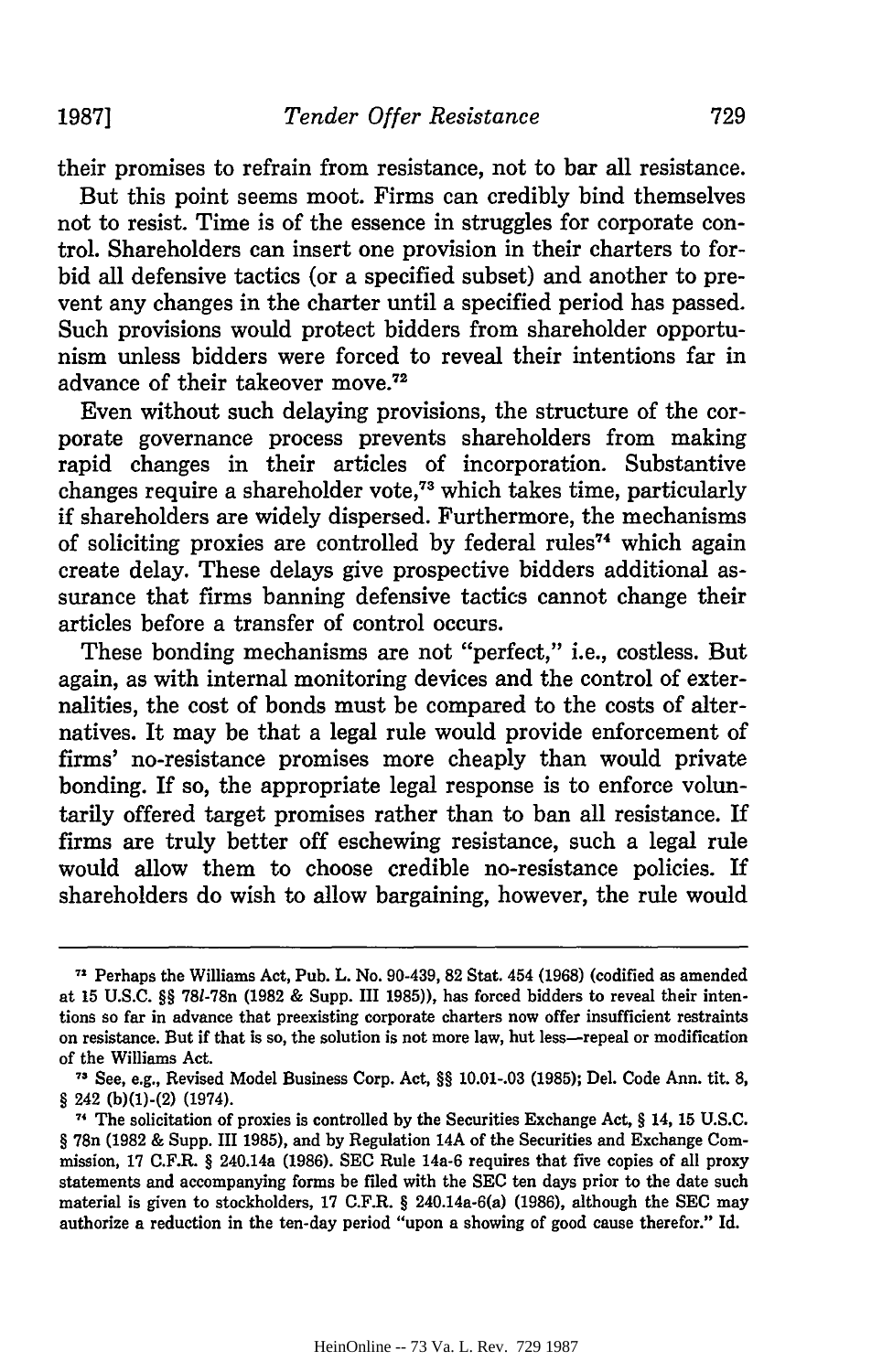not preclude this possibility. Unlike the Easterbrook-Fischel proposal simply to ban resistance, a bond-enforcing rule would not bring with it the risk of firms losing the benefits of bargaining detailed in Part I.

### *B. Third-Party Bonds*

When doubts exist about contractual reliability outside the corporate control market, third-party bonding to assure performance often resolves them.<sup>75</sup> Similarly, bonding could be used in the corporate context to ensure that firms promising to refrain from resisting outside bids will keep their promises. An explicit or implicit no-resistance bond could be posted with a third-party fiduciary, its value exceeding the expected gains from resisting once a bid materialized. The bond would be forfeited if the firm breached its promises. If credible mechanisms exist to bond shareholders to their promised responses to takeover bids, firms can choose their desired level of bidder monitoring by adjusting the contractual level of resistance.

State laws barring resistance by target firms comprise one possible sort of third-party bond. It is often suggested that state corporation statutes, reflecting interstate competition for charter revenues, furnish the most efficient rules of corporate governance.<sup>76</sup> If so, some states could enact no-resistance rules, and firms desiring to bond themselves to those rules could incorporate there. By subjecting themselves to suit if they violated the statute, firms would bond themselves not to resist. Thus the observed failure of states

**<sup>75</sup>**See Knoeber, An Alternative Mechanism to Assure Contractual Reliability, 12 **J.** Legal Stud. 333, 335-43 (1983) (describing the merits and costs of third-party bonding arrangements, particularly in the farming industry); Klein & Leffler, The Role of Market Forces in Assuring Contractual Performance, 89 J. Pol. Econ. 615, 635-37 (1981) (suggesting that third-party enforcement is often the cheapest method of assuring performance).

**<sup>7&#</sup>x27;** See R. Winter, Government and the Corporation 7-11 (1978); Fischel, The "Race to the Bottom" Revisited: Reflections on Recent Developments in Delaware's Corporation Law, 76 Nw. U.L. Rev. 913, 919-20 (1982); Winter, State Law, Shareholder Protection, and the Theory of the Corporation, 6 J. Legal Stud. 251, 289-92 (1977). But see Cary, Federalism and Corporate Law: Reflections upon Delaware, 83 Yale L.J. 663, 666 (1974) (competition among states for revenues has led to permissive corporation statutes which "have watered the rights of shareholders vis-à-vis management down to a thin gruel"); Fischel, Efficient Capital Market Theory, the Market for Corporate Control, and the Regulation of Cash Tender Offers, **57** Tex. L. Rev. **1, 29 (1978)** (competition among states may not be effective because a "corporation may be subject to the tender offer statutes of several states even if incorporated in a state with no such statute").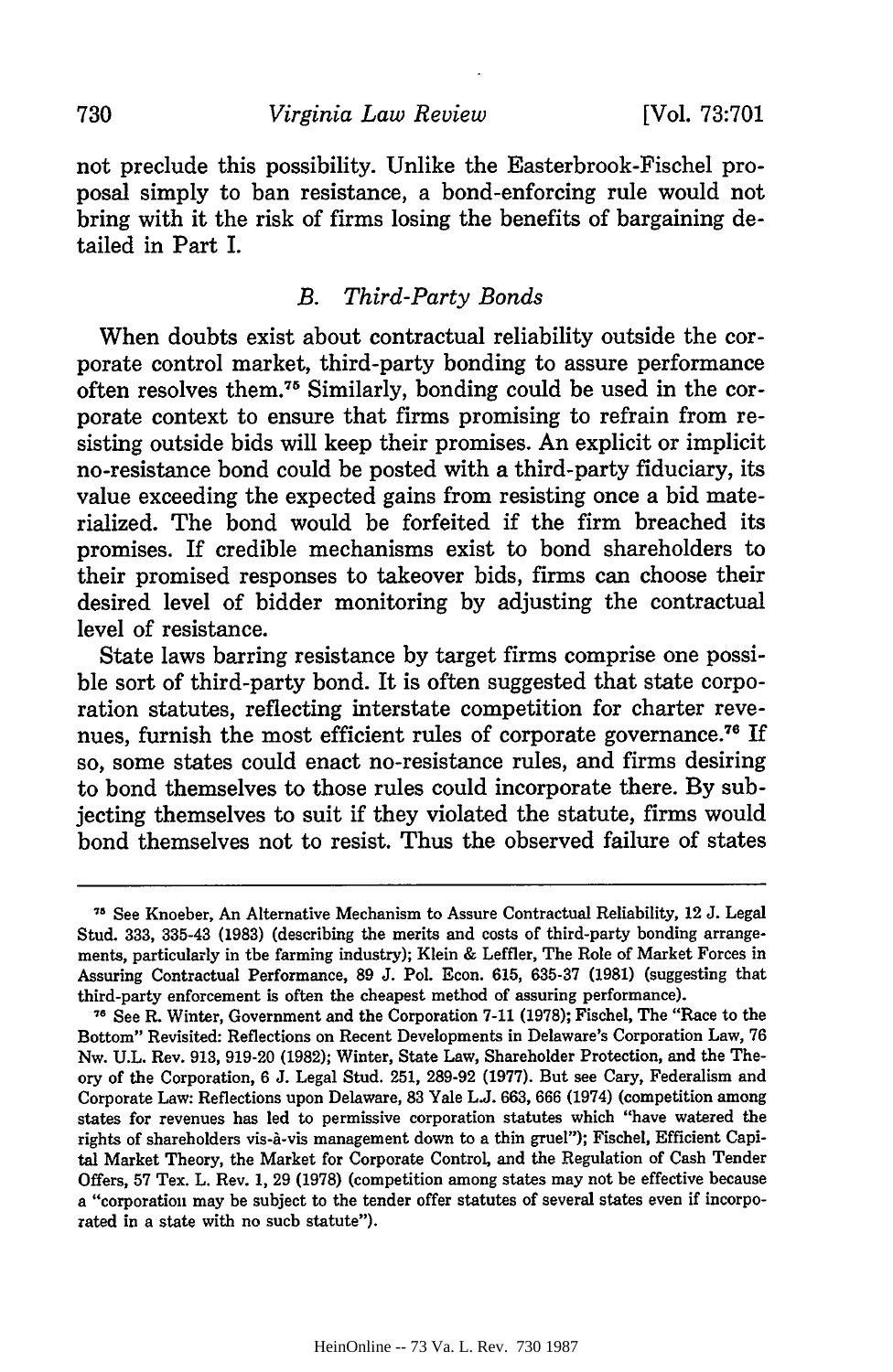to adopt a no-resistance rule may suggest that firms do not demand bonding.<sup>77</sup>

If, for some reason, bonding through state law proved insufficient, the organized stock exchanges could serve as third-party guarantors of firms' promises of non-resistance. The exchanges have incentives to devise rules maximizing listed firms' values.<sup>78</sup> A firm will select as its forum for trading the exchange with the best rules for that firm's circumstances.

Originally, simply listing on the New York Stock Exchange (NYSE) assured prospective bidders that the firm would not violate the exchange's rules. In the days before sophisticated computer technology, the NYSE was a natural monopoly. Firms that flouted exchange rules were delisted and lost access to this central marketplace, with a consequent fall in the firm's share prices. The long-term prospective loss of liquidity from delisting imposed costs on shareholders that reduced the attraction of short-term gains from violating exchange rules.

Thus if firms could have gained by having enforceable no-resistance rules, the NYSE should have had them. Long before federal regulation of securities trading, the NYSE required independent audits and certain timely disclosures, and specified shareholder

**<sup>17</sup>**Cf. Romano, Law as a Product: Some Pieces of the Incorporation Puzzle, 1 J.L. Econ. & Organiz. 225, 265-73 (1985) (statistical analysis indicates that firms experience positive returns as a result of reincorporating in Delaware to deter takeovers). At first blush it may seem that an individual state will be unable to enforce its statute forbidding resistance. A firm might initially locate in a state with strict limitations on defensive tactics, but then reincorporate in a lenient state when a takeover seems imminent. But a state mandating non-resistance could require all firms incorporating there to post a monetary bond, which would be forfeited if the firm exited the state when a takeover threatened.

Another problem with relying on states to provide bonding services for firms wishing to make credible promises of no resistance is that individual states may, for their own reasons, prefer to encourage rather than help discourage resistance. States with strict statutes forbidding resistance would lose tax revenues from firms that were taken over by corporations outside of the state, and these losses might not be offset by the increased revenues from chartering that came from providing a no-resistance rule. If that were true, of course, the value of no-resistance bonding to firms, and, hence, to the states would have to be modest. Otherwise, at least one state would make a market in no-resistance charters, because the revenue-maximizing level of fees is endogenous, increasing as the number of closely competing states declined.

**<sup>7&#</sup>x27;** See Easterbrook, Managers' Discretion and Investors' Welfare: Theories and Evidence, **9** Del. **J.** Corp. L. 540, **556** (1984) [hereinafter Managers' Discretion] ("The willingness of people to trade depends **. . .** on their belief that they will get a fair deal. Thus it is in the interest of stock exchanges to establish rules for the protection of investors, and managers who seek to attract money will submit to these rules.").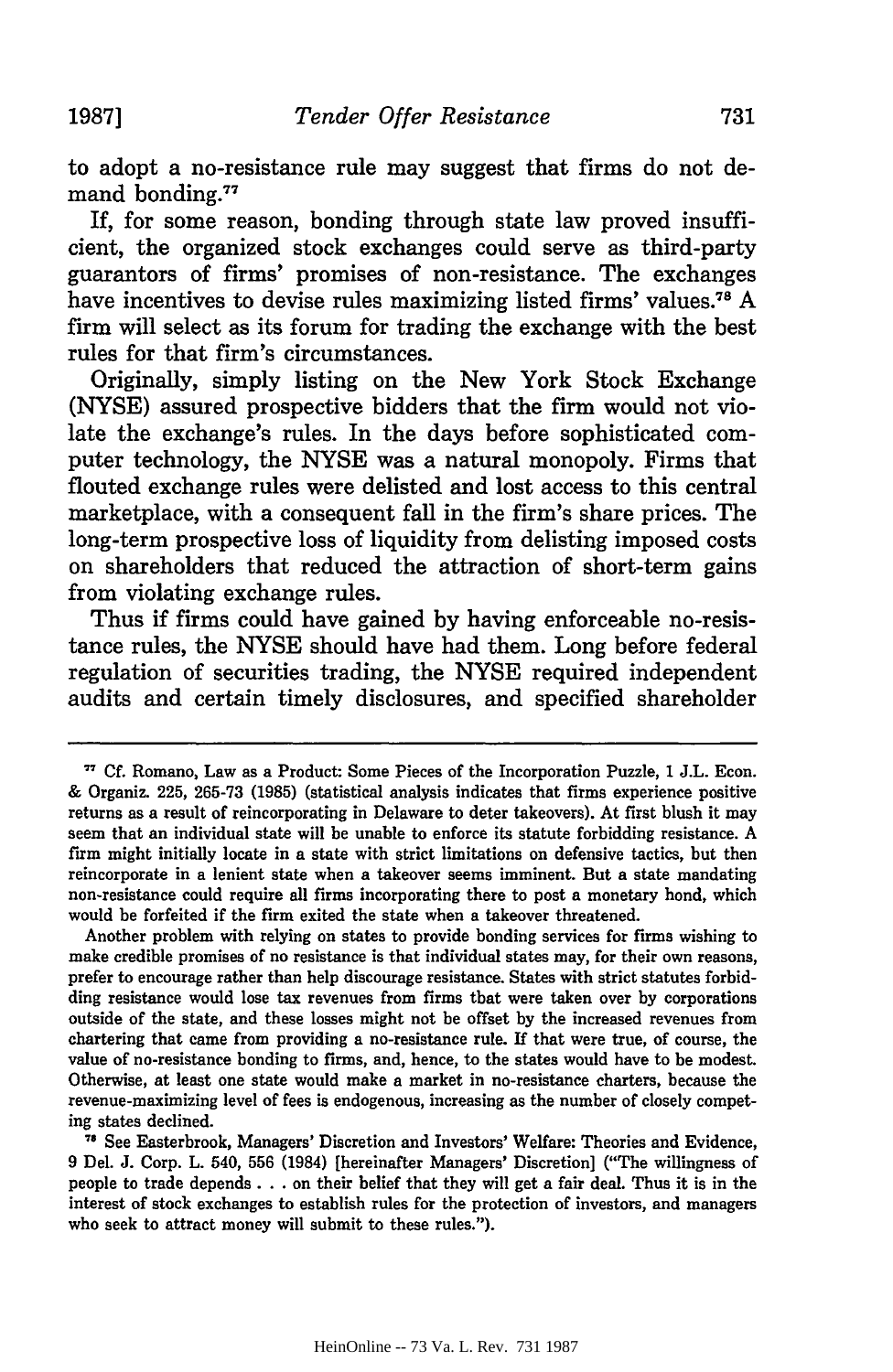voting rights for listed firms. 79 But the **NYSE** has never had anything like a general no-resistance rule. Only two **NYSE** rules conceivably could be construed as discouraging defensive tactics, and these also serve purposes unrelated to takeovers. Listed firms must obtain shareholder approval before issuing new stock exceeding eighteen percent of the value of the firm's outstanding stock, $80$  and dual classes of voting stock are not allowed.<sup>81</sup> But the most common sorts of resistance—shark repellants, greenmail and the like-have never been limited **by** the **NYSE.** The absence of **NYSE** rules forbidding defensive tactics seems inconsistent with the argument that the market's anticipation of resistance to a takeover decreases a firm's value.

There are indications that technological innovations have raised the ex ante costs of bonding through listing on the **NYSE.** Today, with cheap electronic communications available to everyone, the **NYSE** faces competition from the over-the-counter market and other exchanges. The presence of these rivals has diminished the value of the bond that **NYSE** listing once represented to prospective bidders.<sup>82</sup> Although the emergence of rival markets might explain why no exchange has adopted rules forbidding defensive tactics, it is significant that the **NYSE** never adopted rules forbidding resistance even when it had little fear of losing listings.

But despite the modern competition among them, the exchanges

**<sup>&</sup>quot;** Benston, Security for Investors, *in* Instead of Regulation **169, 170** (R. Poole ed. **1982);** Watts **&** Zimmerman, Agency Problems, Auditing, and the Theory of the Firm: Some Evidence, **26 J.L. &** Econ. **613, 629 (1983).**

**<sup>80</sup>** Managers' Discretion, supra note **78,** at **556.**

**<sup>81</sup>** But see **NYSE** Formally Submits Proposal To Allow Unequal Voting Rights, **18** Sec. Reg. **&** L. Rep. **(BNA)** No. **37,** at **1337** (Sept. **19, 1986) (NYSE** submits plan to **SEC** for allowing two stock classes with unequal voting rights, to prevent migration to other exchanges); id. at **1389** (text of proposed changes in **NYSE** rules).

**<sup>82</sup>** Neither the National Association of Securities Dealers (the industry self-regulatory organization that governs trading in the over-the-counter market) nor the American Stock Exchange forbids its listed firms' from adopting dual stock classes with unequal voting rights. Recently, several NYSE-listed firms considered to be likely takeover targets violated exchange rules **by** adopting dual classes of stock with different voting rights (so-called "super shares") to avoid hostile takeovers. See Gordon, Ties That Bond: Dual Class Common and the Problem of Shareholder Choice, **75** Calif. L. Rev. (forthcoming Oct. **1987).** Rather than enforce its rule and lose listings to these competing markets, the **NYSE** has proposed changing its rules regarding voting rights for common stock. See supra note **81.** At present, though, a firm can claim to be bonding itself not to engage in certain defensive tactics **by** listing on the **NYSE,** but then jump to another exchange or to the over-thecounter market when a bidder commits himself.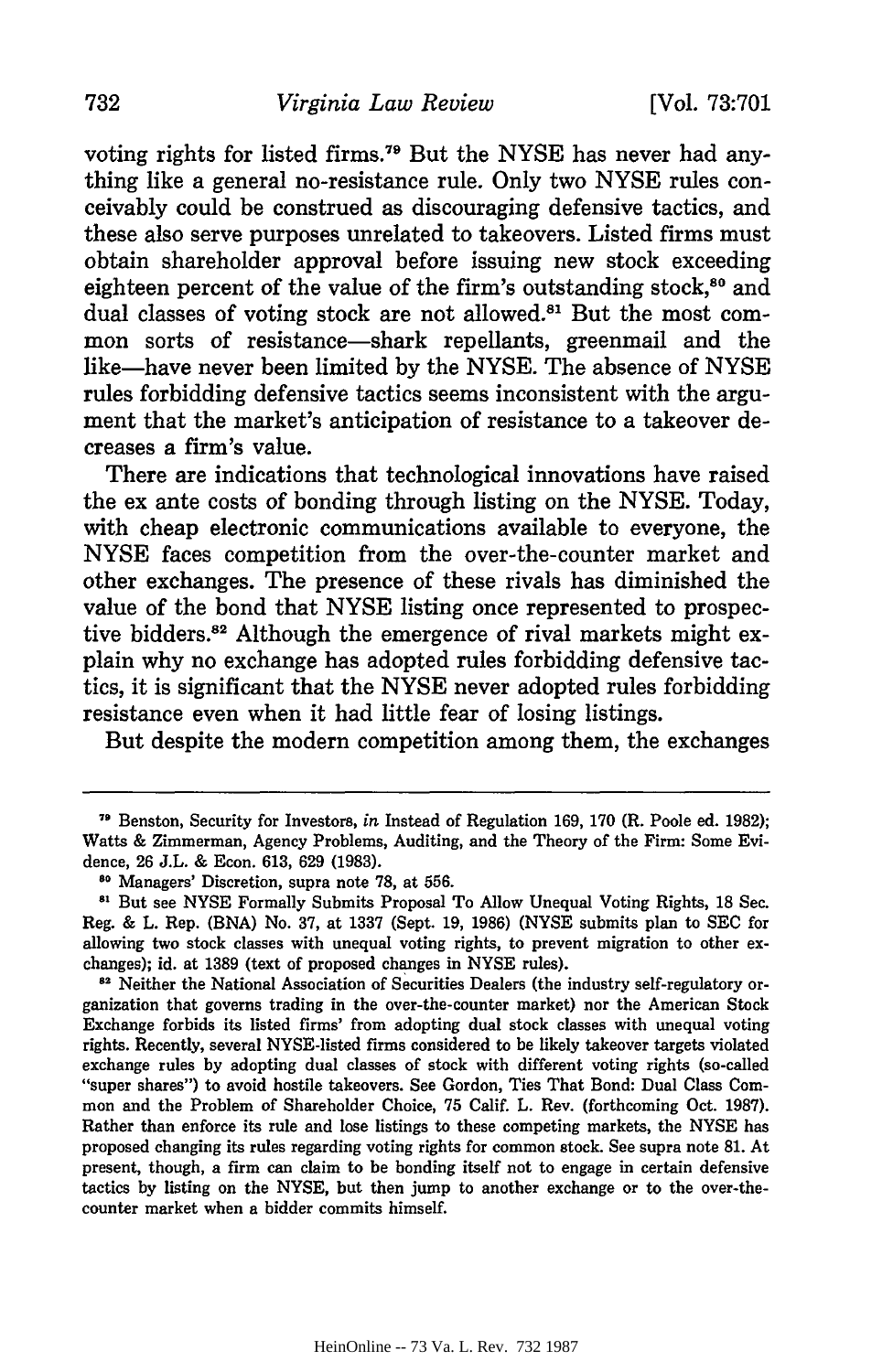still represent separate legal entities with standing to sue, a standing that is not contingent on the contracting party remaining listed on that exchange. The emergence of rival exchanges means only that listing firms no longer bond themselves automatically to obey the rules of specific exchanges. Firms can sign legally enforceable bonding contracts with the exchanges. A firm could voluntarily bond itself by signing a contract with an exchange specifying a sum that the firm would forfeit if it resisted a hostile bid for control.<sup>83</sup> The bond would lessen the gains that a target might realize from defensive tactics. If shareholders valued such bonds, exchanges themselves would benefit from serving as guarantors or bonders, by providing a service of value to their listed firms and so being able to share in any of the resulting gains.

Because target firms can post bonds with exchanges, firms that desire more outside surveillance by potential bidders can purchase it, though two transactions (listing and bonding) may now be required where one sufficed earlier. External bonding admittedly is costly-as is any other device to obtain the level of monitoring the firm wants. The point is, first, that institutions with an incentive and an ability to bond targets' promises already exist. Moreover, the costs of writing effective and enforceable bonds appear to be slight, compared to the obviously costly alternative of banning valuable resistance. If Easterbrook and Fischel are correct that future target firms are systematically the victims of present target resistance, it is remarkable that none of the entities with an interest in the problem has done anything to solve it.

## *C. Firm Variety and Legal Default Rules*

The amount of resistance the firm chooses, relying where necessary on bonds to bolster its pledges, determines the amount of external monitoring it receives in the market for corporate control. Firm owners can combine this external monitoring with internal governance mechanisms of their own, depending on the relative prices of external and internal devices, to achieve the optimal set of monitoring inputs overall. But different firms will demand varying amounts of monitoring, since they have managers with different attributes, industrial structures posing different problems, and

**1987]**

**<sup>83</sup>**See Knoeber, supra note **75,** at **335-36.**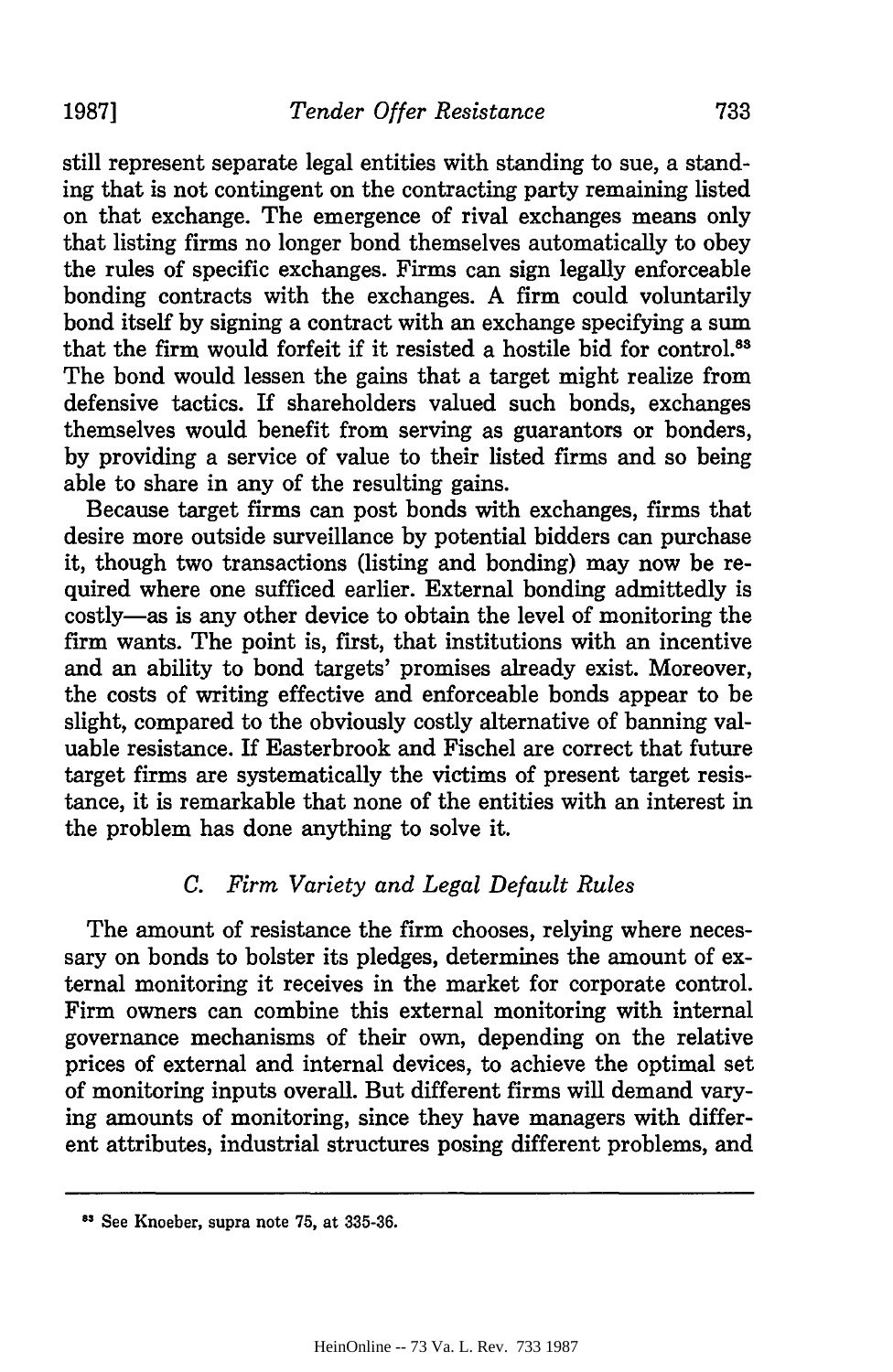different organizational practices. Likewise, to achieve a given level of monitoring, different firms will find it optimal to mix different amounts of the various monitoring inputs available.<sup>84</sup>

A principal disadvantage of a no-resistance rule is its inflexibility in the face of firms' demands for different types and degrees of monitoring.<sup>85</sup> A no-resistance rule forces at least some firms to buy more outside monitoring than they want. There is no such thing as *the* efficient amount of external monitoring inputs across firms, any more than there is a single optimum amount of labor or capital across all firms in all industries. Railroads have different capitallabor ratios than do drycleaning establishments. Similarly, different firms will prefer different combinations of external and internal monitoring inputs.

Casual empiricism verifies this phenomenon. Shareholders in many firms have agreed to restrict the payment of greenmail, or have refused to install poison pill provisions in their charters. Others have not.<sup>86</sup> Internally, many firms have stock option plans and golden parachute agreements. Others do not.

In the face of such diversity in the use of monitoring inputs, the law's attempts to correct supposed imperfections must be cautious. The corporation is itself a set of contracts linking shareholders, di-

<sup>84</sup> See Managers' Discretion, supra note 78, at 543-53; Jensen, supra note 15, at 324. Shareholders have other mechanisms besides the market for corporate control to monitor managers, such as frequent trips to the capital markets, which subject firms to the scrutiny of investment banks and other institutional monitors. See Easterbrook, Two Agency-Cost Explanations of Dividends, 74 Am. Econ. Rev. (Papers & Proc.) 650, 652-56 (1984); Jensen, supra note 15, at 324. Use of outside auditors, independent directors, and management consultants can also be an effective monitoring device. In addition, the market for managerial labor rewards and punishes managerial performance as appropriate. All else being equal, shareholders who utilize more of these other monitoring devices will demand less monitoring by takeover bidders, and will want their firms to engage in more defensive tactics in order to realize the full value of their monitoring activities.

**<sup>81</sup>** "Politics is the art of compromise because political outcomes are very indivisible. The greater divisibility of market outcomes makes business the art of serving new wants without compromising old ones." H. Demsetz, Economic, Legal, and Political Dimensions of Competition 76 (1982). Perhaps this discussion seems to overstate a firm's ability to "fine tune" the allowable resistance prospectively. But a court does not have perfect foresight either. Judicial enforcement of a uniform and compulsory no-resistance rule would provide less flexibility than would interpretation of a voluntary no-resistance contract.

**<sup>86</sup>**See Baysinger & Butler, Antitakeover Amendments, Managerial Entrenchment, and the Contractual Theory of the Corporation, 71 Va. L. Rev. 1257, 1257-59 (1985). Baysinger and Butler note that, though "many large corporations have adopted charter and bylaw amendments that discourage unsolicited tender offers," not all corporations have adopted such devices. Id.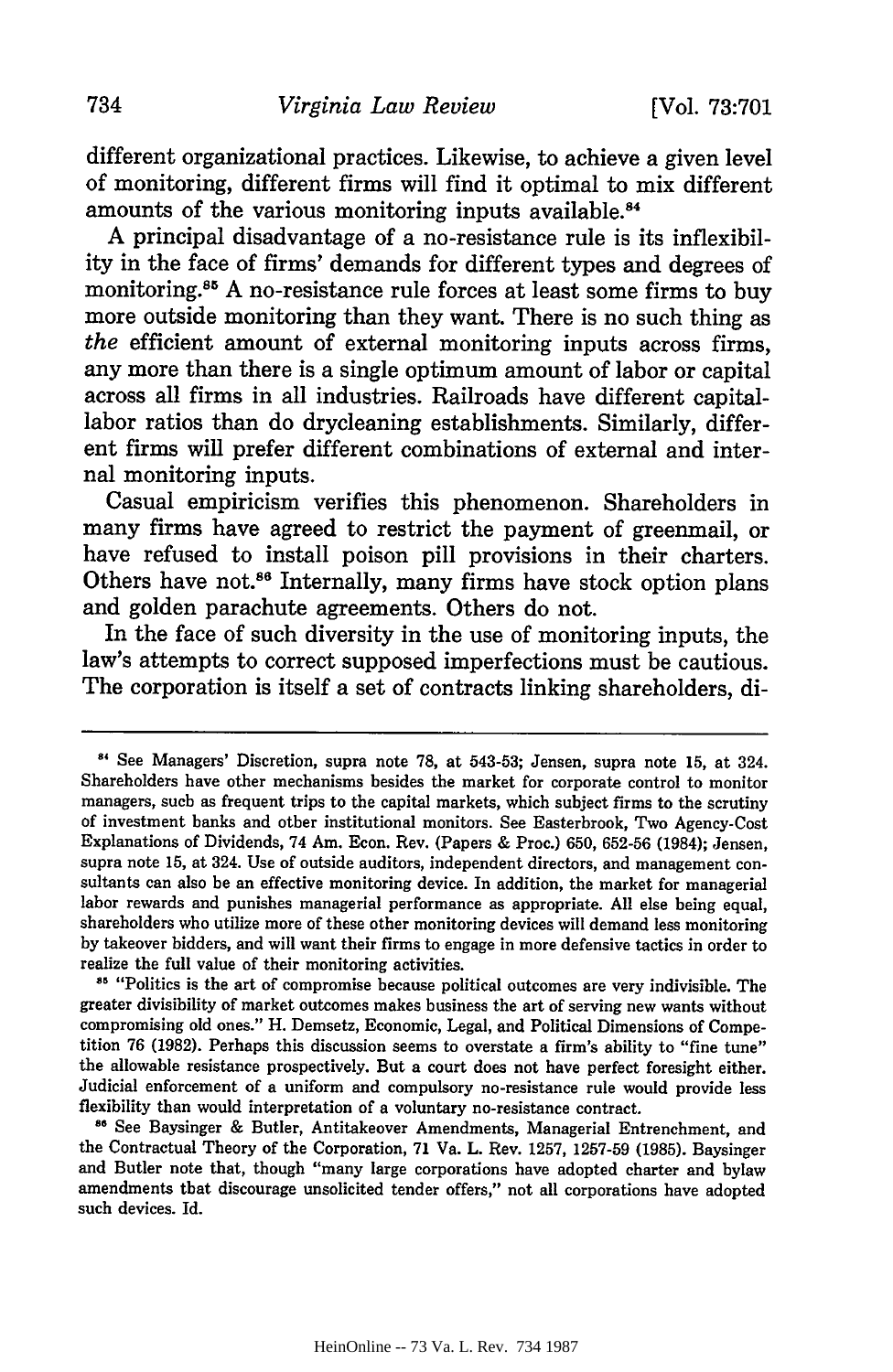rectors, managers and others.<sup>87</sup> The role of corporate law thus is enforcement of the explicit terms of the contracts, plus the more difficult default role of supplying terms to cover contingencies that the contracting parties did not explicitly contemplate in the contracts. As Easterbrook and Fischel note, corporate law should supply "standard form 'contracts' of the sort shareholders would be likely to choose."<sup>88</sup>

The desirability of legal default rules diminishes as the number of plausible choices available to the contracting parties increases. When, as in the takeover setting, there are dozens of internal and external monitoring choices available, and thus many thousands of possible input combinations, the likelihood that an appreciable number of firms would choose extremely large or extremely small amounts of many of those inputs is practically nil. Yet that is what a no-resistance rule would accomplish, by prohibiting firms from purchasing any combination of inputs that did not maximize outside monitoring. Such a rule would force an appreciable number of firms to purchase more external monitoring (thus inducing less internal monitoring) than they would prefer. It is unlikely, that is, that many shareholders would wish to write the sort of contract that Easterbrook and Fischel's no-resistance rule would impose upon them.

As a standard-form contract for shareholders, the Easterbrook-Fischel proposal has a second defect. While a legal default rule merely forces all firms to accept the same missing term when they fail to provide for some contingency, the Easterbrook-Fischel proposal would override the explicit terms of charter provisions, employment agreements, and the like, when those contracts allowed managerial resistance to takeovers. Easterbrook and Fischel's rule is thus not a default option, around which firms can contract as they please. Rather, it mandates a set level of resis-

**<sup>87</sup>** See R. Posner, supra note 38, at 369-72; Alchian & Demsetz, supra note 28, at 787-88; Baysinger & Butler, supra note 86, at 1285-88.

<sup>&</sup>lt;sup>88</sup> Proper Role, supra note 2, at 1182. Assigning the default role to the law does not determine which legal institution will be responsible for filling in corporate contracts. Judges can supply missing contractual terms case by case. Or, the legislature can lay down a single rule to cover all contingencies. Each system has its benefits and costs. Judicial resolution of controversies permits consideration of the particularities of each case, but may be more timeconsuming. Legislative action may consume less time, but a single rule that is applied to all situations may not fit the facts of a particular case.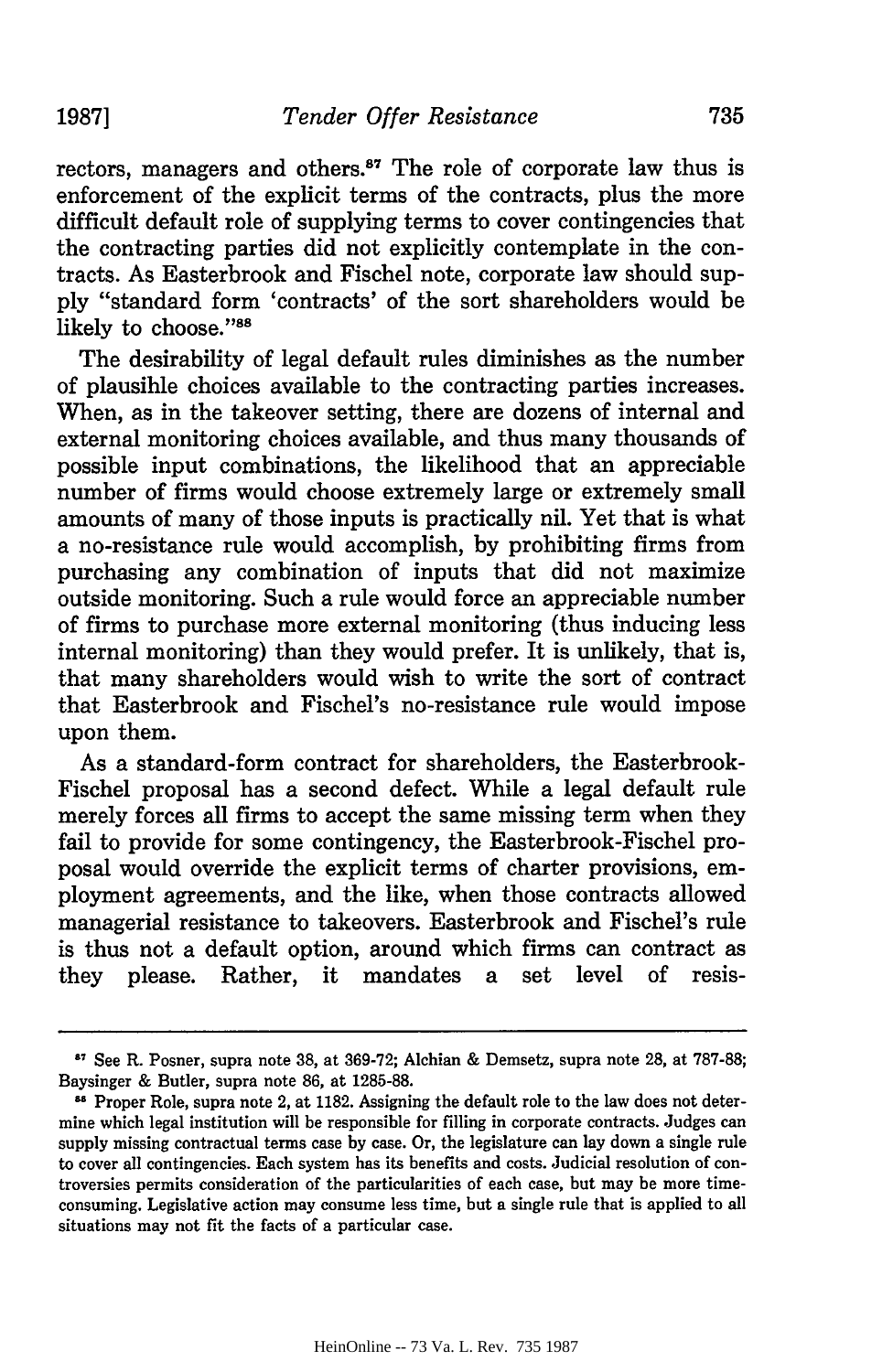tance-zero-regardless of the level shareholders have chosen. A no-resistance rule would effectively tear up those resistance-authorizing charter provisions to which shareholders themselves have agreed.

No legal rule in this area can be optimal unless it is an option. Firms that wish to avail themselves of the option can thereby lower transaction costs by not drafting and negotiating specific provisions in their contracts. But not all firms will find the legal prescription that is chosen appropriate. The ability of firms to contract around costly legal rules when lower-cost private alternatives are available must be a feature of any efficient standard-form contract.

Default options, like everything else, have their costs. In the takeover context, they may create uncertainty among bidders about what resistance rules a particular target has in force. But institutions like stock exchanges make it their business to minimize these costs. Moreover, firms that adopt no-resistance rules thereby increase the potential gains available to bidders in order to attract increased takeover attention. These firms then have every incentive to let bidders know what they have done, and bidders have every incentive to search for that information. In short, then, the legal system should limit itself to providing a default option, rather than imposing a no-resistance rule that overrides the rules that firms may wish to provide for themselves.

Of course, permitting firms to contract around legal rules means that courts must sometimes interpret and enforce contracts. But a rule requiring managerial passivity in the face of a takeover bid also requires costly interpretation and enforcement. As Easterbrook and Fischel concede, "many legitimate business decisions could have the effect of making the corporation less attractive to the bidder and thus could be called resistance. . **.** .Distinguishing resistance from passivity will be simple in some cases and hard in others."89

Nor does it follow that corporate contracting should be ignored in the takeover context because some forms of resistance, such as poison pills or greenmail, were unknown at the time contracts were written. Legislatures are no more capable of predicting appropriate rules for things that do not exist than are the original entrepre-

**<sup>89</sup>**Id. at 1202.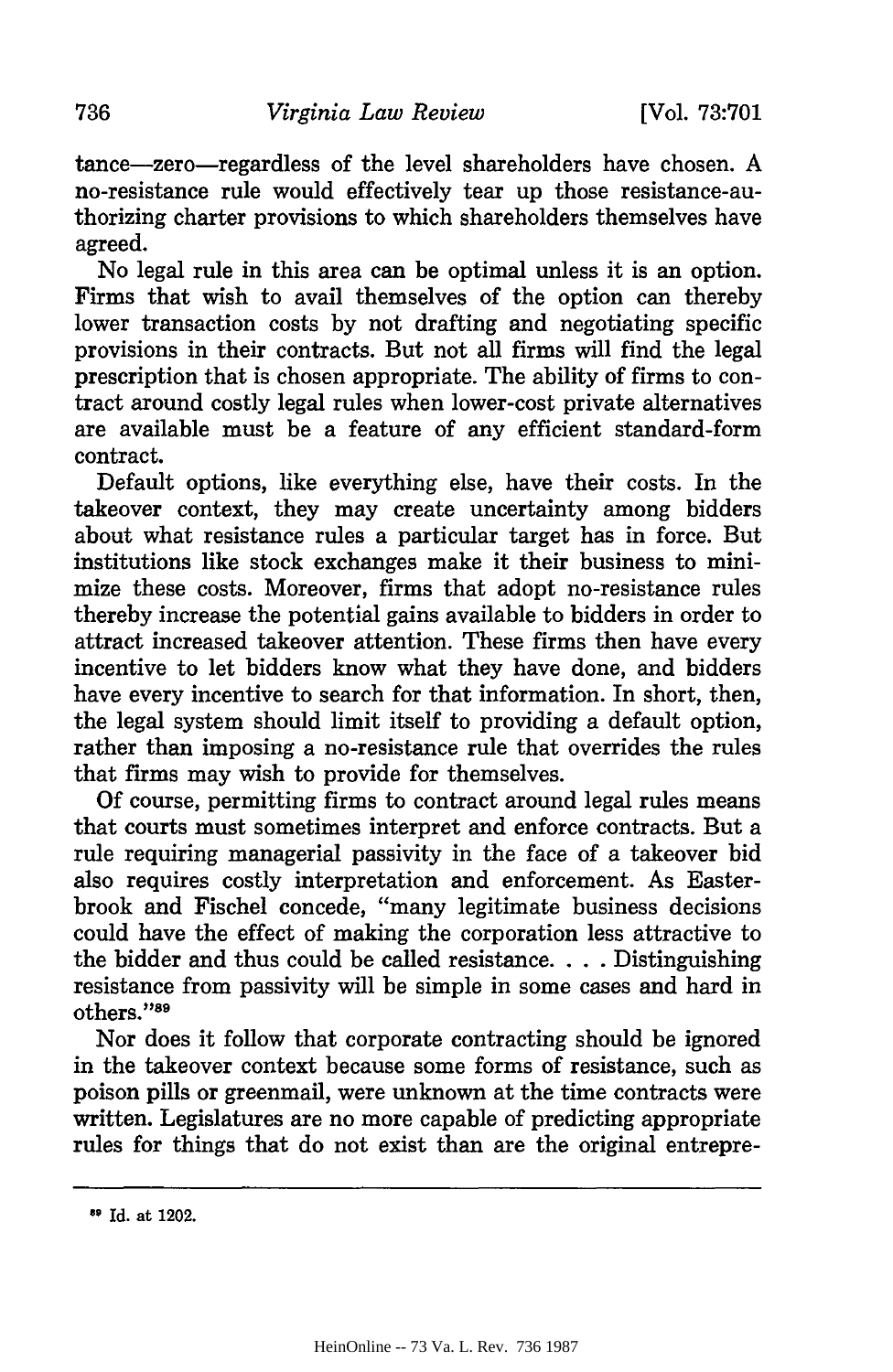neurs. Whatever statutory language a legislature might choose to proscribe takeover defenses is equally available to firms themselves if they want to use it.

#### IV. **AGENCY COSTS**

Whether or not important externalities attend takeover resistance, Easterbrook and Fischel believe resistance is undesirable because managers will resist to save their jobs, not to benefit their shareholders.90 Indeed, to Easterbrook and Fischel the very existence of tender offers shows agency problems in target firms. Combinations between firms could occur through friendly mergers, which they claim dissipate fewer resources than hostile tender offers.9 1 A bidder's resort to a tender offer, Easterbrook and Fischel argue, reveals target firm managers to have been protecting themselves by refusing to facilitate a beneficial merger alternative for shareholders.<sup>92</sup>

Mergers remain by far the most prevalent form of interfirm combination, while tender offers are comparatively rare.<sup>93</sup> This observation suggests that significant agency costs do not typify the takeover process, even by Easterbrook and Fischel's standards. It is also noteworthy that, for Easterbrook and Fischel, agency costs seem to be a significant problem only for tender offers. As Easterbrook has reported elsewhere, overwhelming empirical evidence from various aspects of corporate governance suggests that faithful managers are rewarded while the faithless are punished.<sup>94</sup> Shareholders apparently do monitor, and do devise corporate governance

**<sup>90</sup>** Id. at 1174-75. According to Easterbrook and Fischel, target firm managers create no wealth in the corporate control market. Rather, they reduce wealth by resisting takeover attempts in order to save their jobs. In the Easterbrook and Fischel model, only bidders create wealth, by locating and acquiring undervalued assets and transferring them to highervalued uses. Id at 1173-77. But as Part I noted, the takeover process involves inputs from targets, bidders, and broker-intermediaries such as investment bankers.

<sup>&</sup>quot; Id. at 1169 (benefits of takeovers "could be achieved by friendly merger as well as by hostile tender offer," but a "tender offer is by far the more costly device"). To support this empirical claim, Easterbrook and Fischel cite a study of tender offer costs, but offer no data concerning the cost of mergers. See id. at 1169 n.22.

<sup>&</sup>lt;sup>92</sup> See id. at 1169, 1174-75.

**<sup>&#</sup>x27;3** For a summary of the data, see Knoeber, supra note 33, at 155 n.1. In 1982, the most recent year reported, tender offers constituted only four percent of all acquisition announcements.

**<sup>&#</sup>x27;"** Managers' Discretion, supra note 78, at 547-52.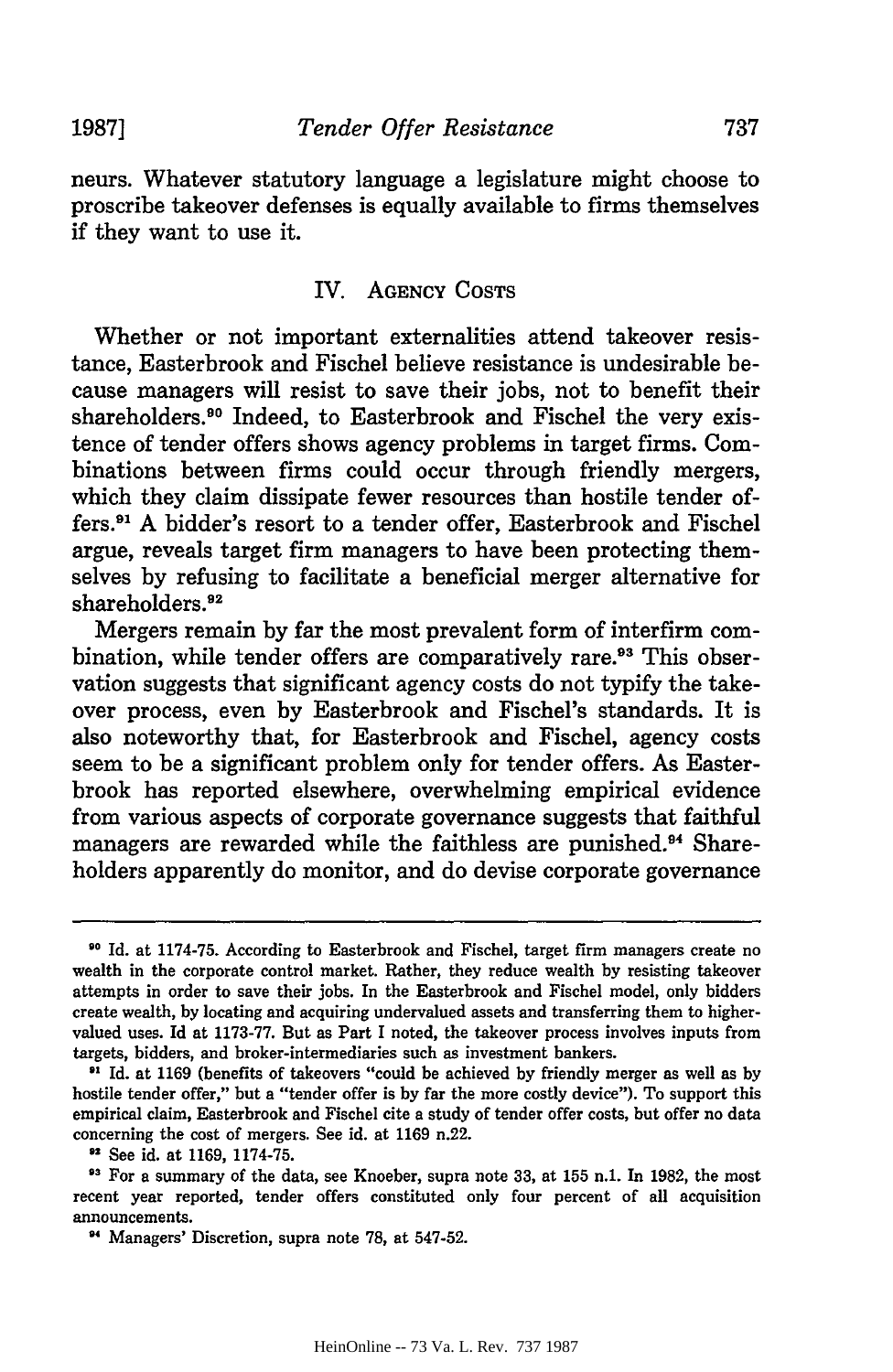mechanisms that impose the costs of agency on agents themselves.95 In advocating a no-resistance rule, Easterbrook and Fischel do not explain why tender offers are unique.

Especially curious is Easterbrook and Fischel's preference for mergers, rather than takeovers, to avoid agency costs. The potential for agency problems is no less in friendly mergers than in hostile tender offers. Managers of firms acquired in friendly mergers often receive substantial lump-sum payments from the acquiring firm or, alternatively, **job** guarantees for themselves prior to submitting the proposal to shareholders.<sup>96</sup> Moreover, managers typically do not accept the first bid from the prospective partner. Rather, they "resist" **by** bargaining for a better deal before submitting the offer for shareholder consideration. In negotiating merger terms, target firm managers seem to extract much, if not all, of the available gain from the combination, leaving the bidding firm with only a competitive rate of return.<sup>97</sup> Such hard bargaining presumably decreases the interest of other bidders in seeking merger targets, which again means less monitoring throughout the economy. If mergers are preferable to hostile tender offers, why is managerial resistance appropriate for the former but not the latter?<sup>98</sup>

This is not to deny that resistance (in the face of either merger offers or tender offers) can sometimes be used opportunistically **by** management.<sup>99</sup> But as Part I pointed out, the ability to resist also

<sup>&</sup>lt;sup>95</sup> Demsetz expresses similar skepticism about the importance, relevance, or even meaning of agency costs. See Structure of Ownership, supra note 24; cf. Alchian, Corporate Management and Property Rights, *in* Economic Policy and the Regulation of Corporate Securities **337,** 344-47 (H. Manne ed. **1969)** (agency costs are higher because of dispersion of control among shareholders, but other advantages of this form of enterprise outweigh those costs).

<sup>&</sup>quot;See, e.g., Hawkins, Tull Execs Guaranteed Pay for **3** Years in Buy-Out Plan, Atlanta Const., Mar. **27, 1985,** at B3, col. **5.**

**<sup>&#</sup>x27;7** See Jensen **&** Ruback, supra note **16,** at **9-16.**

**<sup>98</sup>**Easterbrook and Fischel also overlook the fact that management's ability to enhance gains in merger negotiations depends on its ability to resist tender offers. **A** bidder encountering hard bargaining for a merger can go directly to shareholders **by** launching a tender offer. **A** target's tough line in merger negotiations is not credible if management can do nothing against a tender offer to force the bidder back to the merger bargaining table.

**By** the same token, a bidder's ability to resort to a hostile tender offer tempers the demands that a target can make at the merger table. The acquisition of Sperry **by** Burroughs illustrates how a bidder can try to outmaneuver a target **by** combining a hostile tender offer with a friendly merger offer. See Crudele, Persistence Pays **Off** in Burroughs Deal, N.Y. Times, May **28, 1986,** at **D1,** col. 4; Buss **&** Hertzberg, Sperry Is Said To Meet Today on Higher Bid, Wall St. **J.,** May **27, 1986,** at **3,** col. 4.

**<sup>&</sup>quot;** Partly because there are so many reasons behind corporate takeovers, see supra notes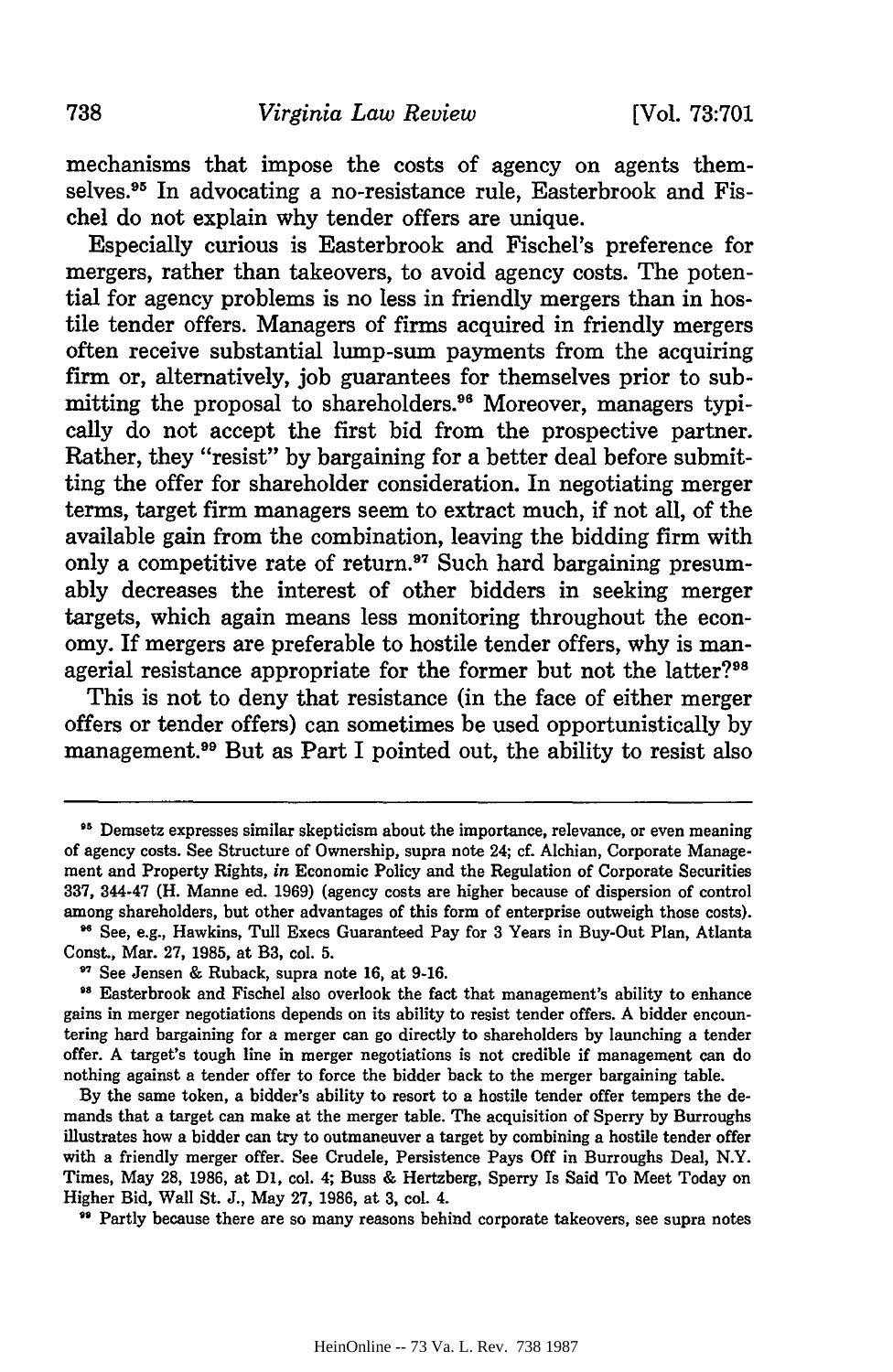can convey long-run benefits to shareholders. Whenever use of a tool such as resistance creates both costs and benefits for shareholders, they will want to optimize rather than eradicate its use.

15-16 and accompanying text, the empirical studies often cannot distinguish between desirable and undesirable takeover activities. See Roll, The Hubris Hypothesis of Corporate Takeovers, 59 J. Bus. 197 (1986). Moreover, the empirical evidence on the effects of management resistance to takeover bids is itself complex and often contradictory. Empirical studies on greenmail, for example, are equivocal, but seem to indicate that target firms are better off when a raider buys into them and then is paid greenmail for his shares than they would be if greenmail were banned. See Macey & McChesney, supra note 7, at 43-48. Likewise, shareholders apparently benefit when management resists takeovers ex post by filing antitrust actions. Jarrell, supra note 53, at 175. Study of ex ante antitakeover amendments has generated more inconclusive results. DeAngelo and Rice find that such amendments produce insignificant results on adopting firms' share prices. DeAngelo & Rice, Antitakeover Charter Amendments and Stockholder Wealth, 11 J. Fin. Econ. 329, 355 (1983). Linn and McConnell find that such amendments have significant positive effects on adopters' share prices. Linn & McConnell, An Empirical Investigation of the Impact of "Antitakeover Amendments" on Common Stock Prices, 11 J. Fin. Econ. 361, 397 (1983). A study by the SEC's Office of the Chief Economist, on the other hand, finds that antitakeover amendments have significant negative effects on share prices, although one type of amendment, fair-price provisions, has no effect at all. See Office of the Chief Economist, SEC, Shark Repellents and Stock Prices: The Effects of Antitakeover Amendments Since 1980, at 43 (July 24, 1985). This evidence is especially curious because the amendments studied were "[a]lmost always subject to approval by majority vote of shareholders." Id. at 1.

In addition, a defensive tactic may hurt some but not all of the firms that adopt it. This is shown by another study by the Office of the Chief Economist, which looks at share price changes in firms adopting poison pills. Office of the Chief Economist, SEC, The Effects of Poison Pills on the Wealth of Target Shareholders (Oct. 23, 1986). The study concludes that such devices have significant negative effects overall. Id. at 43. But it finds that, of firms adopting poison pills during control battles, the number that lost value when the pill defeated the takeover equaled the number that gained when the pill led to a later takeover at a higher price. Id. at 41. Such equivocal evidence hardly justifies a rule that supposedly would benefit firms that might not want a poison pill, but would prevent an equal number of firms from using a pill to benefit themselves.

Thus, the empirical case for banning resistance to takeovers is as unsettled as the theoretical argument. The empirical case, however, is largely irrelevant to our argument here. The typical event study examines the effect of a defensive tactic at the time it is imposed, normally as a response to a takeover bid. See, e.g., Dann & DeAngelo, Corporate Financial Policy and Corporate Control: A Study of Defensive Adjustments in Asset and Ownership Structure (rev. ed. Aug. 1986) (Managerial Economics Research Center, University of Rochester, Working Paper No. 86-11) (finding that managerial responses to attempted hostile takeovers by changes in asset or ownership structure have significant negative effects on firm share prices). Even if agency costs are significant at the time of an attempted takeover, the benefits of having a bargaining rule in effect will long since have been incorporated into share prices. An event study at the time of the takeover will miss these benefits.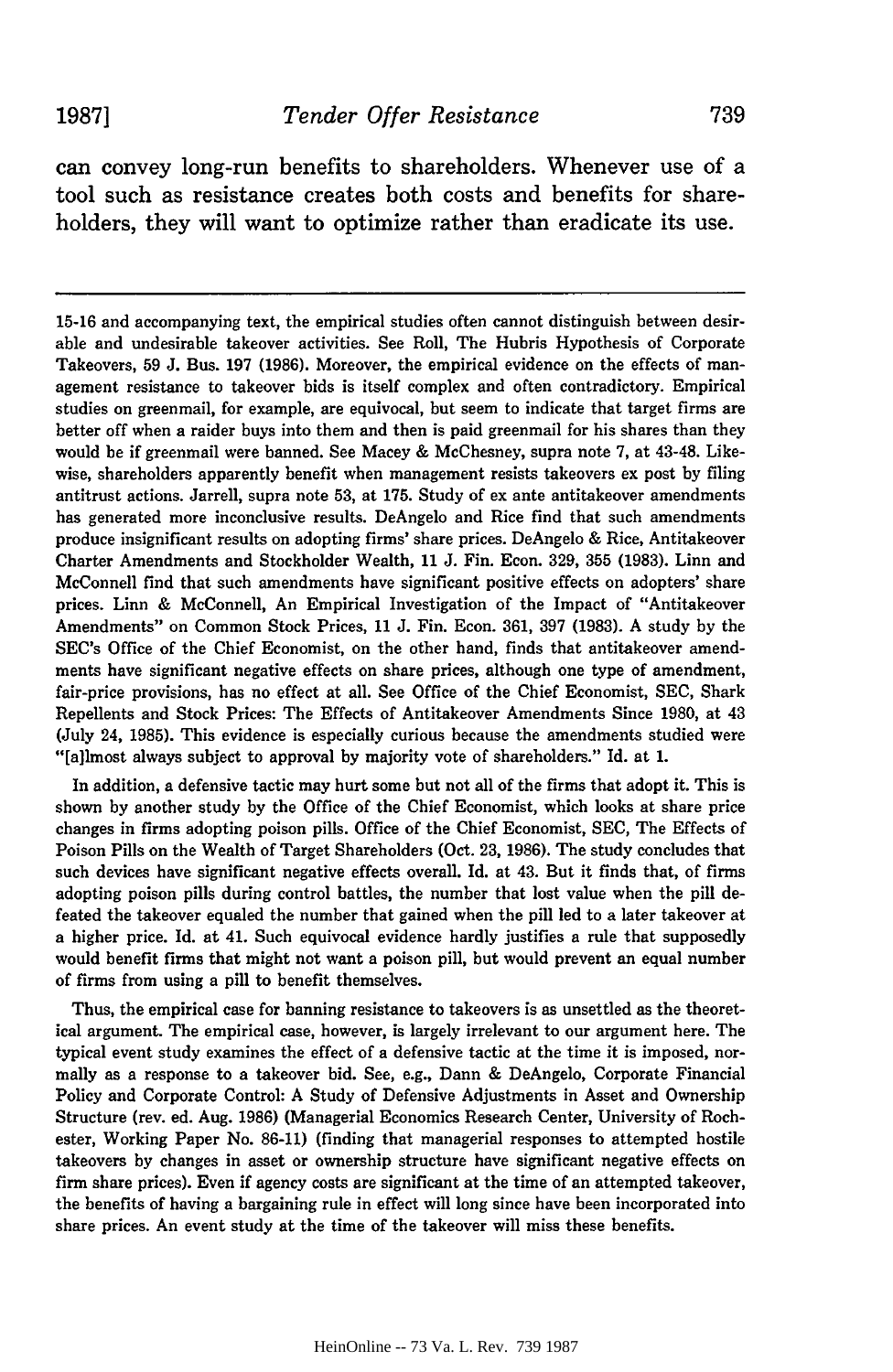## V. **CONCLUSION**

The foregoing discussion has analyzed the role of bargaining in the context of alternative structures of property rights, and has applied that analysis to bargaining for corporate control. Bargaining is the hallmark of exchanges in thin markets. It is no accident that maximizing the value of assets often requires investments that owners cannot expect to be valued accurately by "objective" techniques, but only by negotiation. By definition, these investments involve more asset-specific risk, the management of which requires asset-specific investments in human capital. That capital can be expropriated unless bargaining is permitted.

It would be astounding if weakening well-defined property rights increased welfare. An externally imposed rule substituting liability for property protection can benefit neither bidders nor targets. It reduces the incentive to create value in potential targets. It causes too many bidders to search too much, too soon. There are good reasons why such a rule is not observed in other thin markets, even those in which sellers commonly use agents, and in which the good-faith efforts of the agent are costly to measure.

In baseball, for example, putting a player on revocable waivers creates the same sort of externality decried by Easterbrook and Fischel. If a claim is made for the player on waivers, the team owning his contract can revoke the waivers and either keep the player or begin bargaining with the team filing the claim. The bidding team has spent real resources evaluating the player relative to its own circumstances, and the ability to revoke the waivers may well reduce the number of bids. Yet all teams mutually agree to the system of revocable waivers as part of the rules of major-league baseball; presumptively therefore, it is optimal for baseball teams as a group. There is nothing special about corporate control that would justify a different rule for tender offers.

Unfettered discretion by asset owners over future bargaining strategies cannot be shown to be inferior to a mandatory no-resistance rule. Target firms can contract for any level and type of monitoring for which they are prepared to bear the unavoidable resource costs. If they wish, they may bond through both internal and external means any no-resistance promise they may make to potential bidders. The externality problem is a mirage. Imposing a single rule on firms with varying demands for outside monitoring would itself create inefficiencies where none now exist.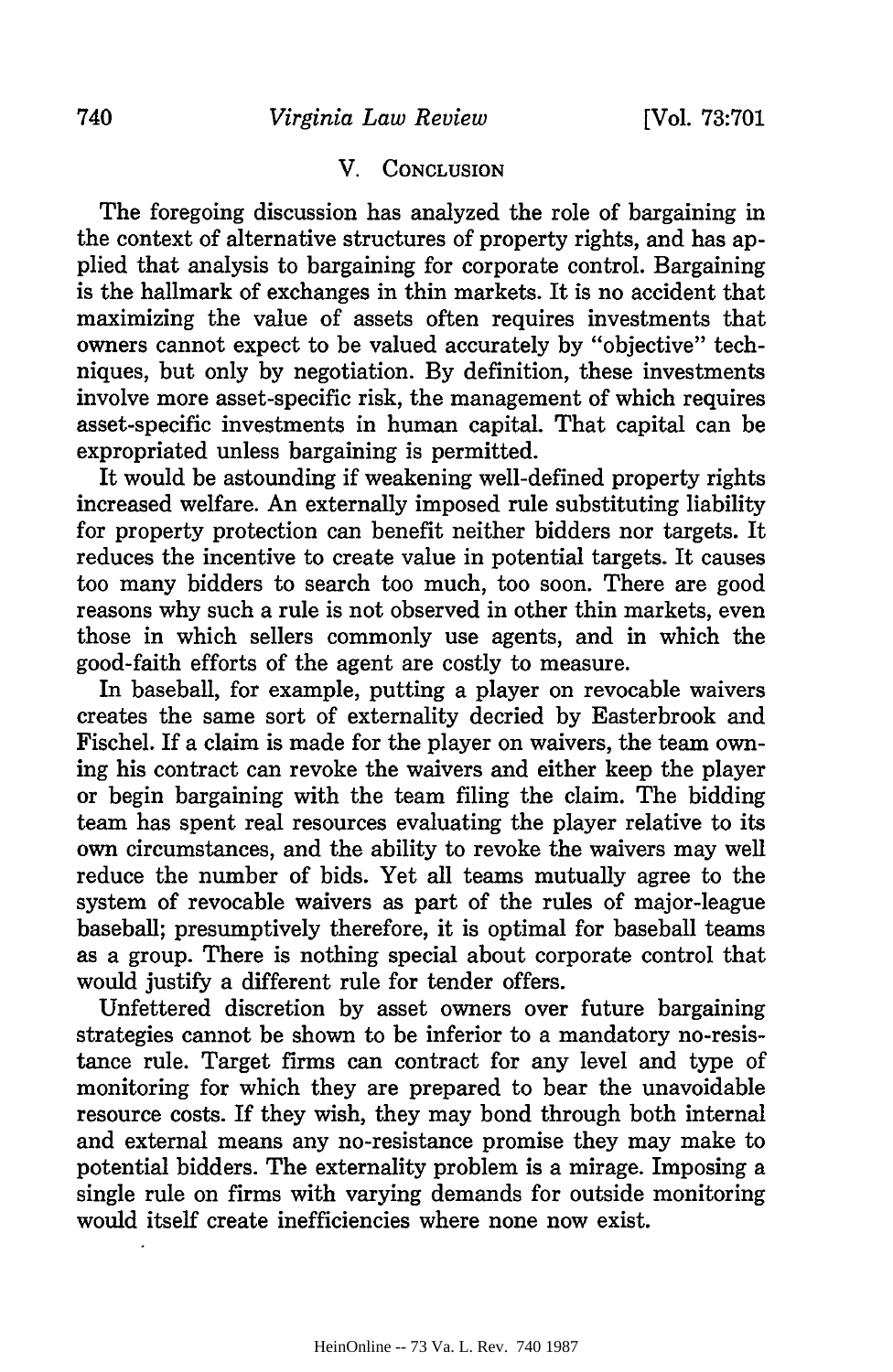If the legal structure currently will not enforce voluntary commitments not to resist, the appropriate legal change is to enforce those promises, not to require non-resistance as a matter of law. Admittedly, judicial ability to interpret voluntary commitments is neither costless nor perfect. But to require costless perfection of a policy is to succumb to the Nirvana fallacy. The appropriate standard is not perfection but a real-world alternative. Against that standard it is difficult to imagine how voluntary commitments can be more costly to enforce than are compulsory ones.

Management had a lesser role in tender offers before the Williams Act established mandatory waiting periods during which tenders cannot be completed.100 The delay now required gives target managers greater opportunity to employ a variety of defensive tactics (e.g., poison pills, greenmail, and share repurchases) to fend off first and even subsequent bids. By lengthening the period over which tender offers are outstanding, the Williams Act may have weakened implicit commitments not to resist. But if so, the solution is to repeal or modify the Williams Act, not to add a new layer of immobilizing constrants.<sup>101</sup>

As noted at several junctures above, resolution of all aspects of the controversy over resistance, particularly the externality issue, cannot be done at a purely theoretical level; some empirical **judg**ments are required. Neither the proponents nor the opponents of managerial bargaining have provided quantitative evidence to support their position. But surely, given that low-cost private contractual solutions are available to solve any externality, and given that practically all other thin markets have evolved exchange rules allowing bargaining, the burden of persuasion must be on those who would ban bargaining. Likewise, firms differently situated inevitably want different bargaining rules, and are observed to impose different rules on themselves. Consequently, opponents of bargain-

**1987]**

**<sup>&</sup>quot;'0** See **15 U.S.C.** § 78n(d)(5) **(1982)** (provision indirectly forcing all offers to remain open at least seven days, **by** allowing shareholders to withdraw proffered shares during that period); **17** C.F.R. § 240.14d-7(a)(1) **(1986) (SEC** rule extending the minimum offering period to **15** business days from the commencement of the tender offer); id. § 240.14d-7(a)(2) **(SEC** rule extending period of offer for **10** business days after another bidder has entered a competing bid for the same class of securities).

**<sup>101</sup>** In any case, if the interest groups benefited **by** the Williams Act are too powerful to permit its repeal or modification, they probably can avoid its indirect gutting as well. If so, indirect attacks on the Williams Act are doomed, and need not occupy our time and energy further.